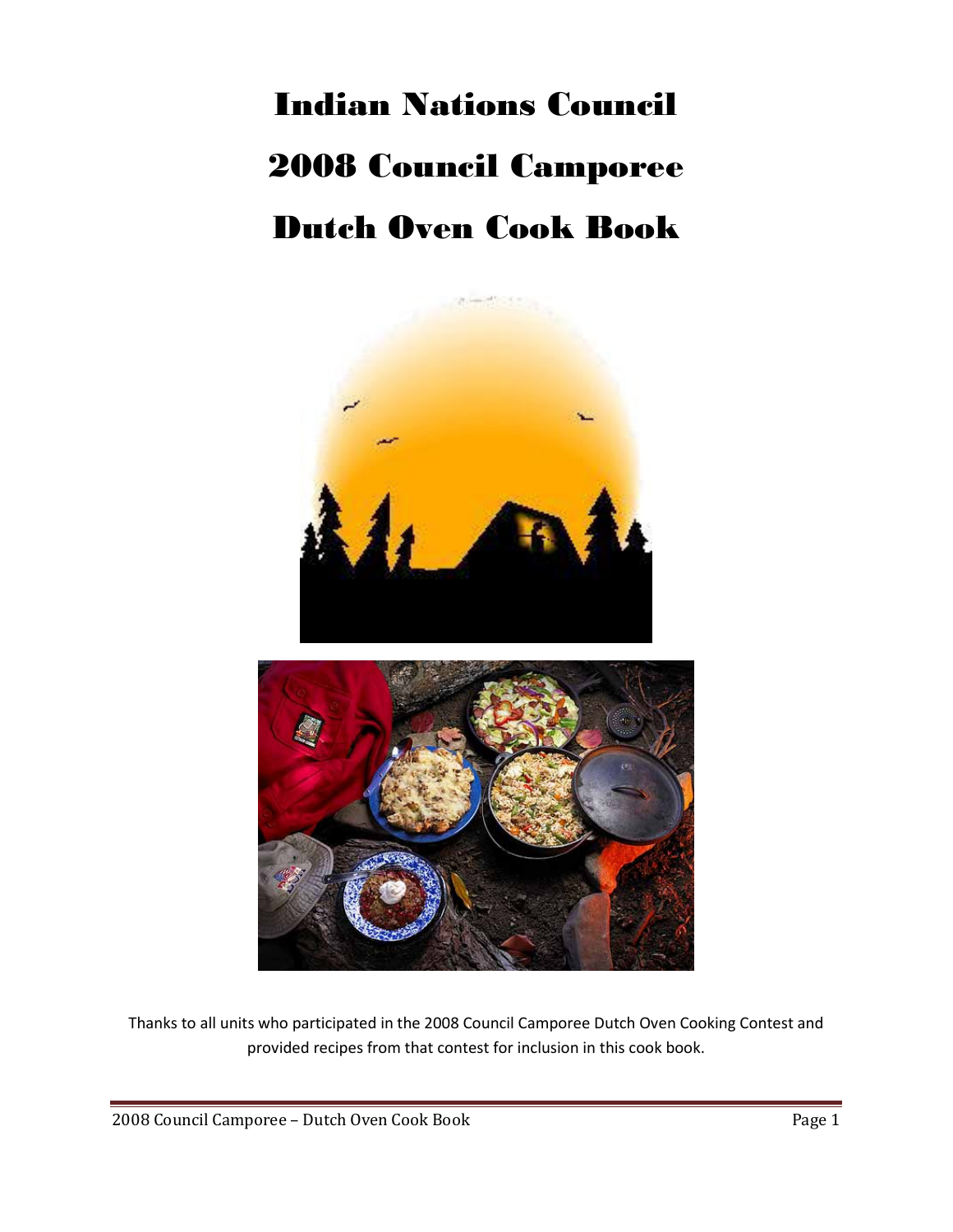## Table of Contents

#### **BASIC INFORMATION**

- **3**....Dutch Oven Sizing Chart
- **5**....Seasoning, Cleaning and Storage of Dutch Ovens
- **8**....Cast Iron or Aluminum
- **9**…Methods of Use
- **11**…Charcoal and Heat
- **14**…Recipe Conversions / Measures
- **16**…Cooking Terms and Tips
- **18**…Resources

#### **RECIPES**

- **19**…Sauces
- **33**…Rubs
- **38**…Breakfasts
- **48**…Sandwiches
- **51**…Appetizers
- **54**…Side Dishes
- **60**…Stews and Chili's **\*\***
- **78**…Main Dishes **\*\***
- **92**…Cracker Barrels (aka Desserts)

#### **\*\* NOTE:**

Many recipes provided for the **STEWS AND CHILI'S** and **MAIN DISHES** listed in this cook book were provided solely by the participants of the 2008 Camporee as entries in the cook-off. The remaining recipes were copied from other sources.

Units using this cook book are invited to add their own recipes, or to include this cook book with their existing recipes to aid their unit programs.

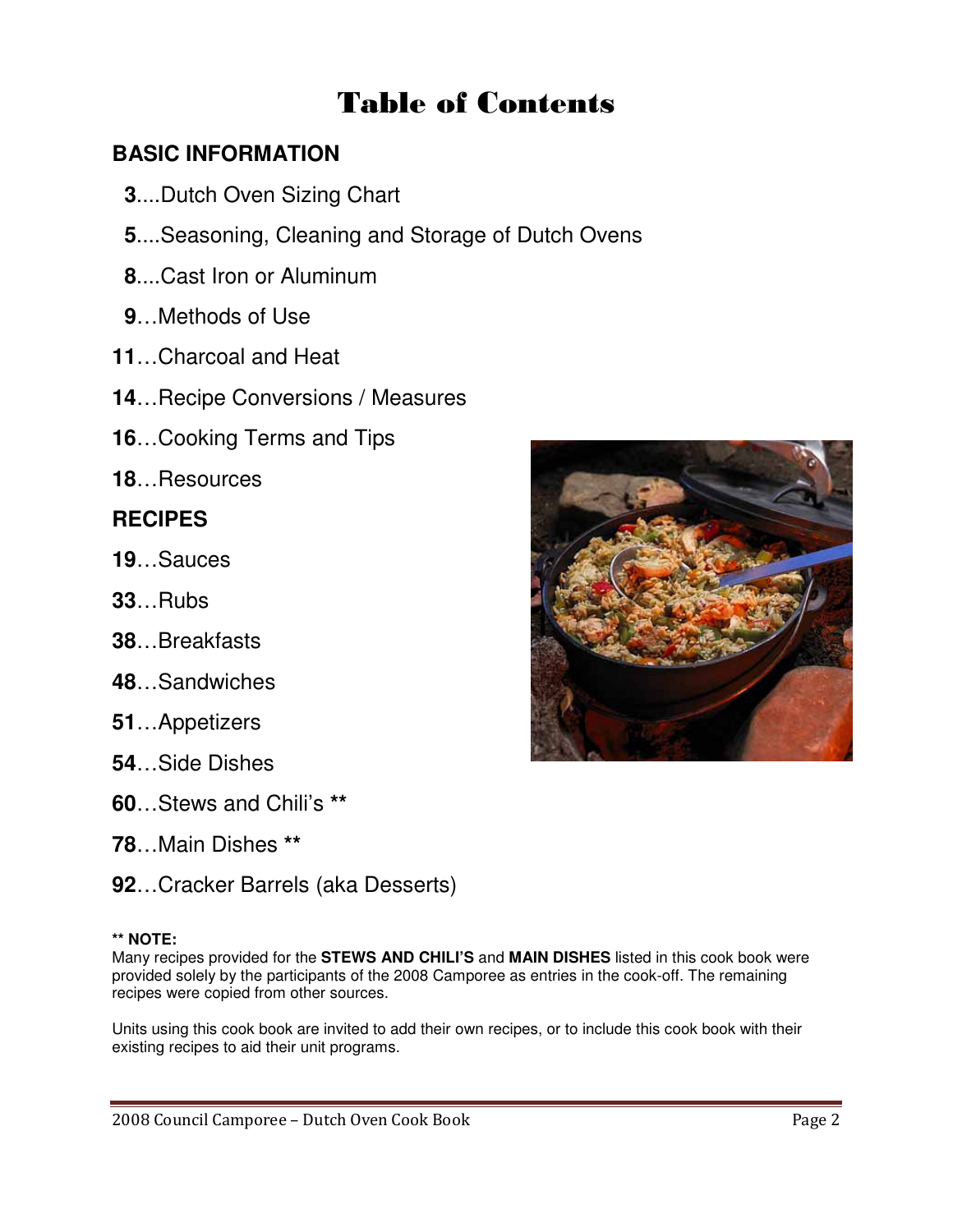## CAPACITIES OF VARIOUS POPULAR SIZES OF DUTCH OVENS

| <b>DUTCH OVEN</b><br><b>SIZE</b> | <b>OVEN</b><br><b>CAPACITY</b> | <b>TYPES OF</b><br><b>DISHES</b>                                           | # PERSONS<br><b>SERVES</b> |
|----------------------------------|--------------------------------|----------------------------------------------------------------------------|----------------------------|
| 5"                               | 1 Pint                         | Any                                                                        | $1 - 2$                    |
| 8"                               | 2 Quarts                       | Vegetables,<br><b>Desserts</b>                                             | $2 - 4$                    |
| 10"                              | <b>4 Quarts</b>                | Beans, Rolls,<br><b>Cobblers</b><br><b>Good for testing</b><br>new recipes | $4 - 7$                    |
| 12"                              | <b>6 Quarts</b>                | Main & Side Dishes,<br>Rolls,<br><b>Desserts</b>                           | $12 - 14$                  |
| 12"<br><b>DEEP</b>               | <b>6 Quarts</b>                | Turkeys, Hens,<br>Hams,<br><b>Standing Rib Roasts</b>                      | $16 - 20$                  |
| 14"                              | 8 Quarts                       | Main & Side Dishes,<br>Rolls,<br>Potatoes,<br><b>Desserts</b>              | $16 - 20$                  |
| 14"<br><b>DEEP</b>               | 10 Quarts                      | Turkeys, Hens,<br>Hams,<br><b>Standing Rib Roasts</b>                      | $22 - 28$                  |
| 16"                              | 12 Quarts                      | <b>Anything for</b><br>a large group                                       | $22 - 28$                  |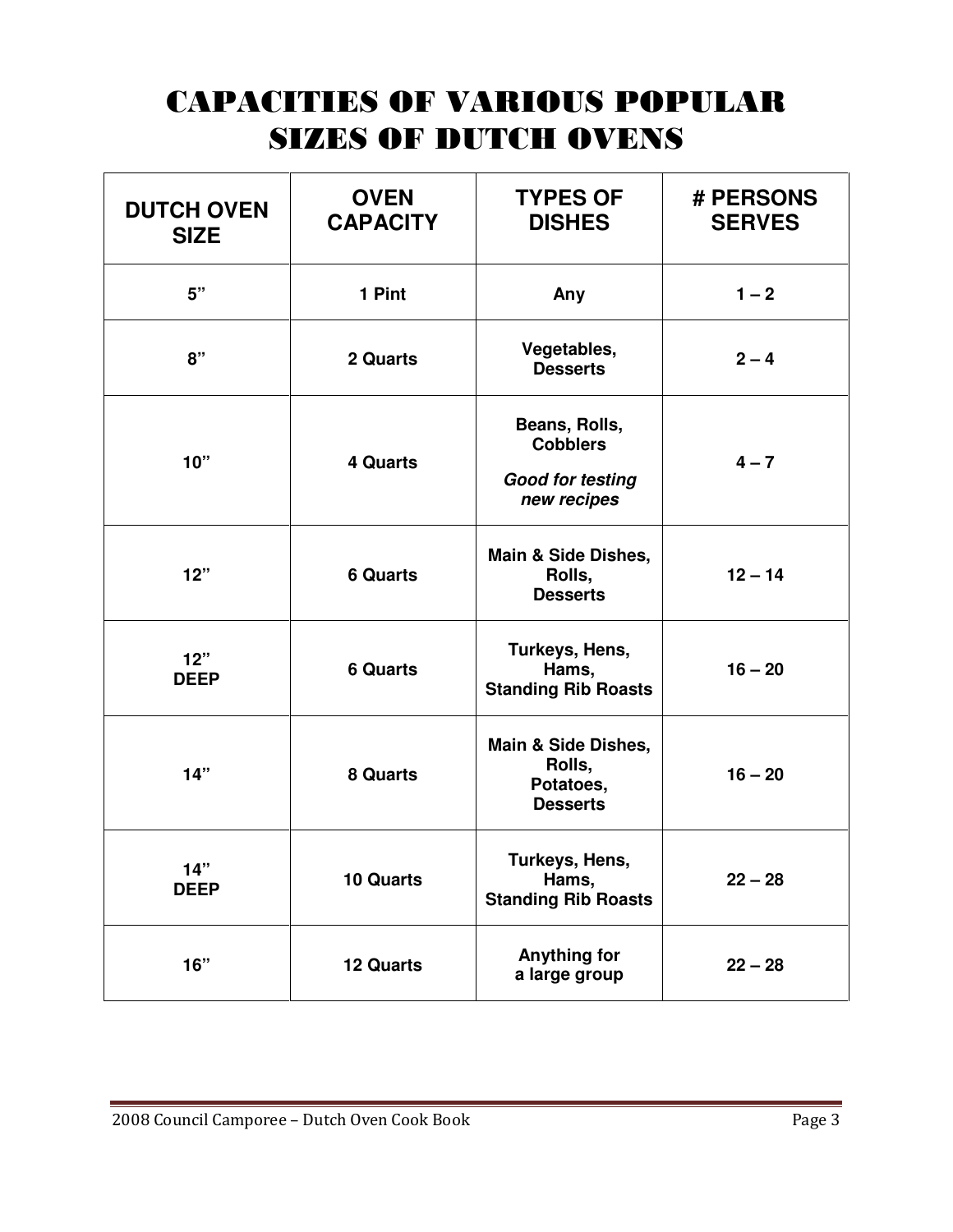

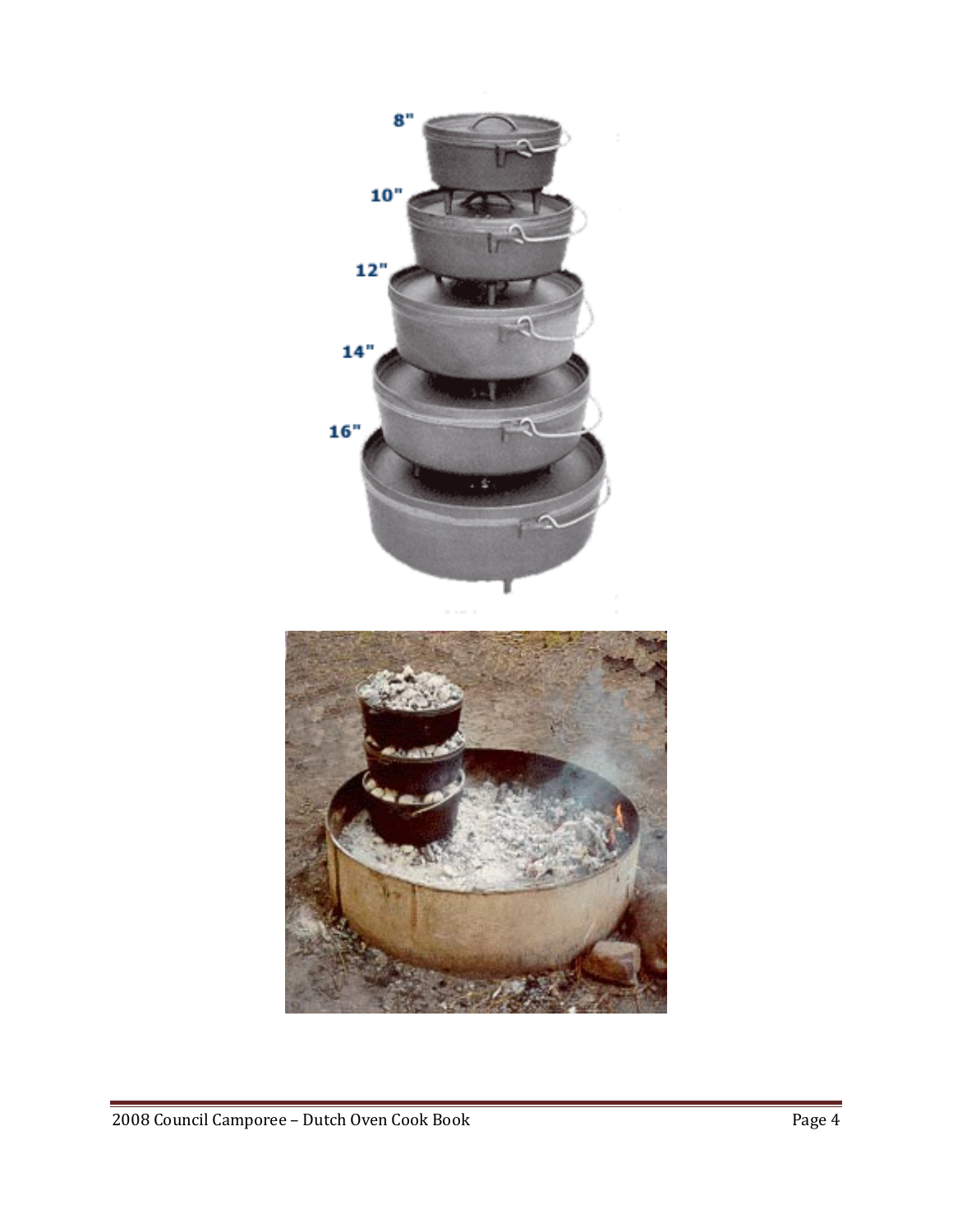## SEASONING, CLEANING and STORAGE

#### **SEASONING**

Seasoning is basically the process of filling the pores of the cast iron material creating a non-stick cooking surface. Seasoning methods typically vary from person to person. The following is the method used by well known Dutch oven manufacturer "Lodge" for seasoning or reconditioning cast iron cookware.

- Warm the oven, skillet, etc over a flame or in a cooking oven and for new equipment, remove the label.
- Wash the utensil in warm water using a mild soap to remove excess adhesive or cooking residue. Wash the entire utensil – inside and out – and rinse and dry completely.
- Apply a thin coating of a good grade of **vegetable oil** over the entire surface of the utensil – both inside and out.
- Place in an oven or in an enclosed cooking grill for 30 minutes to one (1) hour at 350°F.

**NOTE:** If seasoning indoors, be sure to open nearby windows.

• Remove the utensil from the heat and allow it to cool to room temperature. When properly cooled the utensil is ready for use and may be stored as defined in the following text.

**NOTE:** The first use after seasoning or reconditioning is recommended to be deep fat frying with vegetable oil. The heat built opens the pores of the cast iron allowing the oil to be absorbed providing further seasoning.

- Deep fat fry something like fried cookies, french fries, fish, donuts or something similar.

- Also for the first several uses, it is recommended that dishes with a high water or acidic content (tomatoes) be avoided. The acid can remove the oils and seasoning until the surface is allowed to "harden".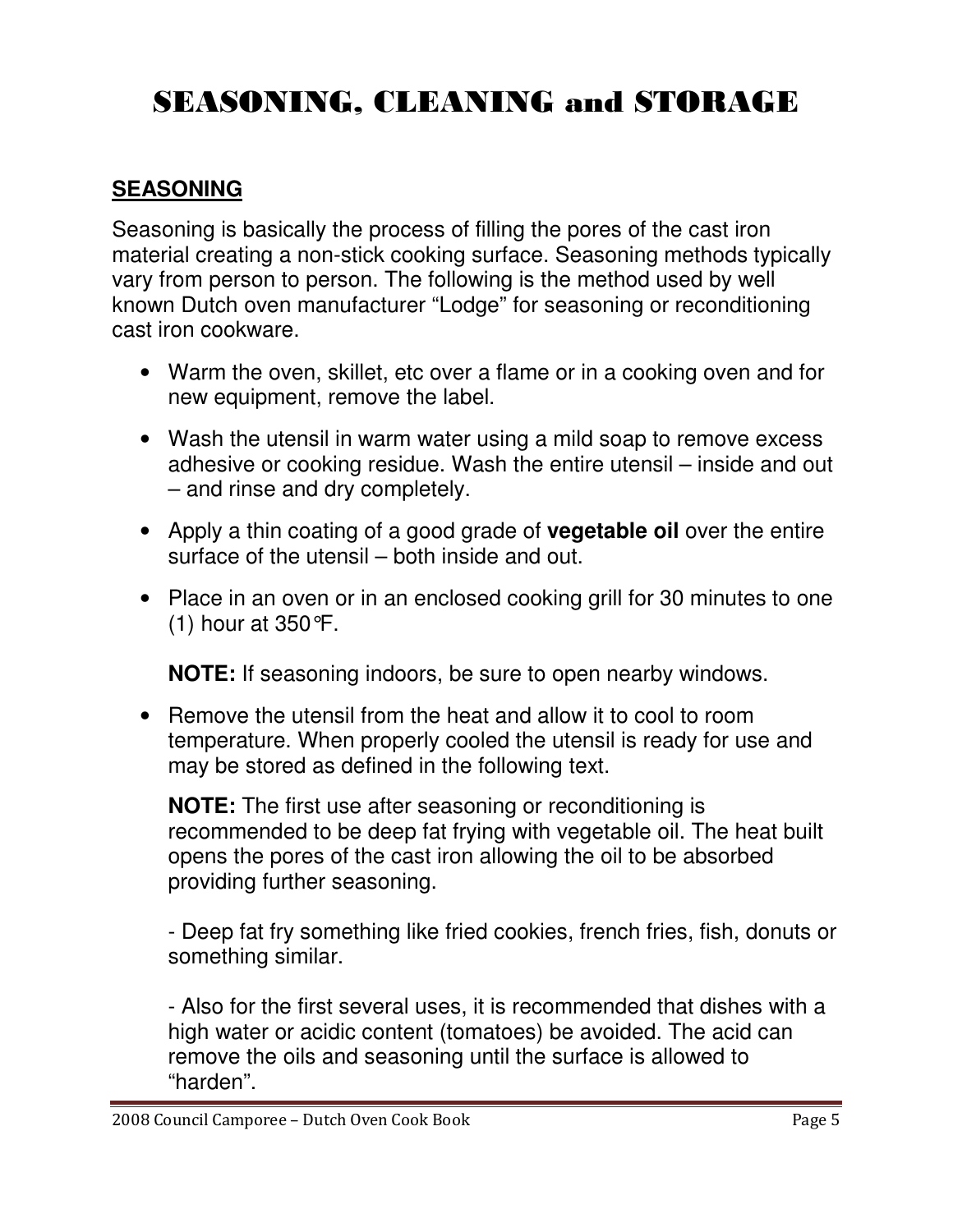When well-seasoned, besides providing a non-stick cooking surface, the coating will enhance the flavoring of the meals being prepared and provide a surface that deters the formation of rust when well cared for.

Be sure to season all surfaces of the utensil – inside and out – as well as the lids.

## **CLEANING**

To novice users, the sight of a Dutch oven conjures up sights of an extensive clean-up. That could not be farther from the truth.

When cooking, do not use steel or aluminum cooking utensils. As well, when cleaning, do not scrape the surface with metallic utensils. Use of plastic or wooden utensils is highly recommended when cooking with cast iron.

- Drain or thoroughly wipe the inner surface clear of food debris. To scrape food debris or chunks, use a small wad of aluminum foil, a plastic scraper, a plastic scrub pad or a bamboo scrubbing brush (such as the "Camp Scrubber" from Crazy Crow – www.crazycrow.com).
- Using **HOT** water, rinse out any remaining cooking debris. Do not use **ANY** soap on a seasoned utensil during normal cooking and cleaning.
- Once all food debris is removed, wash the entire utensil with hot water. Then rinse completely, again with hot water, and dry completely. The utensil may be placed near the fire to aid drying.
- Once dry, apply a new thin coat of vegetable oil to protect the surfaces. Coat the utensil completely – inside and out, including lids. Do not permit the oil to puddle as it can turn rancid between uses.
- **DO NOT** "burn" food out of the utensil as it can damage or remove the seasoning.
- **NEVER** cool or rinse a hot cast iron utensil with cool water. This can lead to warping, cracking or breakage of the utensil.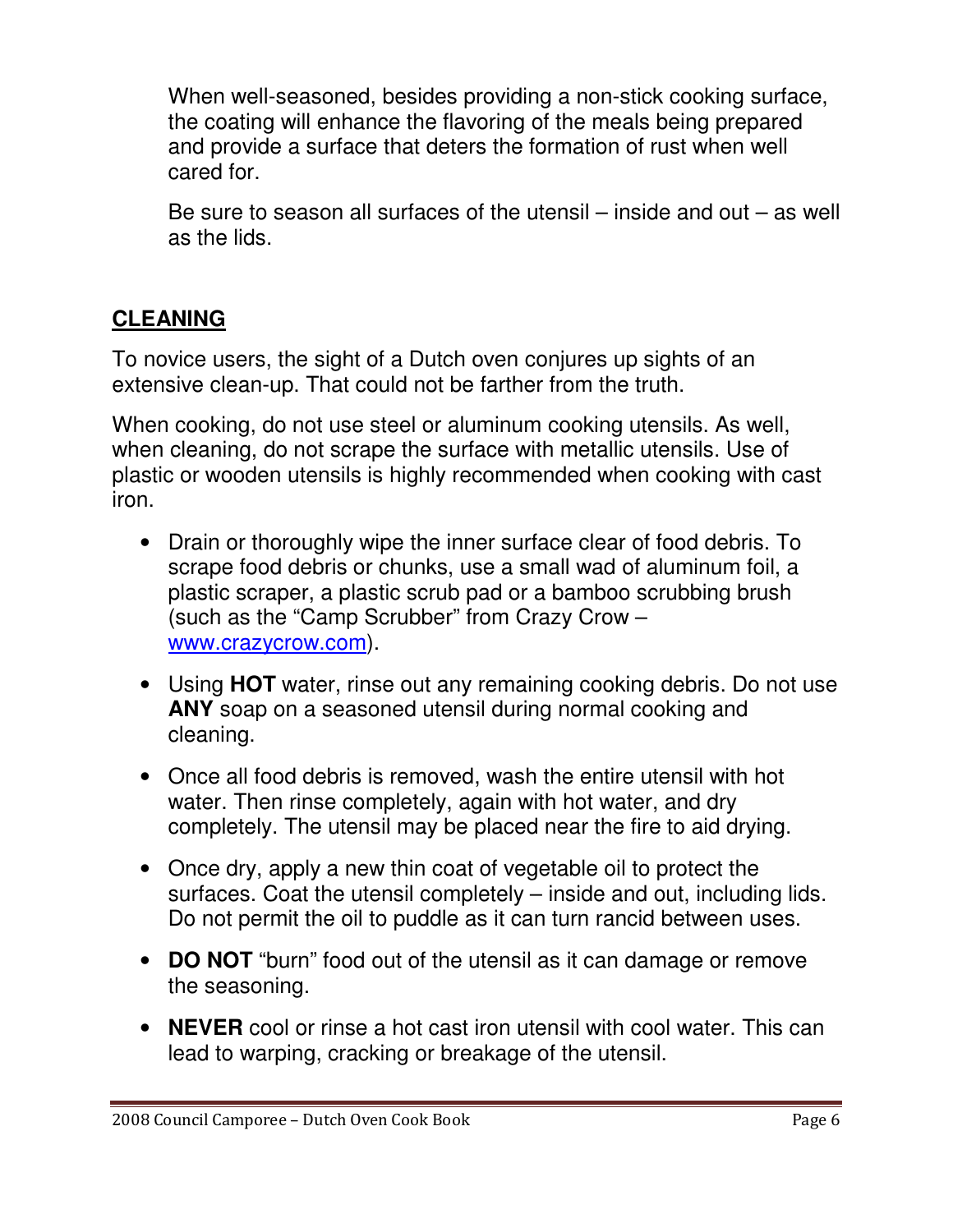• Some dishes (specifically cakes and breads) may be cooked by lining the Dutch oven with aluminum foil to make clean-up easier.

#### **Drawbacks:**

- This method of cooking may alter cooking temperatures and times.

- Excess heat from direct contact when cooking with this method can destroy or remove the seasoning.

#### **STORAGE**

Proper storage of your cast iron utensil will provide long life and require less reconditioning.

- Store the utensil in a warm, dry place.
- Do not allow the lid to close completely and "seal shut". Use a paper towel, or a folded strip of aluminum foil or other similar material to keep the lid "open" or ajar to aid ventilation to all surfaces. If using a paper towel, be sure to change them out occasionally as paper will draw moisture from the surrounding atmosphere aiding the formation of rust.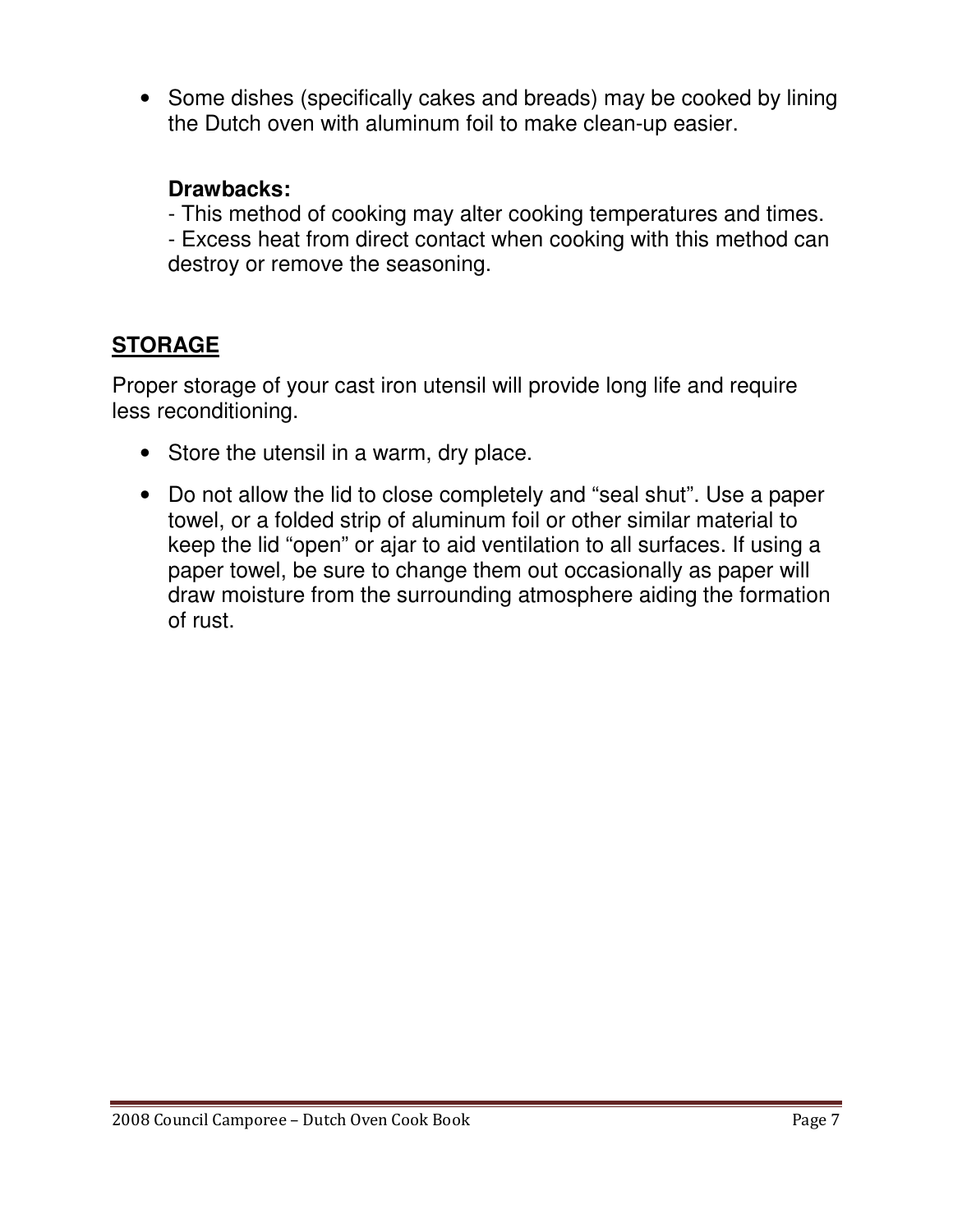## CAST IRON or ALUMINUM

Most people think "Cast Iron" when it comes to Dutch ovens, but they are also manufactured from cast aluminum. Here is a comparison of the two types:

Aluminum is lighter than cast iron. A 12" aluminum oven weighs about 7 pounds as opposed to about 20 pounds for a cast iron oven.

Aluminum is easier to care for. Because it doesn't rust you can wash aluminum ovens in mild soap and water. Cast iron, however, requires protection from rust. Bare cast iron rusts very quickly so it must be "seasoned" to protect the metal. This seasoning is usually done by burning some kind of oil or animal fat into the pores of the metal forming a hard protective barrier. Soap should never be used to clean a seasoned oven because it will dissolve the formed protective barrier and embed itself into the pores of the metal where it will return to taint your next meal.

Aluminum reacts quickly to temperature changes. Aluminum Dutch ovens will heat up much faster than cast iron ovens, but they also cool down much faster after removing them from heat. Aluminum ovens are ideal for cooking foods that need to be cooled down quickly. Cast iron Dutch ovens react more slowly to temperature changes so you don't burn food as easily in them. Cast iron ovens also retain their temperature for quite a while after they have been removed from heat.

Because aluminum reacts quickly to changes in temperature it is much harder to keep at a constant temperature on a windy day. Cast iron, on the other hand, because it retains heat well, fairs better in windy weather.

Aluminum ovens can melt if too much heat is applied to them! The melting point of aluminum cast alloy is around 1200° F. as opposed to cast iron's melting point of over 2000° F. It is possible to reach temperatures of 1200° F. if too many coals are used during cooking, or if the bottom of the Dutch oven is in direct contact with the coals.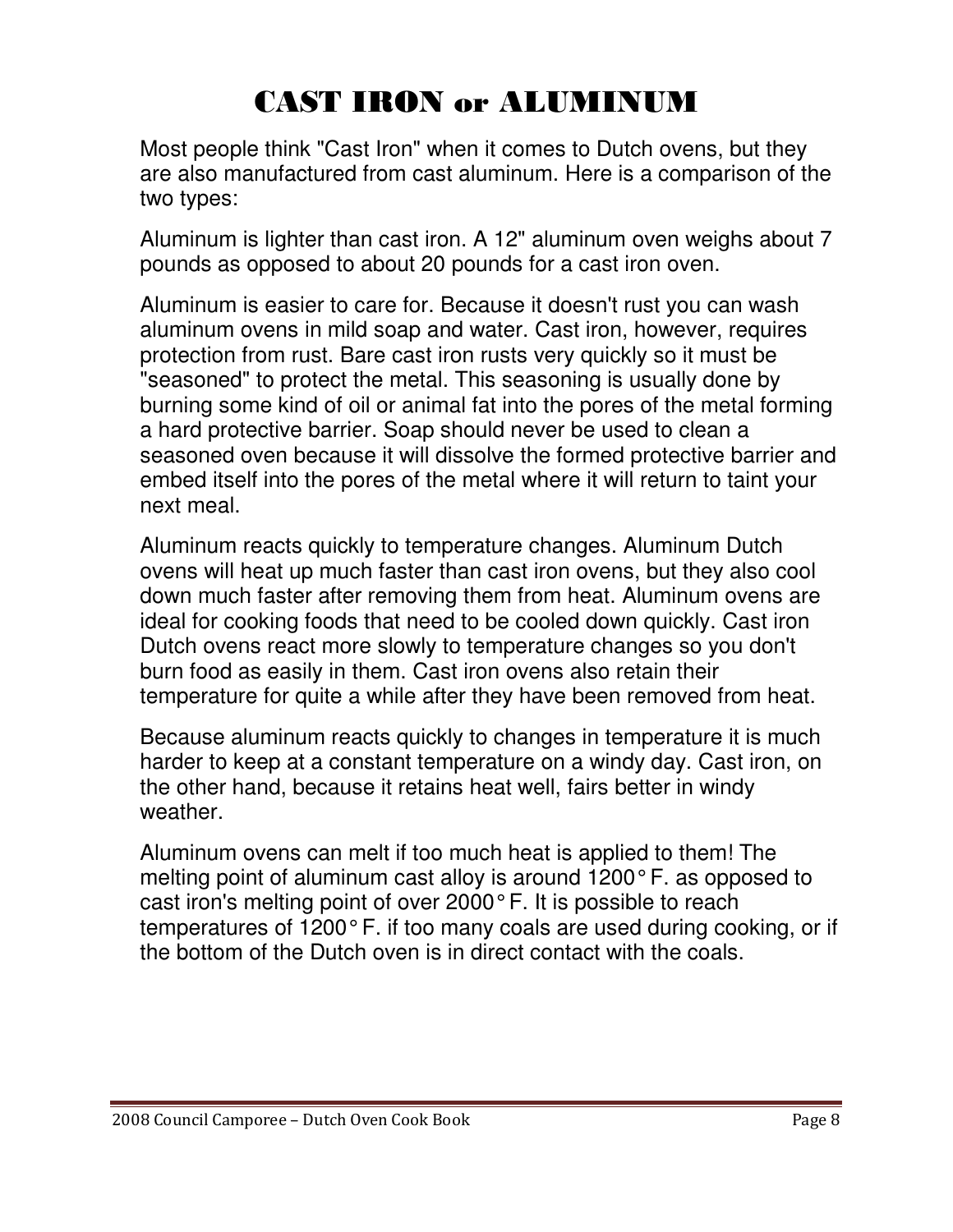## METHODS OF USE

The Dutch oven is likely one of the most versatile cooking utensils ever invented. Almost anything you can consider to cook can be prepared in a Dutch oven.

Various uses:

- Bean hole cooking (refer to Boy Scout Handbook).
- Use the inner surface of the lid as a griddle. Support on rocks for a level cooking surface.
- Stack ovens to enable cooking an entire meal.
	- Specific cooking times for each oven must be known.

- The item requiring the longest cooking time with the least attention should be on the bottom.

- Stacking requires an extremely flat cooking surface for stability of the ovens and safety of the cooks.

- Use as a covered pot for stews and casseroles.
- Use as an oven for baking.

- Use a small trivet, small stones of equal size or other means to support a pie tin for baking pies or breads.

- As there is typically more direct heat on the bottom of the oven than the top, overcooking can easily occur.

• Use as a deep fryer.

- Fill with the proper amount of cooking oil and follow the instructions to your favorite recipe.

• Use as a suspended oven.



2008 Council Camporee – Dutch Oven Cook Book Page 9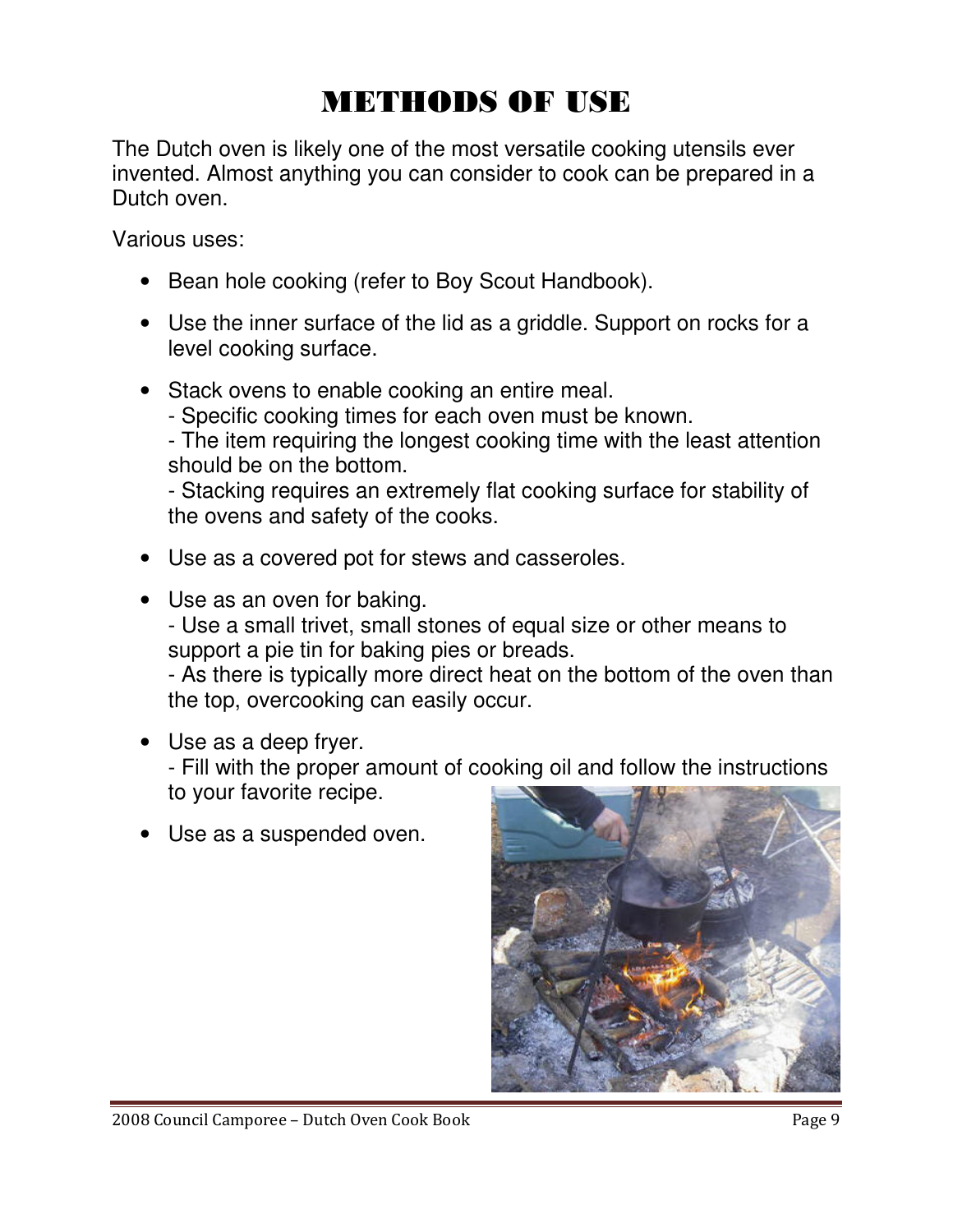## **METHODS of USE (cont'd)**

| <b>COOKING METHOD</b> | <b>DUTCH OVEN APPLICATION</b>                                     | <b>RECIPE EXAMPLES</b>                                    |
|-----------------------|-------------------------------------------------------------------|-----------------------------------------------------------|
| <b>Baking</b>         | <b>Direct Covered</b><br>(Stacked)<br><b>Indirect with Trivet</b> | Cobblers<br><b>Sticky Buns</b>                            |
|                       | <b>Bean Hole</b>                                                  | <b>Beans</b>                                              |
|                       |                                                                   |                                                           |
| Frying                | On Lid<br>In Kettle                                               | Pancakes, Eggs<br>Sausage, Bacon,<br>Hamburger (Lg. qty.) |
| <b>Stir Fry</b>       | On Lid<br>In Kettle                                               | Vegetables, Meat<br>Lg. qty - Veg., Meat                  |
| Deep Fat Fry          | In Kettle                                                         | Chicken, Donuts,<br>Pigs in Blanket                       |
| Stews / Soups         | Covered (Traditional)<br>Hanging                                  | <b>Minestrone Soup</b><br>Chili, Stews (All Day)          |
| Roasting              | Covered (Traditional)                                             | Pot Roast<br>Leg of Lamb                                  |
| Poaching              | Covered (Traditional)                                             | Salmon                                                    |
| Steaming              | <b>Covered with Trivet</b>                                        | Vegetables                                                |
| <b>Boiling</b>        | Covered or Open Kettle                                            | Pasta, Eggs, Potatoes                                     |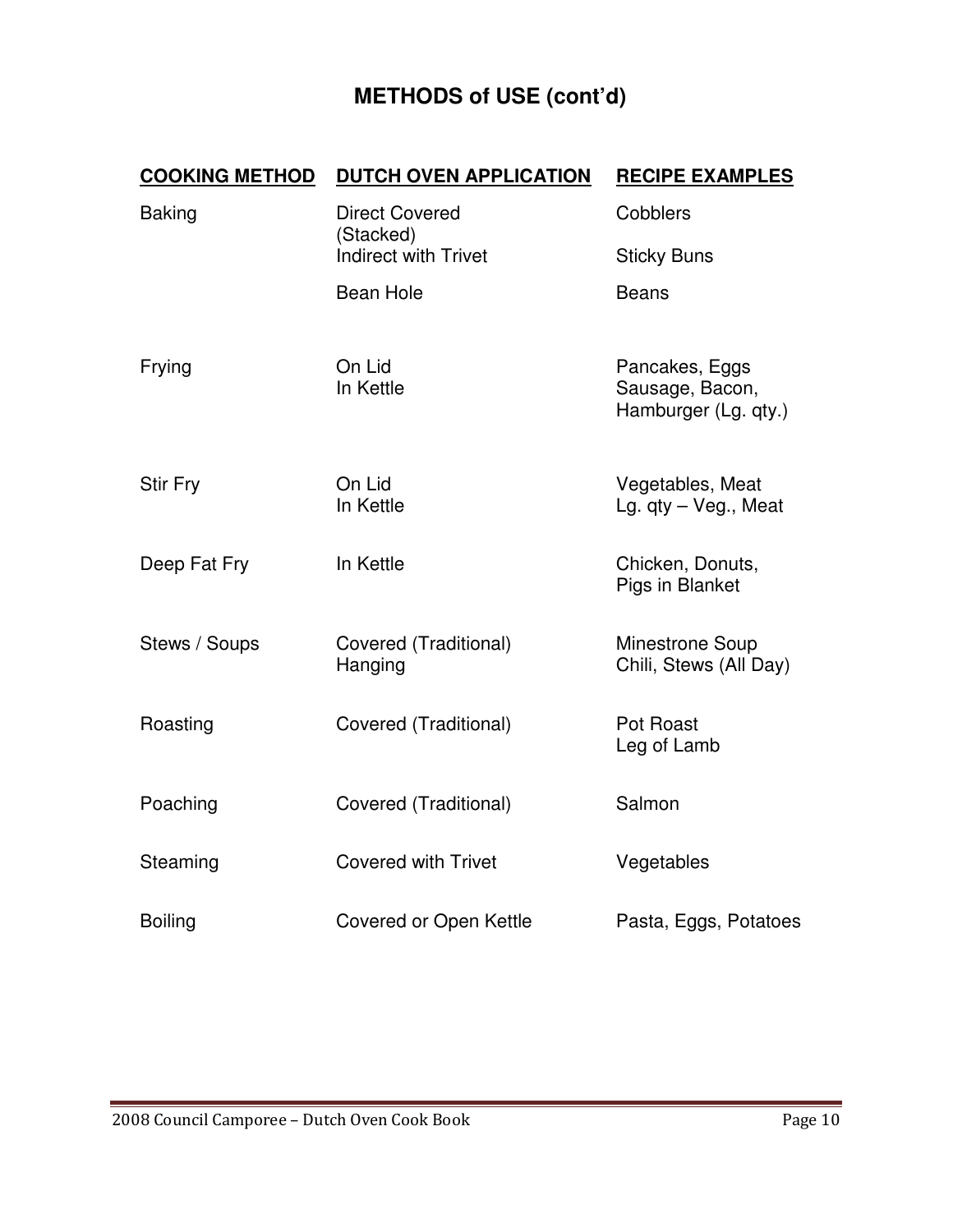## CHARCOAL and HEAT

With each passing year, more and more restrictions are placed on campers in state and national parks in regards to gathering wood and building open fires. In most of those instances, charcoal is a very viable alternative. Besides being easy to obtain and transport, it is useful for regulating cooking temperatures. However, pay close attention to campground regulations. In cases of extreme wildfires, some campgrounds may even restrict the use of charcoal for open cooking.

At home, stove temperatures are usually determined by knowing how to position the knobs. It is common knowledge that frying, boiling and steaming need a higher amount of heat under the utensil, simmering needs less, and baking requires both a top and bottom heat source.

Dutch oven cooking employs the same principles. With a Dutch oven, the proper temperature is determined by using the correct amount of charcoal and proper placement.

The chart on the following page provides the amount of briquettes required to heat various Dutch oven sizes to 325°F. "Top heat" refers to the fuel placed on the Dutch oven lid. "Bottom heat" refers to the fuel placed under the oven. Change the cooking temperatures by adding or subtracting briquettes.

Basically, 2 charcoal briquettes provides 20-25°F of heat. To increase the temperature by this 20-25°F, add one extra briquette on top and on extra briquette below the oven. To reduce the temperature by this amount, remove one briquette from each top and bottom. If you need to raise the temperature by 40-50°F, add 2 briquettes on top and 2 on bottom.

For frying, steaming or boiling, add 3-6 briquettes on the bottom, and eliminate the top heat. Reduce the bottom for simmering as needed. Practice helps cooks perfect the temperatures.

Under ideal circumstances, freshly lit briquettes yield up to one hour of cooking time. High winds or air moisture, or wet ground will rob coals of heat. A good coal bed will be required to help maintain heat for cooking.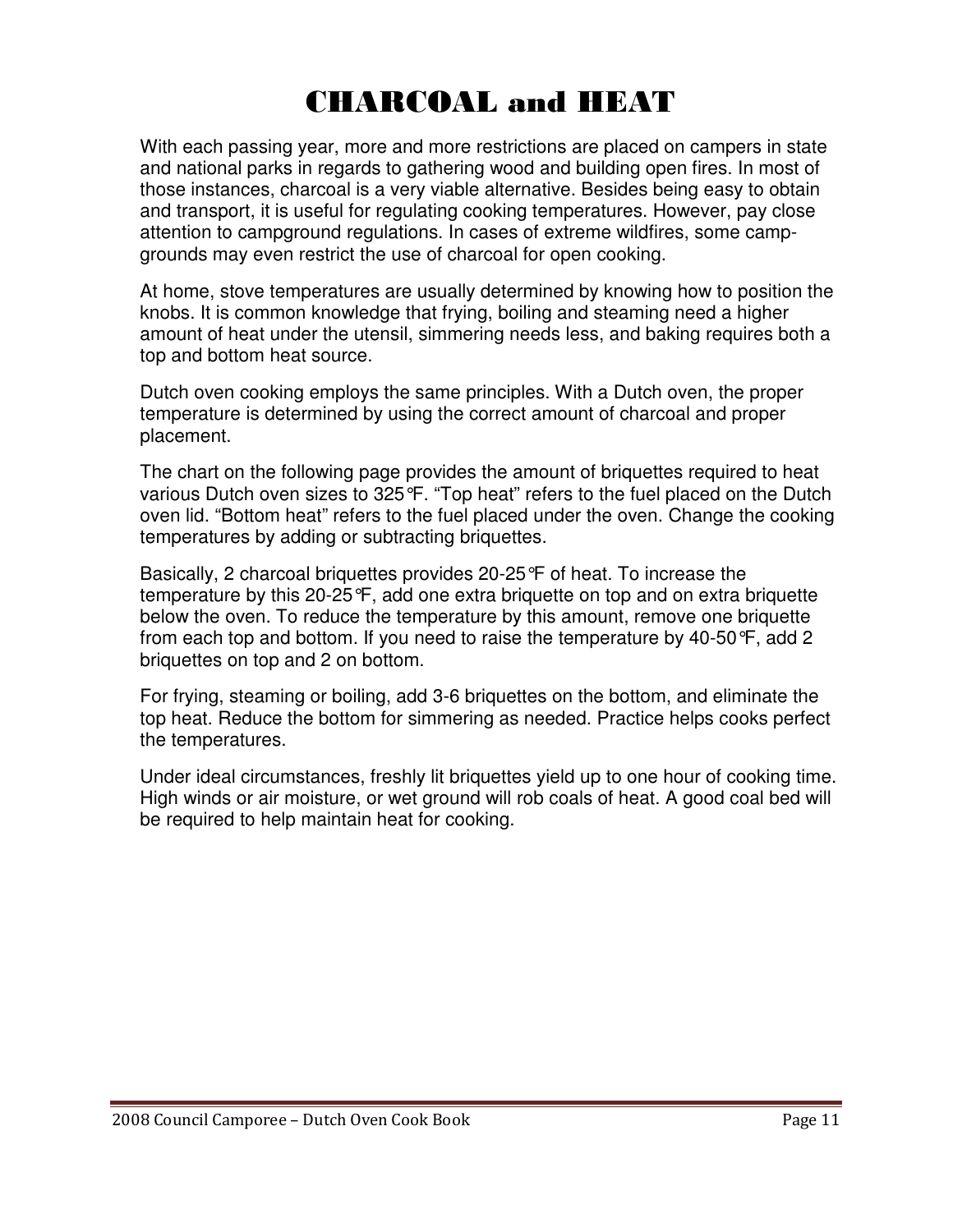### $"3 Up + 3 Down = 325$ °F"

To help determine baking temperatures for standard sized Dutch ovens, use the "3 Up, 3 Down" formula. It is based on the diameter of the oven and the use of full sized charcoal briquettes. The diameter of the oven plus 3 equals the number of briquettes for top heat. The diameter minus 3 equals the number required for bottom heat. This total heats the oven to 325°F.

Example: For a 12" diameter Dutch oven heated to 325°F

 $12 + 3 = 15$  briquettes for top heat

 $12 - 3 = 9$  briquettes needed for bottom heat

| <b>Oven Size</b>   | 0" | <b>10"</b> | 12" | 14" | 16" |
|--------------------|----|------------|-----|-----|-----|
| <b>Top Heat</b>    | 44 | 13         | 15  | 17  | 10  |
| <b>Bottom Heat</b> |    |            |     | 11  |     |

Use a consistent pattern when placing the charcoal briquettes on and under the oven when cooking to provide even heat and reduce over-cooking. Charcoal that is bunched will provide for excessive heat in specific areas and create the possibility of burning the food.

As the coals reduce in size, the heating capacity reduces as well. Add new briquettes as required to maintain heat.

Ash buildup from the burnt coals acts as an insulator, reducing the heating capacity of the charcoal in use. A small whisk broom or the Crazy Crow Camp Scrubber will come in handy for removing the ash. However, this same ash can be used to help retain the existing heat after cooking if serving will be delayed for a time.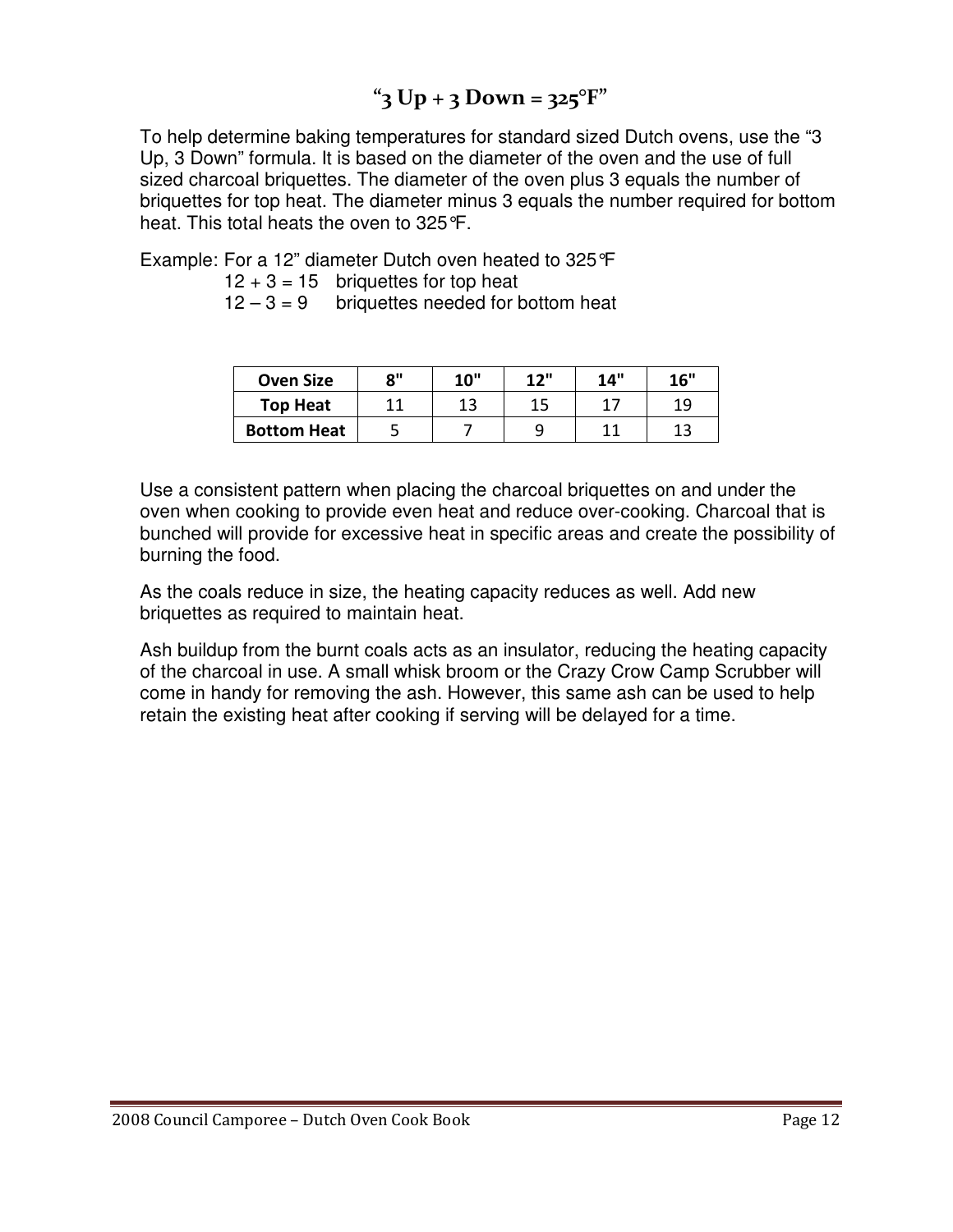#### • **HAND METHOD:**

Before thermometers were invented, cooking temperatures were estimated by holding the palm of the hand or the wrist over the close to the cooking surface, then counting (one-one-thousand, two-one-thousand, three-one- thousand, etc) until the heat forced the hand to be removed. A count of 6-8 indicated a temperature of 250-300°F. A count of 4-5 indicated a temperature range of 350- 400°F, and a count of 2-3could be as high as 450°F. A count of only one indicated a temperature of 500°F or higher.

#### • **FLOUR METHOD:**

This method involves sprinkling a pinch of flour on the cooking surface, leaving it for 5 minutes and observing it.

- **No change** in color indicates a temperature of **250°F** or less.
- If the flour becomes **PALE TAN**, the oven is at about **300°F**.
- **GOLDEN BROWN** flour indicates approximately **350°F**.
- **DARK BROWN** indicates about **400°F**.
- **BLACK** will allow anything being cooked to burn.

#### TWO-THIRDS COOKING TIME

Rolls or other foods baked directly in the pot of a Dutch oven are not automatically subject to crusty, blackened bottoms. The proper temperature is important, but timing is just as important. Timing is crucial to over-cooking on the bottom.

The "TWO-THIRDS TIMING" method is a starting point. Put simply, it means to cook the food with proper top and bottom heat for about 2/3 the total cooking time. At that point, remove the oven from the bottom heat and continue cooking using only top heat.

#### **Example:**

For a recipe calling for 15 minutes cooking time, with the proper temperature achieved, remove the bottom heat at approx 10 minutes and continue cooking with top heat until done.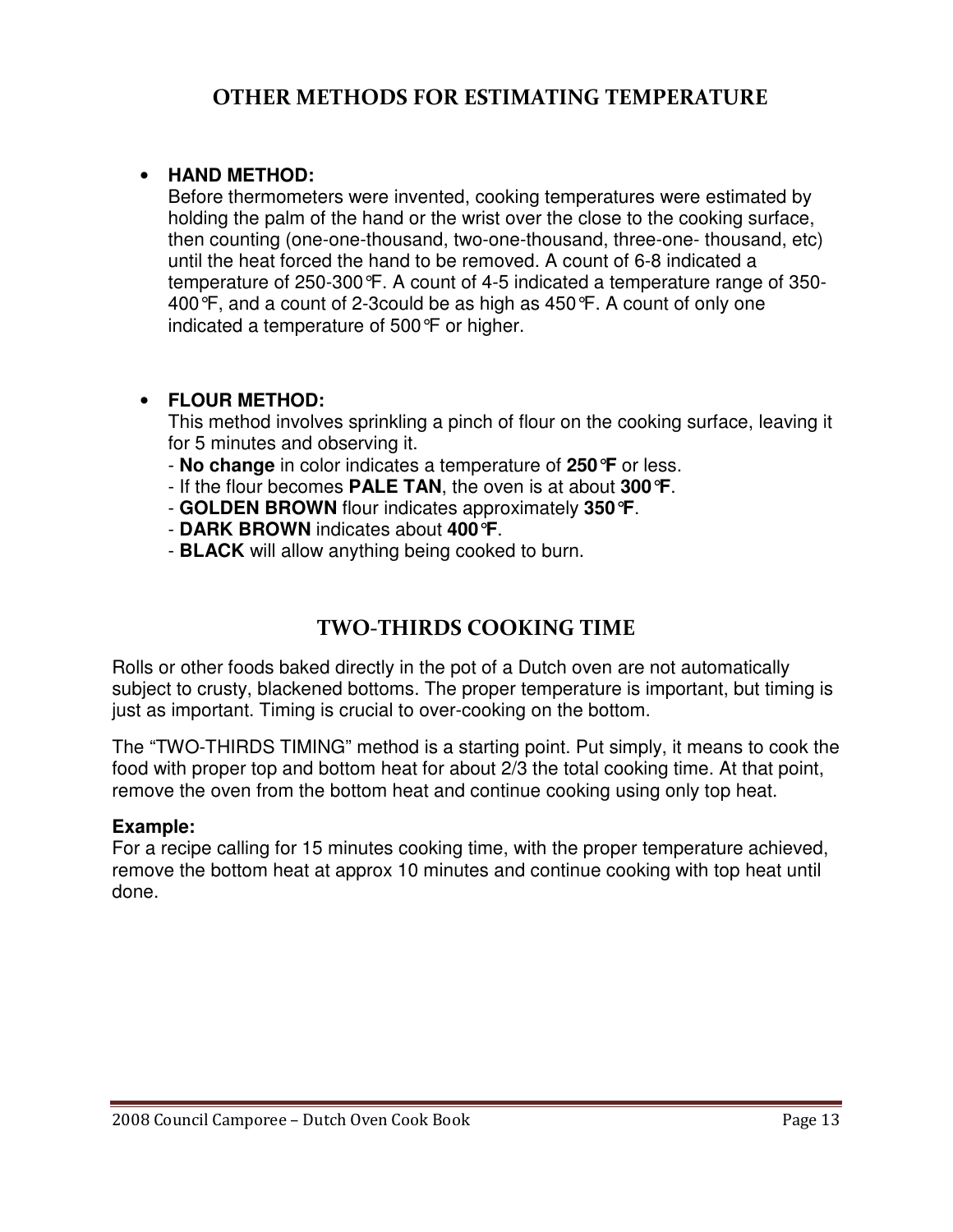## CONVERSIONS AND OTHER INFORMATION

Anything that can be cooked on a stove or in an oven can be converted for cooking in a Dutch oven. However, there are recipes that should likely be avoided.

- Anything that can be baked, roasted or otherwise oven-cooked, or cooked in a pot can be cooked in a Dutch oven.
- Try to avoid recipes that require multiple pots or pans for preparation. Larger Dutch ovens are too cumbersome to keep lifting or handling to remove the ingredients to prepare the following cooking steps.
- Recipes that easily stick or burn in normal cook pots can be a real problem in a Dutch oven.
- When first starting out, begin with familiar recipes or those already Dutch oven proven. This will allow you to familiarize yourself with the heating characteristics of your particular oven.
- Experiment. You will find some recipes more adaptable than others or that provide more of a comfort level in overall preparation or cooking methods.
- Make certain that finished serving sizes will fit the oven you are using. Make the needed adjustments to the ingredients to fit within your oven.
- The most delicate part is the amount of heat cooking temperature. Follow the guidelines provided for the recipe and adjust as needed for your oven.
- When baking, elevate your pan or dish. This will reduce over-cooking and the possibility of burning on the bottom while baking.
- Lifting the lid has the effect as opening the oven door on the kitchen range and requires increasing the cooking time to finish the bake. Keep "lid checks" to a minimum.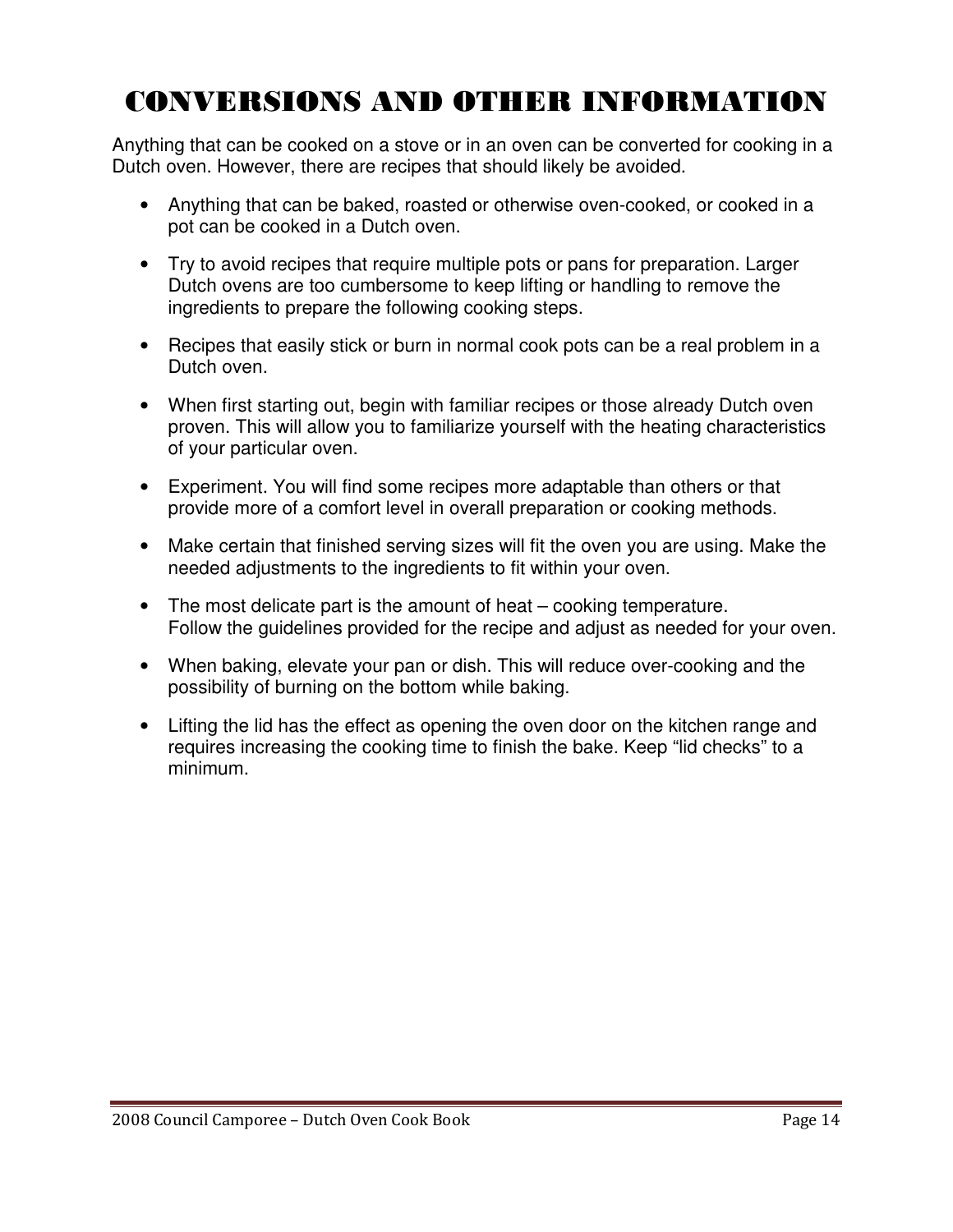### **EQUIVALENTS**

#### **LIQUID MEASURE EQUIVALENTS DRY MEASURE EQUIVALENTS**

 $60$  Drops = 1 Teaspoon (tsp) 2 Cups = 1 Pt  $3$  Teaspoons = 1 Tablespoon (Tbsp) 2 pt = 1 qt  $2 \text{ Tbsp} = 1 \text{ Ounce}(\text{oz})$  4 qt = 1 gal  $4 \text{ Tbsp} = \frac{1}{4} \text{Cup} (C)$  2 gal = 1 Peck  $5^{1}/_{3}$  Tbsp = 1/3 C  $8$  Tbsp =  $\frac{1}{2}$ C = 4 oz 16 $Tbsp = 1 C = 8 oz$ 1 C =  $\frac{1}{2}$  Pint (pt)  $2 C = 1 pt = 16 oz$  $4 C = 2 pt = 1$  Quart (qt)  $8 C = 4 pt = 2 qt = ½ Gallon (gal)$  $16 C = 8 pt = 4 qt = 1 gal$ 

 $4$  Pecks = 1 Bushel

#### **BUTTER / MARGARINE MEASURE CHEESE MEASURE**

1 Pound  $(lb) = 4$  Sticks = 2 C 1 lb (Amer / Cheddar) = 4 C 1 C = 2 Sticks 1 lb (Cottage Chs) = 2 C

 $\frac{1}{2}$  C = 1 Stick  $\frac{1}{2}$  lb (Cream Chs) = 1 C (8 oz)  $\frac{1}{4}C = \frac{1}{2}$  Stick 5 oz (Chs Spread) =  $\frac{1}{2}C$  (8 Tbsp)

#### **MISCELLANEOUS MEASUREMENTS**

1 Dash = 10 Drops 6 Dashes = 1 tsp 1 Pinch = As much as can be taken between the tips of thumb and finger

| <b>CAN SIZES</b>   | <b>WEIGHT</b>                     | <b>APPROX. CUPS</b> |
|--------------------|-----------------------------------|---------------------|
| 8 oz               | 8 oz                              |                     |
| Picnic size        | $10 - 12$ oz                      | $1\frac{1}{4}$      |
| 12 oz              | 12 oz                             | $1\frac{1}{2}$      |
| No. 300            | $14 - 16$ oz                      | $1 \frac{3}{4}$     |
| No. 303            | $16 - 17$ oz                      | $\overline{2}$      |
| No. 2              | $1 lb - 4 oz$                     | $2\frac{1}{2}$      |
| No. $2\frac{1}{2}$ | $1 lb - 13 oz$                    | $3\frac{1}{2}$      |
| No. 10             | 6 $\frac{1}{2}$ lb to 7 lb - 5 oz | $12 - 13$           |
|                    |                                   |                     |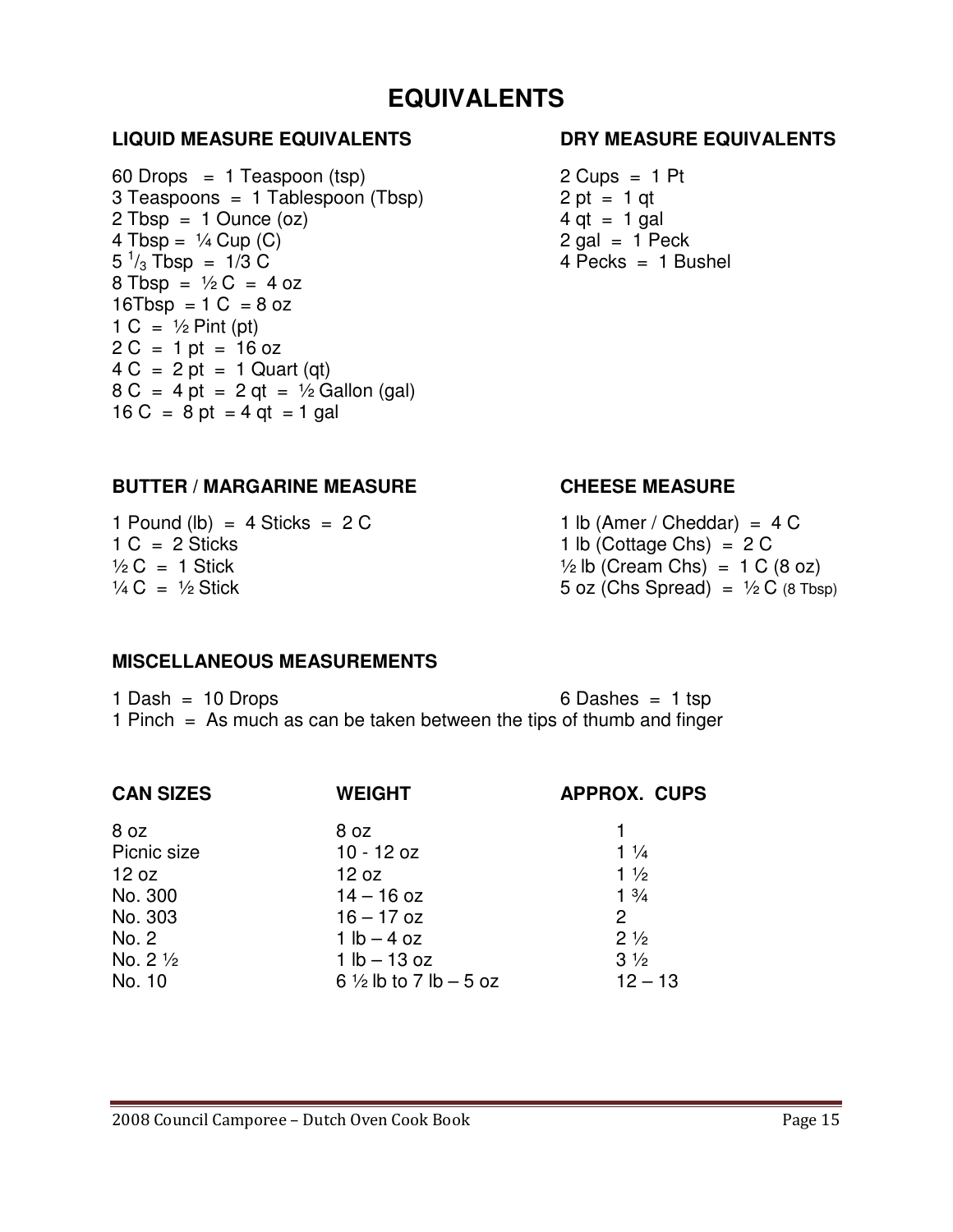## COOKING TERMS

| <b>BAKE</b>       |                              | To cook in an open or covered pan in an oven with dry heat                                            |
|-------------------|------------------------------|-------------------------------------------------------------------------------------------------------|
| <b>BARBEQUE -</b> |                              | To cook over fire or oven burner with high heat                                                       |
| <b>BEAT</b>       | $\qquad \qquad \blacksquare$ | To mix ingredients with a spoon or with hand or electric mixer                                        |
| <b>BLANCH</b>     |                              | To immerse briefly in boiling water and rinse in cold water                                           |
| <b>BOIL</b>       | $\overline{\phantom{a}}$     | To cook on top of stove in a boiling liquid                                                           |
| <b>BROIL</b>      | $\qquad \qquad \blacksquare$ | To cook close to (either over or under) a source of intense heat                                      |
| <b>DICE</b>       | $\qquad \qquad \blacksquare$ | To cut or chop into small cubes                                                                       |
| <b>FRY</b>        |                              | To cook quickly in fat over moderate to high heat                                                     |
| <b>JULIENNE</b>   | $\overline{\phantom{a}}$     | To cut into long, thin (match-stick sized) slices                                                     |
| <b>MINCE</b>      |                              | To cut or chop into very small pieces                                                                 |
| <b>POACH</b>      | $\frac{1}{2}$                | To cook slowly in hot liquid on stove top over low heat                                               |
| <b>ROAST</b>      |                              | To cook in an uncovered pan, without liquid added, in an oven or<br>over a fire with dry heat         |
| <b>SAUTE</b>      |                              | To cook in a small amount of fat over a low to moderate heat<br>(or to gently fry)                    |
| <b>SIMMER</b>     |                              | To cook slowly in a liquid                                                                            |
| <b>STEAM</b>      |                              | To cook over boiling liquid                                                                           |
| <b>STIR</b>       |                              | To mix or move ingredients using a spoon until blended or mixing to<br>prevent burning during cooking |
| <b>STIR FRY</b>   |                              | To fry quickly in a lightly oiled pan over a high heat while<br>continuously stirring                 |
| <b>WHIP</b>       |                              | To beat air into the mixture rapidly to add volume                                                    |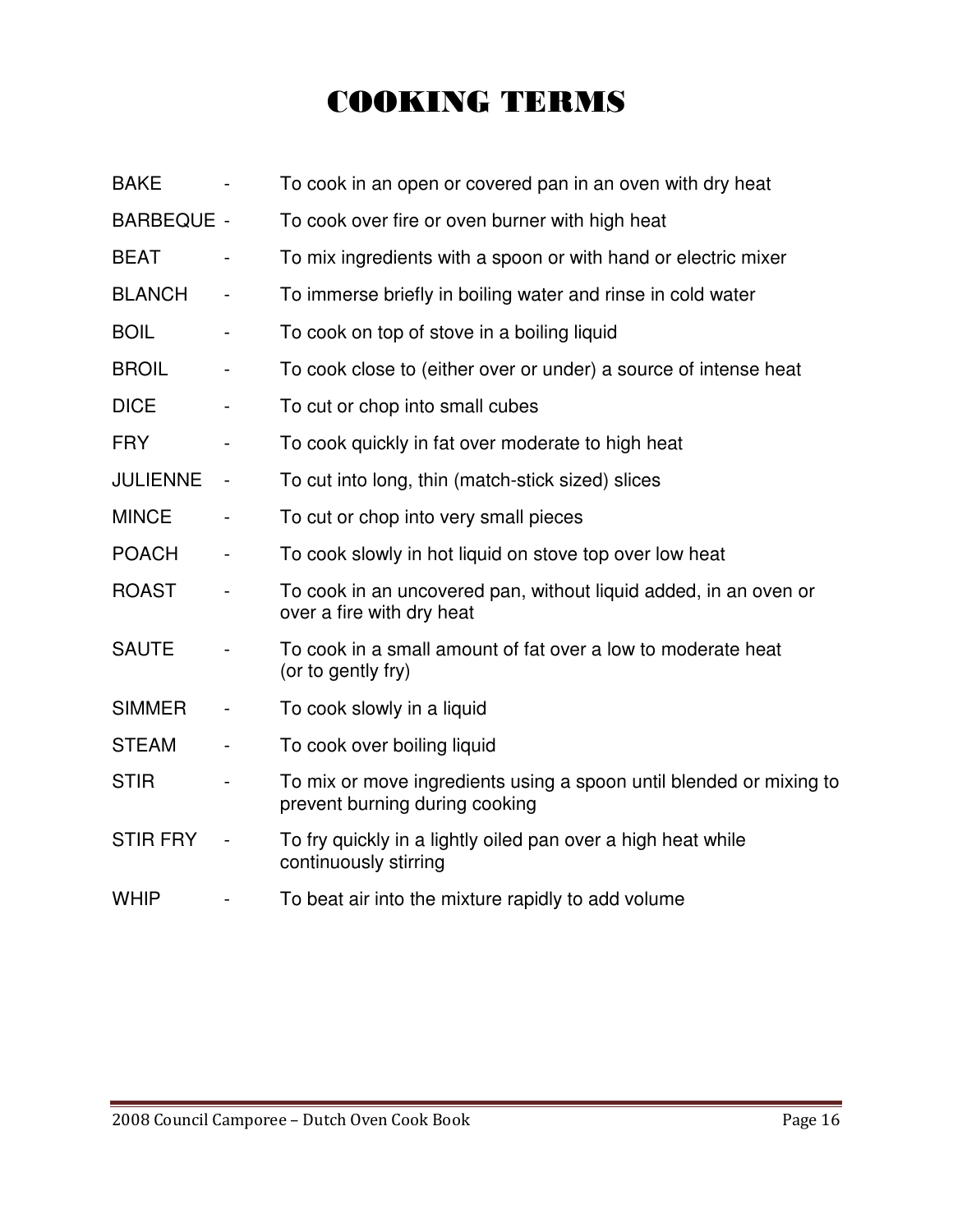## TIPS FOR COOKING HEALTHIER RECIPES

Many recipes can be made healthier by reducing the amount of sugar, salt or fat during cooking. Ideas to help make better meals follow:

#### **SUGAR SUBSTITUTES**

| <b>Brand</b>                 | Amount            | Sugar Amount    |
|------------------------------|-------------------|-----------------|
| Sprinkle Sweet / Sugar Twin  | 1 tsp             | 1 tsp           |
| Sweet'n Low / Liquid Sucaryl | $\frac{1}{2}$ tsp | 1 Tbsp          |
|                              | 1 Tbsp            | $\frac{1}{2}C$  |
| Adolph's Sugar Substitute /  | $\frac{1}{4}$ tsp | 1 Tbsp          |
| Liquid Sweet 10              | 1 Tbsp            | $\frac{3}{4}$ C |
| <b>Weight Watchers</b>       | $\frac{1}{8}$ tsp | 1 tsp           |
|                              | 1 Tbsp            | $\frac{1}{2}C$  |
| Sweet 10 / Equal (tablets)   | 1 tablet          | 1 tsp           |
| Equal (granulated)           | 1 packet          | 2 tsp           |
|                              |                   |                 |

Typically, if the sweetener is mixed with dry ingredients, use a dry sugar substitute. If mixed with a liquid, use a liquid sweetener. "Equal" (aspartame) should be used to sweeten mixtures that do not require cooking. Note that these are only guidelines and personal taste should determine the amount of sweeteners to be used.

#### **REDUCING SUGAR**

Instead of adding sugar to your recipes, add a drop or two of vanilla or a dash of cinnamon to fruit dishes to enhance the sweetness of the fruit. Cut the amount of sugar called for by half and reduce the amount of liquid by a quarter. Increase the sweetness of low sugar desserts by heating them prior to serving.

#### **REDUCING SALT**

By using herbs and spices, salt intake can be reduced while retaining flavor. Herb / spice recommendations:

MEATS, FISH, POULTRY – allspice, basil, sage, bay leaf, chives, dry mustard, lemon, garlic, onion, dill.

VEGETABLES – sesame seed, basil, oregano, allspice, ginger, terragon, ginger, garlic. FRUITS – cinnamon, cloves, vanilla, ginger, mint, nutmeg.

#### **REDUCING FAT**

Select lean cuts of meat and use slow cook methods. Skim all visible fat from cooking liquids.

Remove the skin from poultry prior to cooking.

Use skim milk rather than low fat or whole milk; liquid margarine rather than solid margarine; and liquid vegetable oil rather than solid shortening or butter.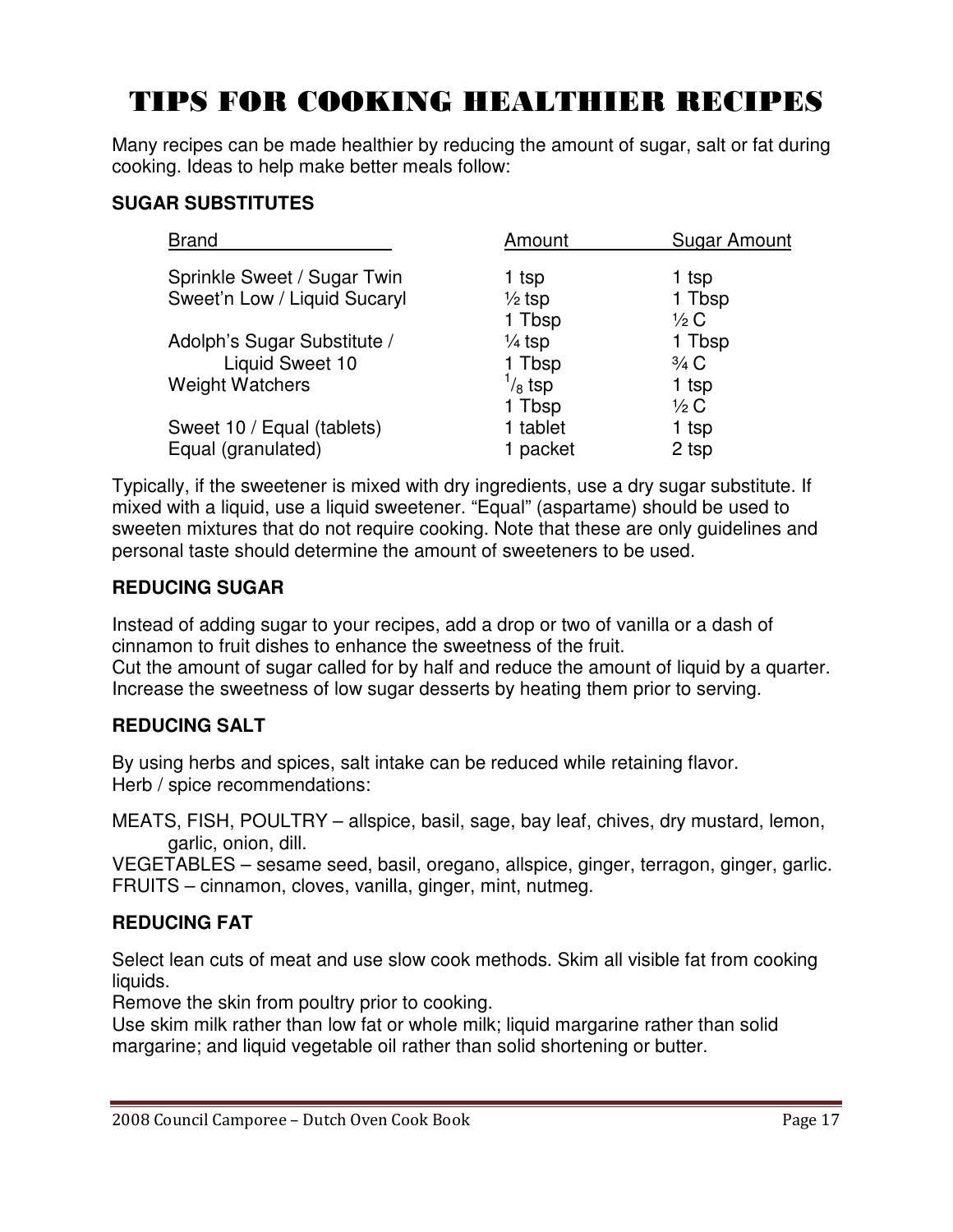## RESOURCES

Below are several websites that provide either Dutch oven cooking recipes, information related to Dutch oven cooking and use, or related supplies. There are many other resources at your disposal.

http://www.legendsofamerica.com/WE-DORecipes.html

http://www.justdutchovenrecipes.com/index.html

http://www.ceedubs.com/dutch\_oven\_recipes.htm

http://www.uglybrothers.net/RECIPES/dutchoven.htm

http://www.fabulousfoods.com/campers/campers.html

http://www.cowboyshowcase.com/dutch\_oven\_cooking.htm

http://www.lsdos.com/

http://www.ahappycamper.com/

http://www.castironcookware.com/outdoor-cooking.html

http://www.cowboyshowcase.com/dutch\_oven\_cooking.htm

http://www.lodgemfg.com/recipe.asp

http://www.backwoodshome.com/articles/beattie47.html

http://www.crazycrow.com

http://www.chuckwagonsupply.com/fa

http://www.kamperskettle.com/qs.html

http://www.macscouter.com/

http://papadutch.home.comcast.net/dutch-oven-recipes.htm#Recipes

http://www.scoutorama.com/contents/recipes.cfm

http://camping.about.com/cs/campingrecipelinks/l/blrcdutchoven.htm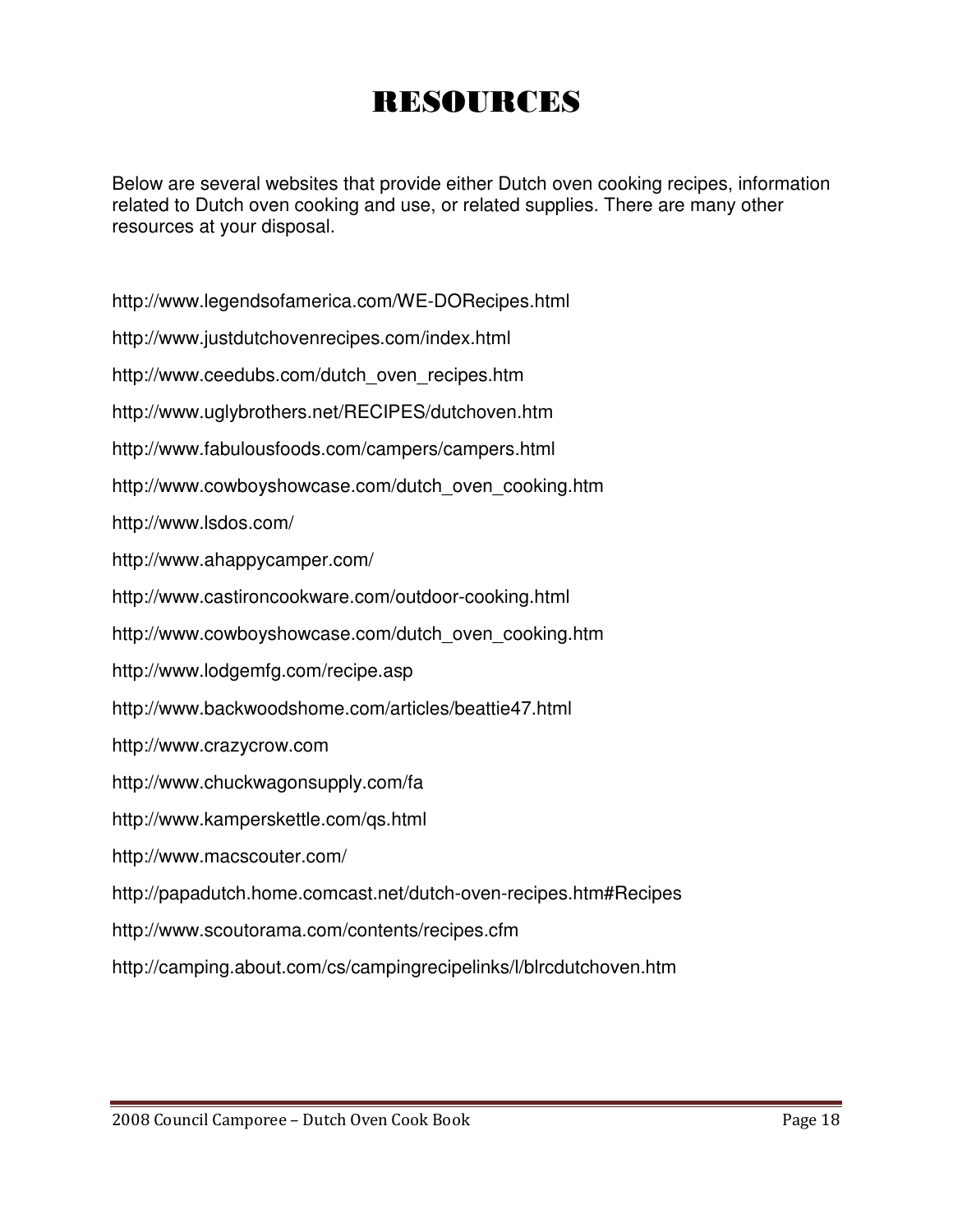# SAUCES

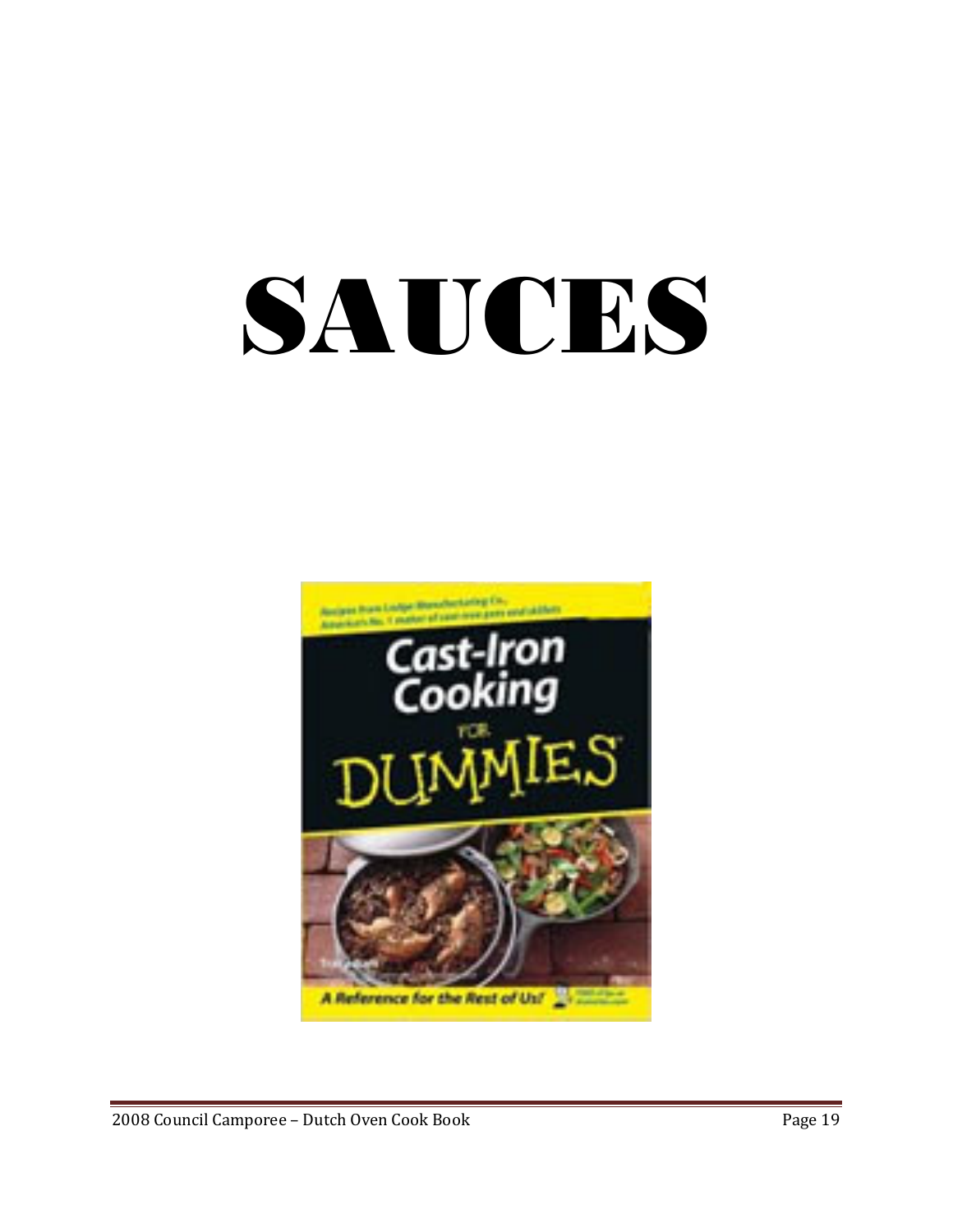## Collegiate Peaks BBQ Sauce

#### Created by Lisa Bender

2 cups Worschestire Sauce 1tsp garlic, minced 2 tsp red pepper (cayenne) 1/3 cup mustard 2 Tbls chili powder 1 cup jelly (your choice –grape, strawberry, apple)

Mix this first group together making sure jelly is well dissolved.

Then add:

1-12 oz can tomato paste Small can jalapeno peppers (or 4 small finely chopped or minced,fresh) 2 cup brown sugar ½ medium onion, minced or finely chopped

Mix all together well. Makes a good amount of sauce to store if not used! But make sure to store in coolers, not in food boxes! Can be made ahead or made on the campout!

\*\*This recipe was created on a Troop 977 Colorado campout when the BBQ sauce was forgotten for the ribs. All the above ingredients were in our camp food boxes & thrown together. The campers thought this was a Colorado brand sauce, thus the name.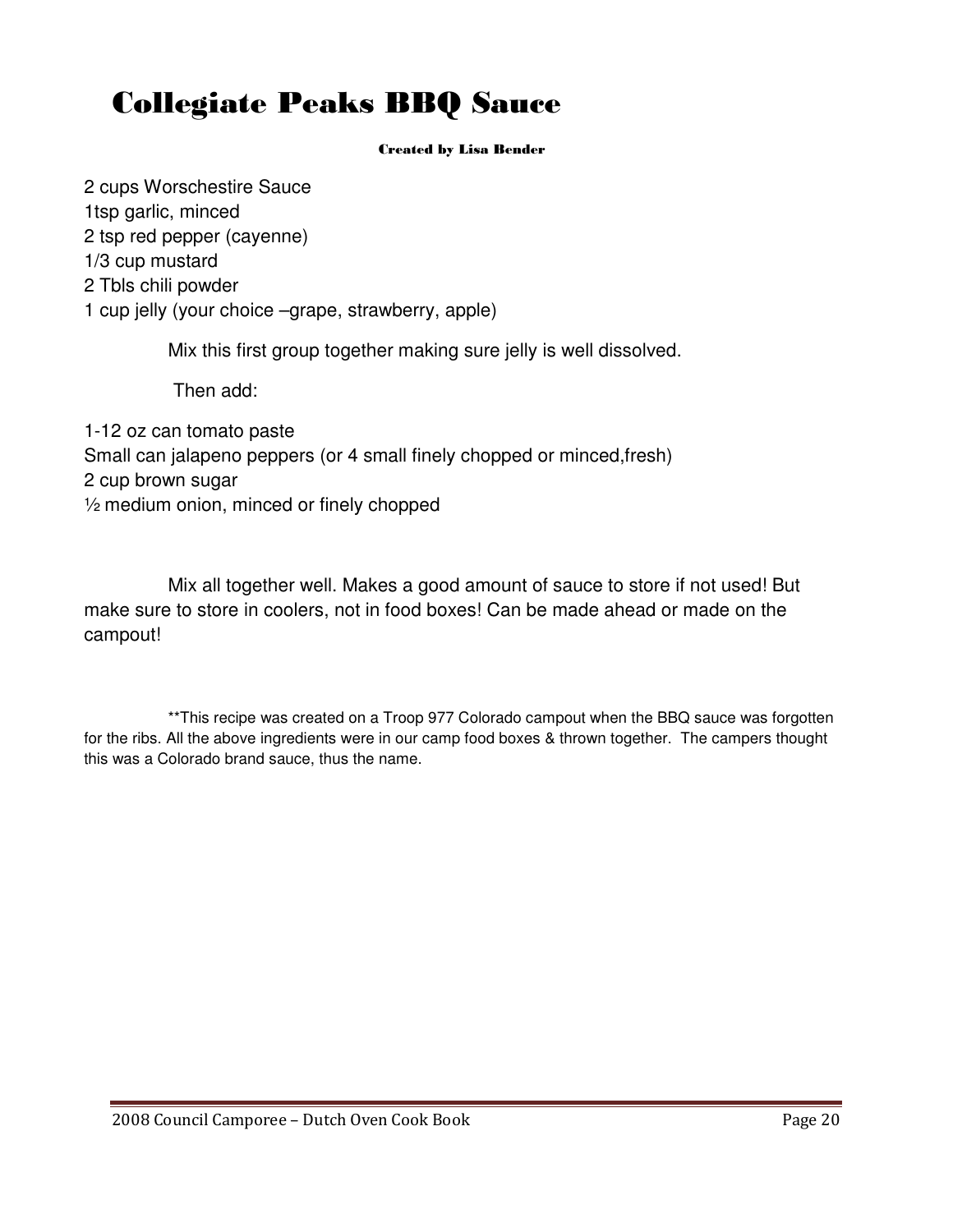## General Purpose Barbecue Sauce

This is a sauce that Julia Child developed for spare ribs (The Way to Cook). It makes sense as a general purpose sauce for chicken and pork. Honey replaces sugar. Vinegar is added. Pungency is provided by cayenne pepper. Flavorings are paprika and thyme.

Serves 3, 1/3 cup

Light soy sauce, 2 tablespoons Plain cooking oil, 2 tablespoons Honey, 2 tablespoons

Vinegar, 1/2 tablespoon Cayenne pepper, pinch, to taste Paprika, 1/4 teaspoon Thyme or sage, 1/4 teaspoon

Mix all ingredients in a bowl.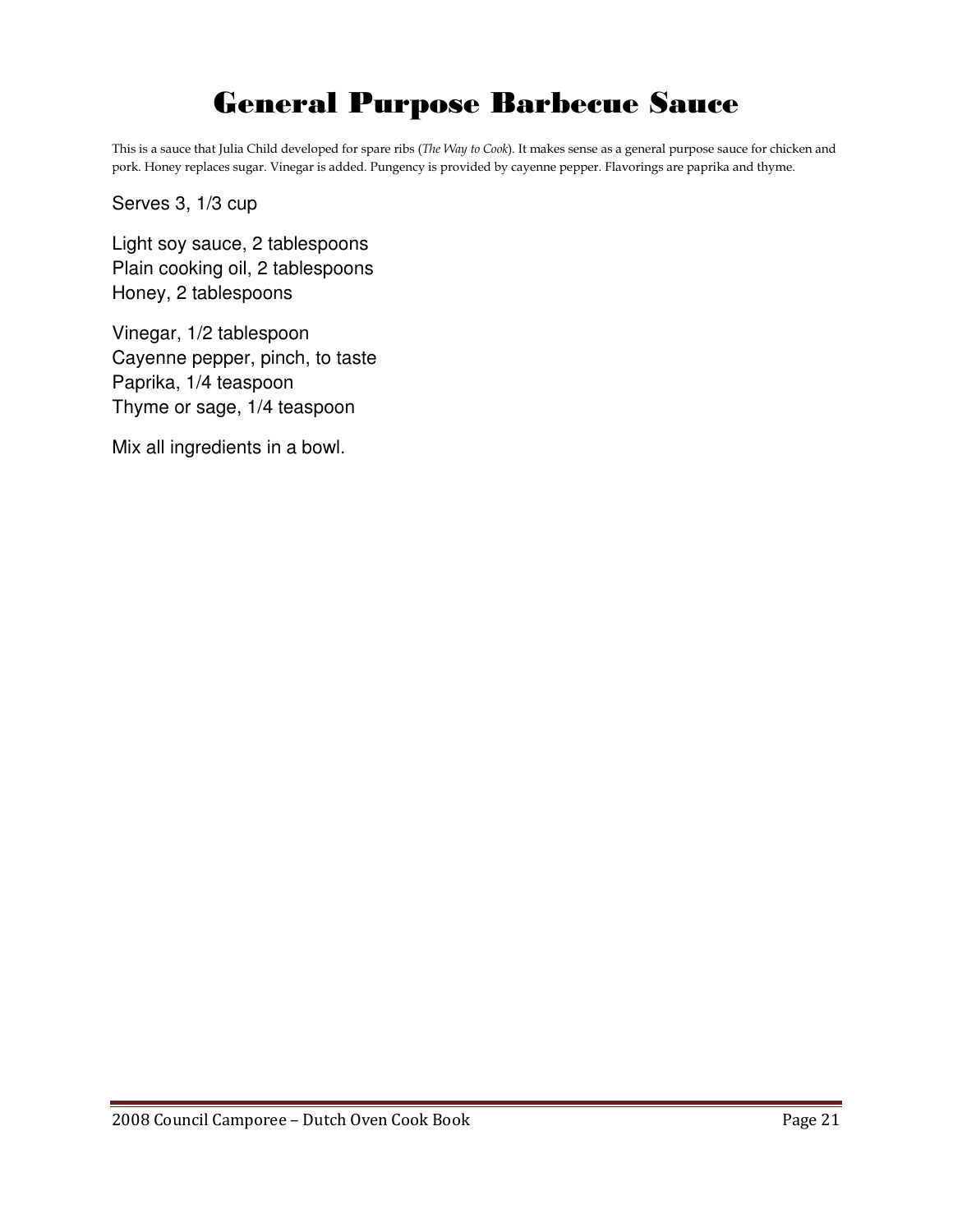## Chinese Traditional Barbecue Glaze

This is a simple glaze. Soy, oil, and sugar form the base, lightly flavored with Sherry and paprika. The Chinese use it for chicken, pork, lamb, and duck. It was designed for barbecue on the grill, but it may also be used as a glaze in the oven, as for roast chicken. The glaze is very light, refreshingly so if you are tired of thick barbecue sauces. For more robust, conventional sauces, see recipes following this one. Adapted from Wonona Chang, An Encyclopedia of Chinese Food and Cooking.

Makes scant 1/4 cup, enough for 1 chicken, split for barbecue, or roasted whole in the oven

Light soy sauce, 2 tablespoons Plain oil, 1 tablespoon Sugar, 1/4 teaspoon

Sherry, 1/2 tablespoon Paprika, 1/16 teaspoon

Mix all ingredients in a bowl.

Variation

For a somewhat darker glaze, substitute balsamic vinegar for Sherry, and olive oil for plain oil.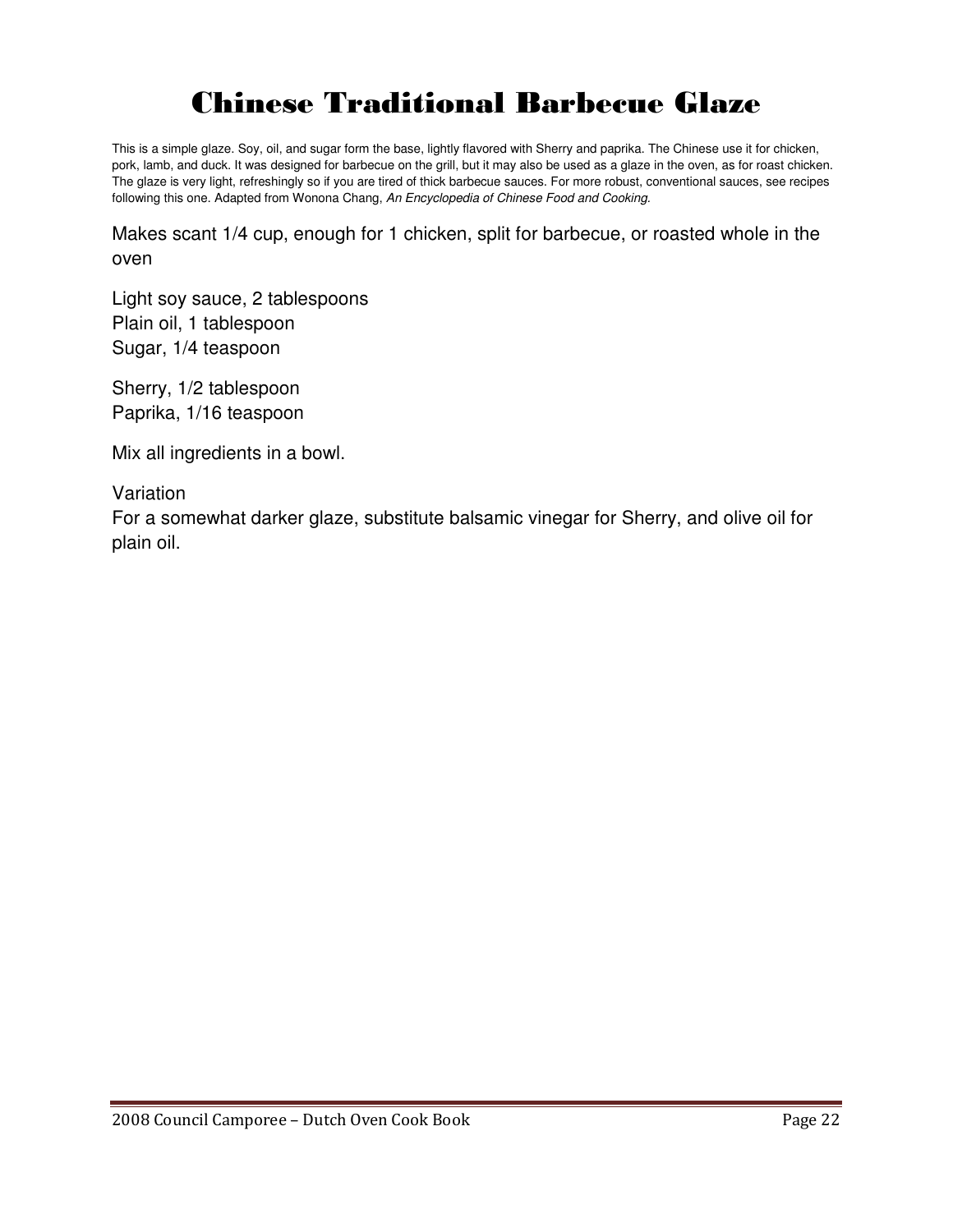## Orange-Ginger Dressing with Walnuts

This is an excellent dressing for broccoli. It is sweet, with honey, orange, and ginger flavors. There is no countervailing sour. Try it as a glaze for pork or a split, baked chicken. May be served hot or at room temperature.

#### Serves 4

Dressing: Plain cooking oil, 3/4 tablespoon Soy sauce, 3/4 tablespoon Honey, 3/4 tablespoon Orange zest, 3/4 tablespoon Orange juice, 2 tablespoons Garlic clove, 1 small Fresh gingerroot, a 3/4-inch piece, peeled Salt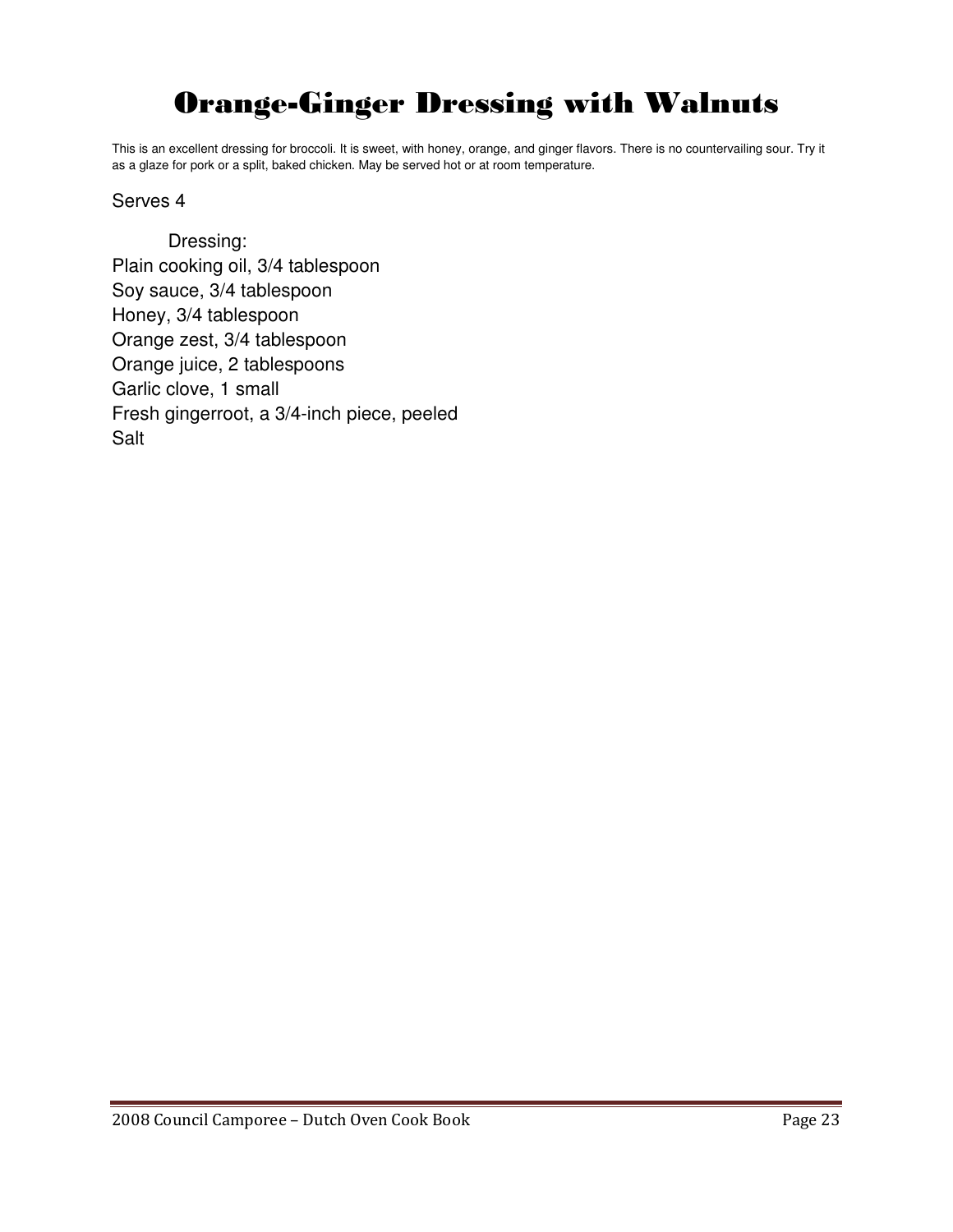## Rancher's Steak Sauce

2 tablespoons vegetable oil

- 1 medium onion, finely chopped
- 1 celery rib, finely chopped
- 2 teaspoons anise seeds, crushed
- 1 teaspoon celery seeds
- 1 tablespoon dry mustard
- 1 cup ketchup
- 1 cup bottled chili sauce
- 1/4 cup apple cider or juice
- 3 tablespoons cider vinegar
- 2 tablespoons Worcestershire sauce
- 2 tablespoons soy sauce
- 1 tablespoon honey
- 2 tablespoons dark brown sugar, packed

In a medium saucepan, heat oil and cook onion and celery over medium heat until softened, about 5 minutes.

Add anise seeds and cook, stirring, for 1 minute. Add celery seeds and cook, stirring, for 30 seconds. Stir in the mustard until dissolved; stir in remaining ingredients. Bring to a boil; reduce heat to medium-low and simmer uncovered until slightly thickened, 15 to 20 minutes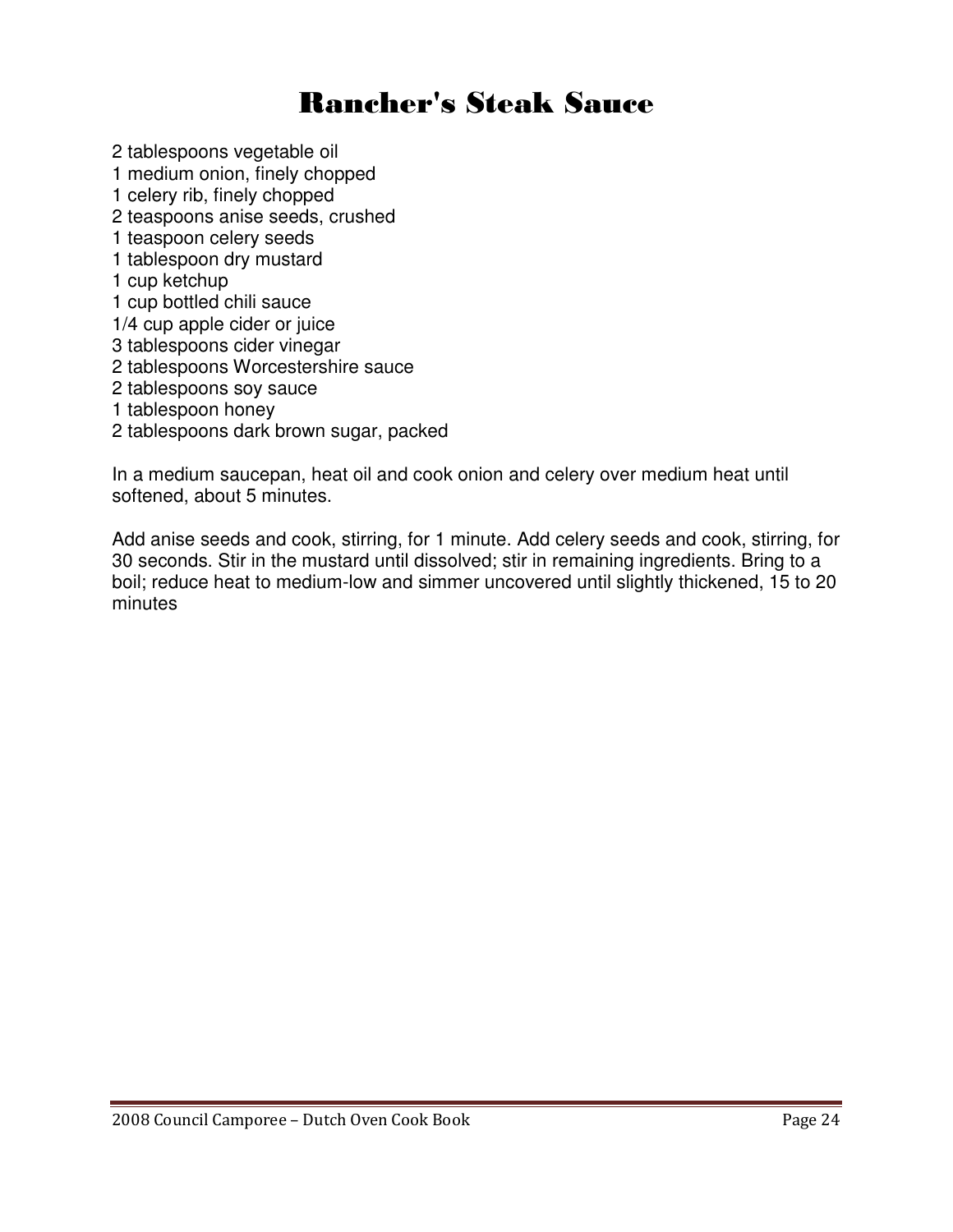## Emergency Tomato Sauce

Preparation time is 10 minutes, once you become familiar with the procedure.

For making a quantity of sauce, canned tomatoes are more convenient than plum tomatoes or fresh summer tomatoes. This sauce may be refrigerated or frozen.

Serves 2-3, makes 1 cup of sauce

Canned tomatoes, drained and chopped, 14 ½ ounce can, 1 ½ cups Olive oil, 1 tablespoon, or more Garlic, minced and crushed (optional) Salt Large sauté pan, to hold tomatoes in a shallow layer

Basil, dried, pinch , or (preferred) ½ tablespoon chopped fresh basil

Drain the tomatoes, reserving the liquid to add back if necessary. (Use any liquid left for stock or breakfast juice.) Chop the tomatoes.

Heat the olive oil in pan at medium heat. Add the chopped tomatoes. As they soften, mash them with a potato masher or fork.

Add optional garlic. Add salt, but taste first as canned tomatoes usually have salt.

Simmer, stirring constantly. Cook rapidly until moisture evaporates from the tomatoes and they begin to cohere as a sauce, perhaps 6 to 10 minutes.

Stir in basil and remove from heat. Adjust seasoning. If sauce is too thick, thin with reserved juice. There you have it, an instant tomato sauce.

#### Variations

In place of basil, or with, use dried thyme, oregano, Italian seasonings, or other favorites, cooking these from the start. For dried herbs to develop flavors, sauce should be cooked, instead of 10 minutes, 20 minutes or longer.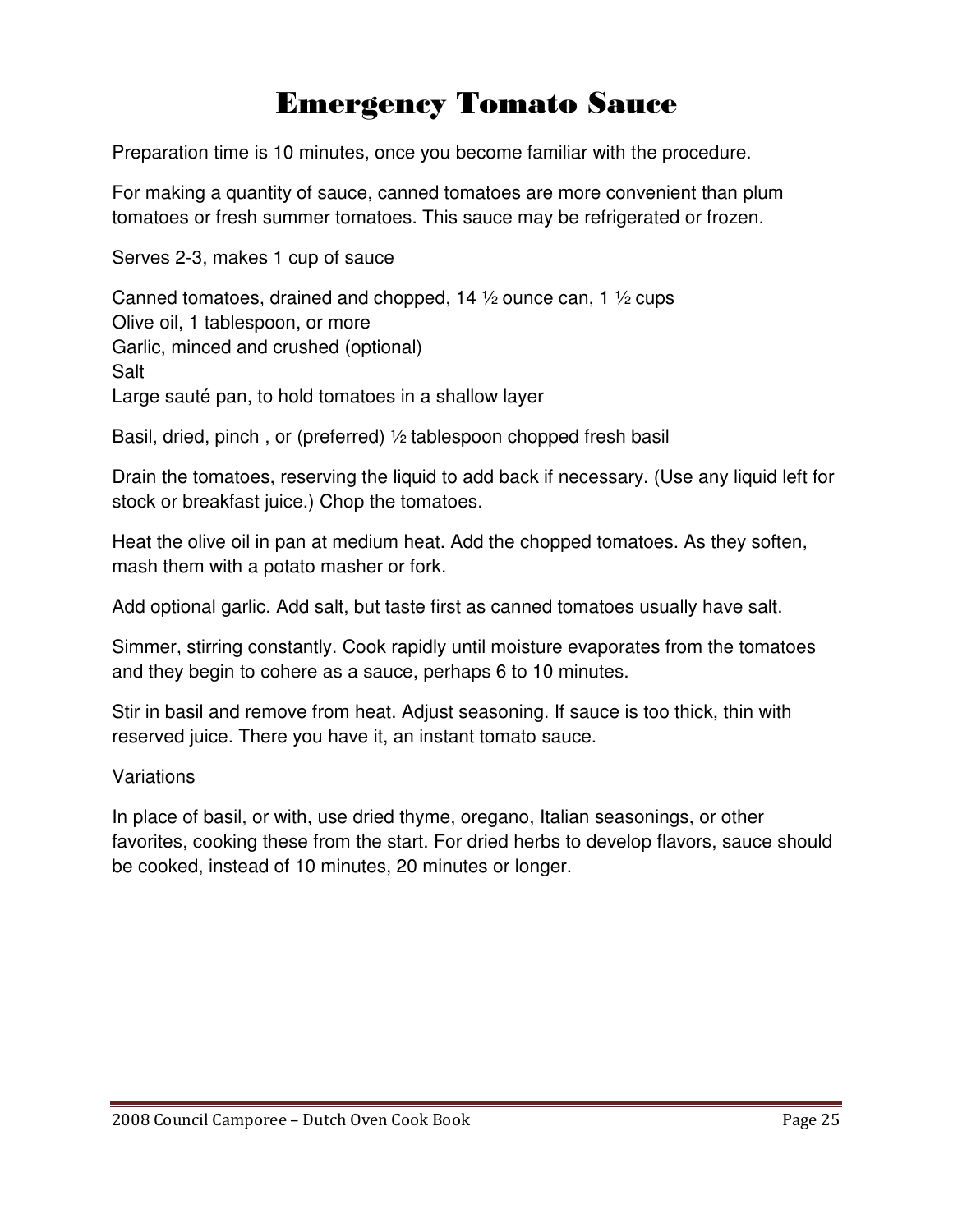## Emergency Dipping Sauce

For dipping shrimp, pork, or vegetables. Per person

Catsup, 1 teaspoon Soy sauce, 1 teaspoon Tiger sauce, ½ teaspoon

Mix in a bowl.

## Pungent Sauce

For meatloaf. Per person

Catsup, 1 tablespoon Soy sauce, 1/2 tablespoon Tiger sauce, 1/2 tablespoon

Mix in a bowl.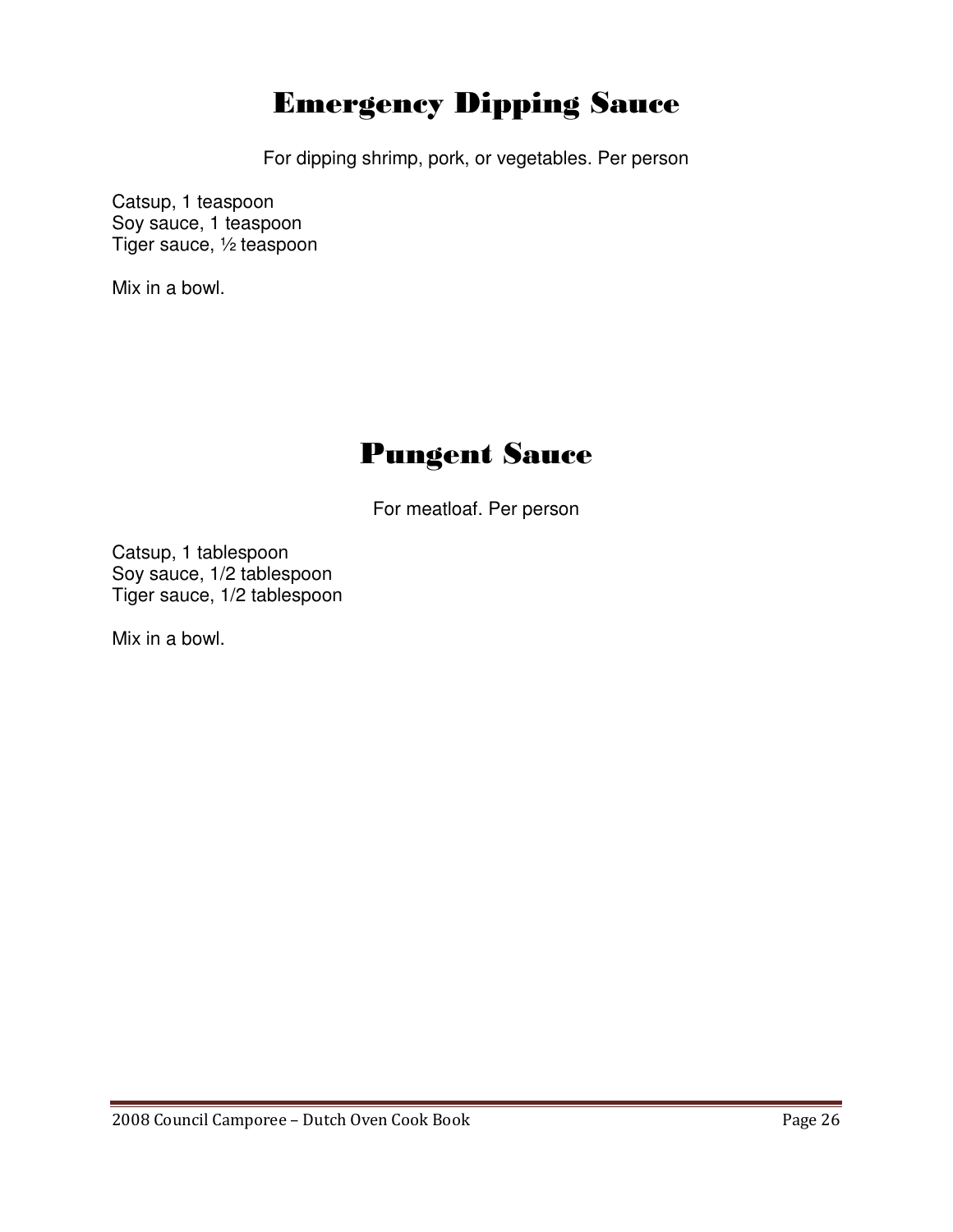## Lemon Balsamic Mustard Dressing

This sauce is superb. Serve it with vegetables and lamb.

Use for vegetables: carrots, potatoes, turnips, cauliflower, broccoli, cabbage. It is also excellent with fish, lamb, and pork.

Lemon juice is what lifts this out of the ordinary. May be prepared ahead.

Makes 1/3 cup, serves 2 Dijon mustard, 1 tablespoon Hot sweet mustard, 1 tablespoon Olive oil, 1 tablespoon, more to taste Small bowl

Balsamic vinegar, 2 tablespoons Lemon juice, 1 tablespoon Pepper, ground black, to taste (optional)

Additional lemon juice Parsley, chopped, for decoration

Place the mustard in a bowl. Beat in olive oil gradually, using whisk or fork. When olive oil is incorporated, stir in the other ingredients. (For a large quantity, use a food processor.)

If the mixture sits for a lengthy time, taste before serving, refreshing with lemon juice if necessary.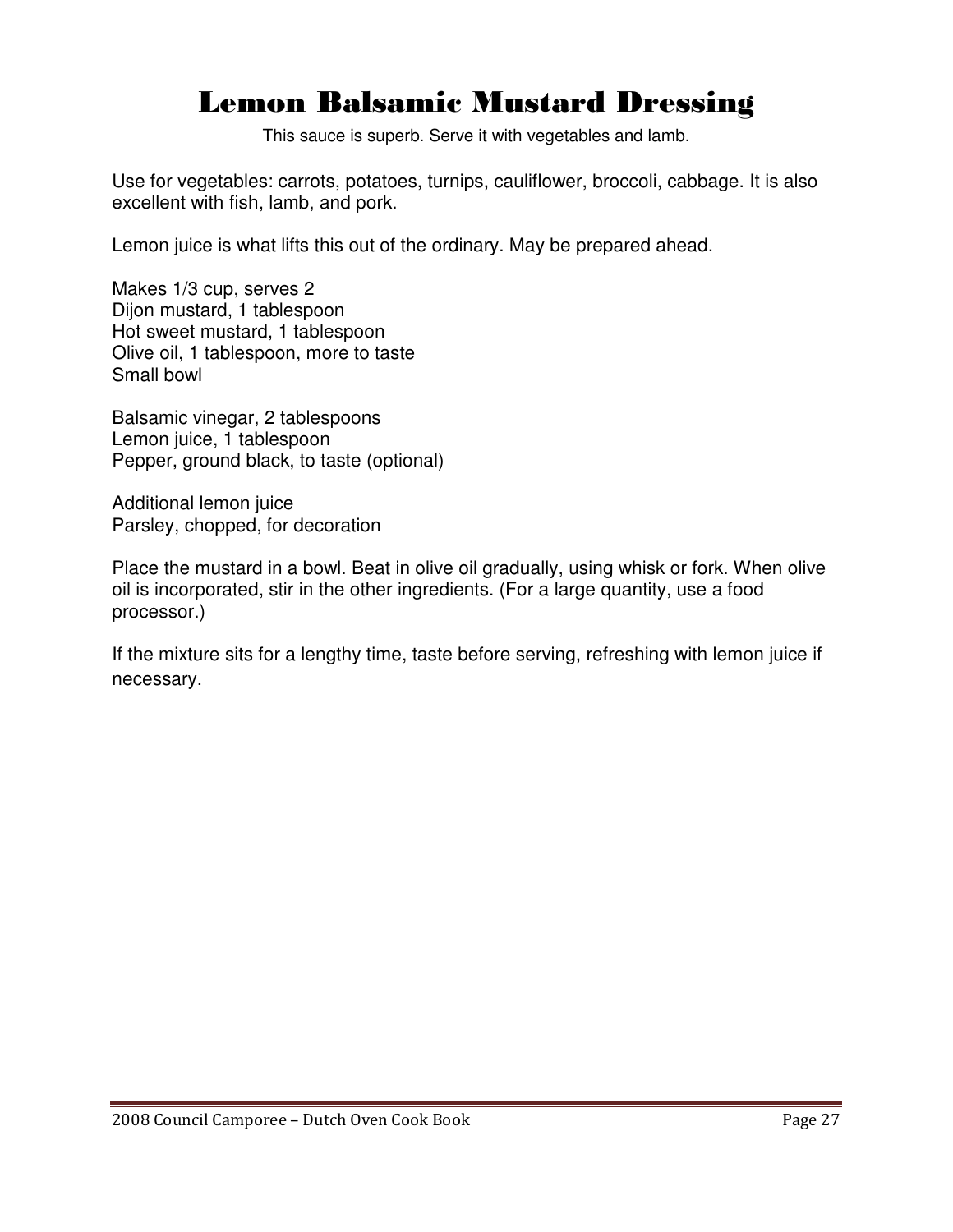

This is the Fannie Farmer (1943) formula.

Butter, room temperature, 1 tablespoon Lemon juice, 1/4 tablespoon

Cream the butter and beat in lemon juice, drop by drop. Refrigerate until needed.

## Lime-Dill Butter

This butter is excellent with salmon, scallops, mahi mahi, tuna, boiled potatoes, or baked potatoes.

Butter, 1 tablespoon Lime juice, 1/4 tablespoon Dill, ¼ teaspoon Garlic, ¼ clove or more Hand held garlic press

Cream the butter and stir in dill. Beat in lime juice gradually. Refrigerate until needed, on a plate or in a ramekin.

Just before serving, puree the garlic in the hand press. Stir some into the butter, taste, and add more as desired.

Variation

For cold salmon, consider lime-dill yogurt. (Substitute yogurt or thick yogurt cream for the butter above.)

## Sage-Butter Sauce

Good with gnocchi for a change from cheese, or butter and cheese.

Sage **Butter** 

Heat butter. Add sage. Let butter boil up and then subside.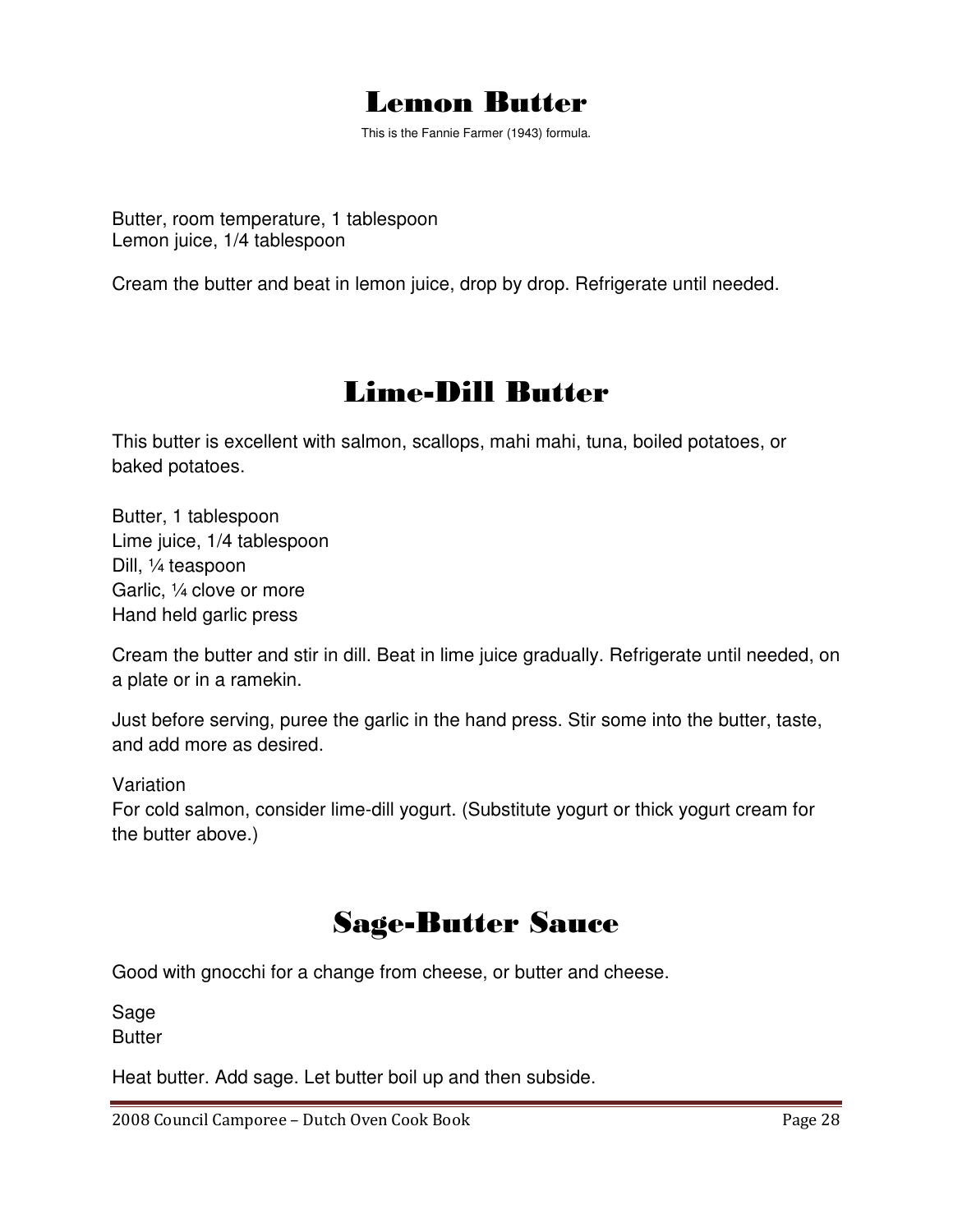## Hot Mustard Sauce

1/2 cup Coleman's Dry Mustard

1/2 cup apple cider vinegar

Mix the above and let sit overnight, then add:

1 beaten egg 1/3 cup sugar

Cook the mixture (over stove) until thick, then add:

1 cup salad dressing or mayonnaise (more or less)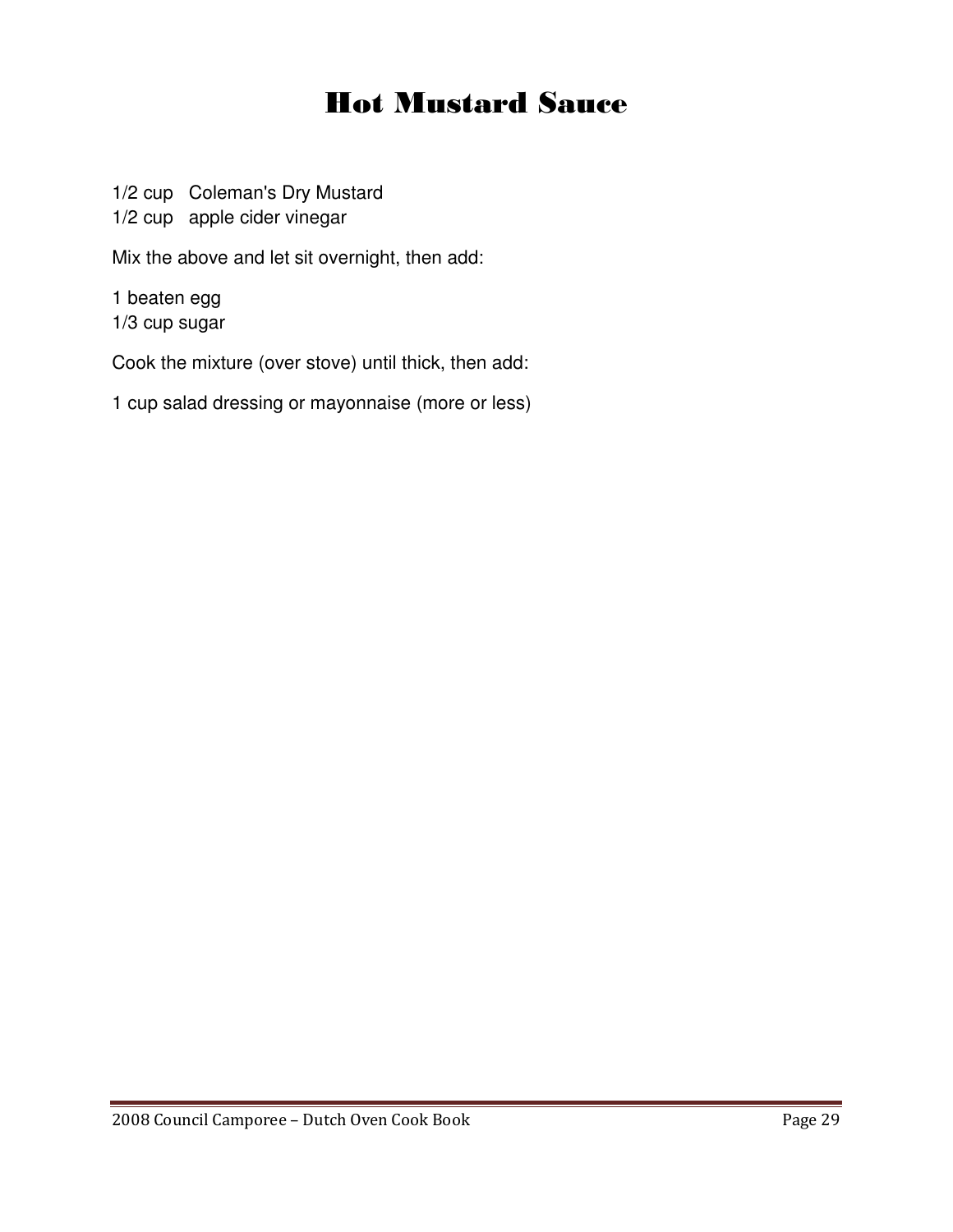## Roasted Habanero Salsa

from "Salsas, Sambals, Chutneys & Chowchows" by Chris Schlesinger & John Willoughby

1 Tbsp + 1/4 Cup virgin olive oil 1 tsp minced garlic 6 ripe plum tomatoes, halved salt & freshly cracked pepper to taste 10 habaneros, stems removed 1/4 Cup lime juice 1/4 Cup cilantro

Combine 1 Tbsp. oil & garlic. Rub tomato halves with mixture. Sprinkle with salt & pepper. Roast in 500F oven until seriously colored, about 15-20 minutes. Allow to cool. Dice.

Grill habaneros over medium hot fire until slightly colored, 2-3 minutes. Remove from fire and mince. Combine tomatoes, peppers, 1/4 Cup oil, lime juice & cilantro. Mix well.

Cover & refrigerate. Keeps 5-6 days.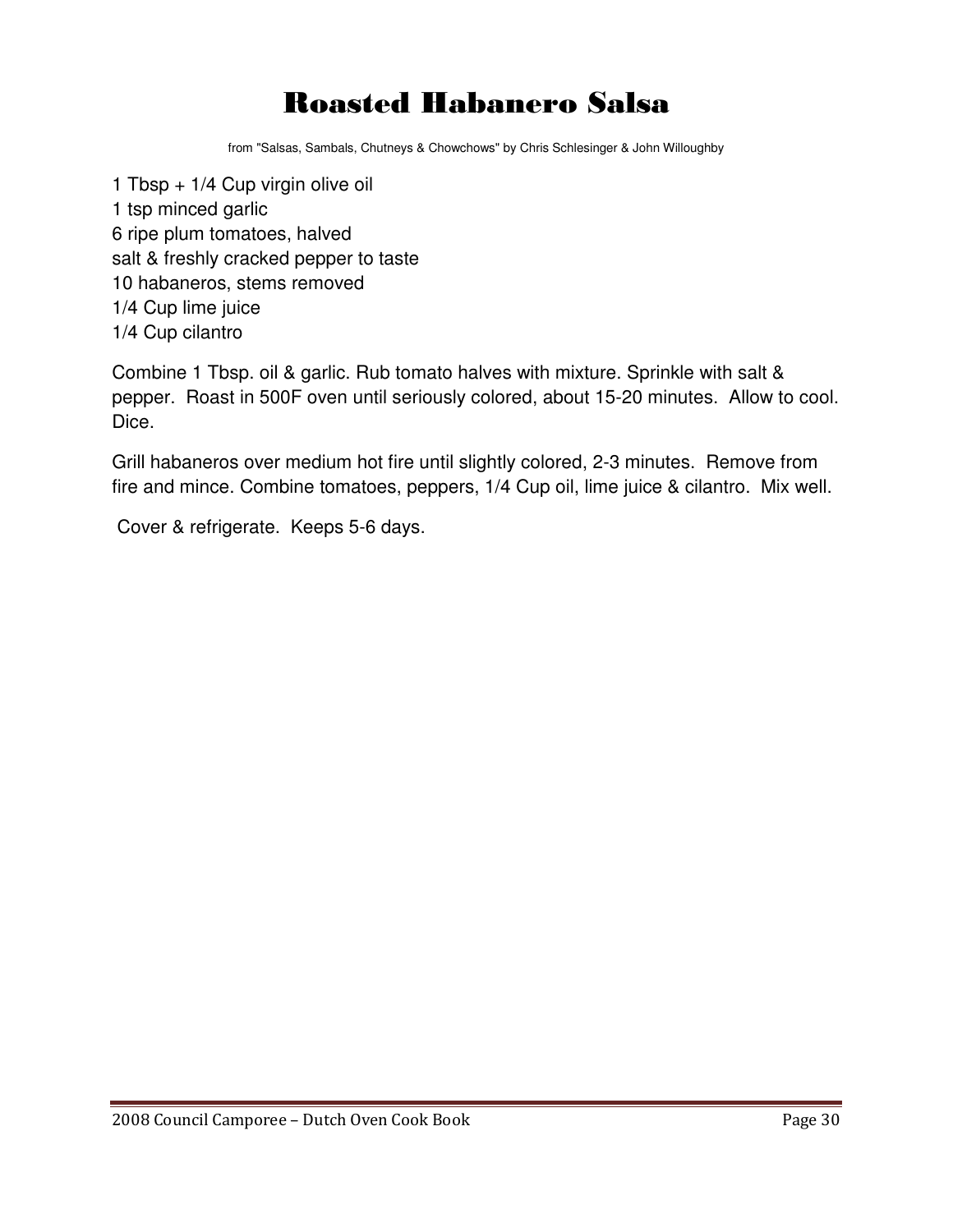## SAUCE FOR ITALIAN DISHES

**It leaves no water on the plate when used with spaghetti. Use it for short ribs, lasagna and stuffed noodles and most everything else that calls for red Italian** sauce.

4 large cloves of crushed garlic 2 qt of tomato juice (strange but true) 1 large can of tomato paste Combination of Italian spices to taste (oregano, basil, etc.) olive oil \*to brown short ribs in if you have them\* Salt and pepper

 Mix together the tomato juice and tomato paste. Add spices, salt and pepper to taste. Slow boil for 30 minutes. Cover and cook for seven hours, add water occasionally when the sauce gets thick. GREAT.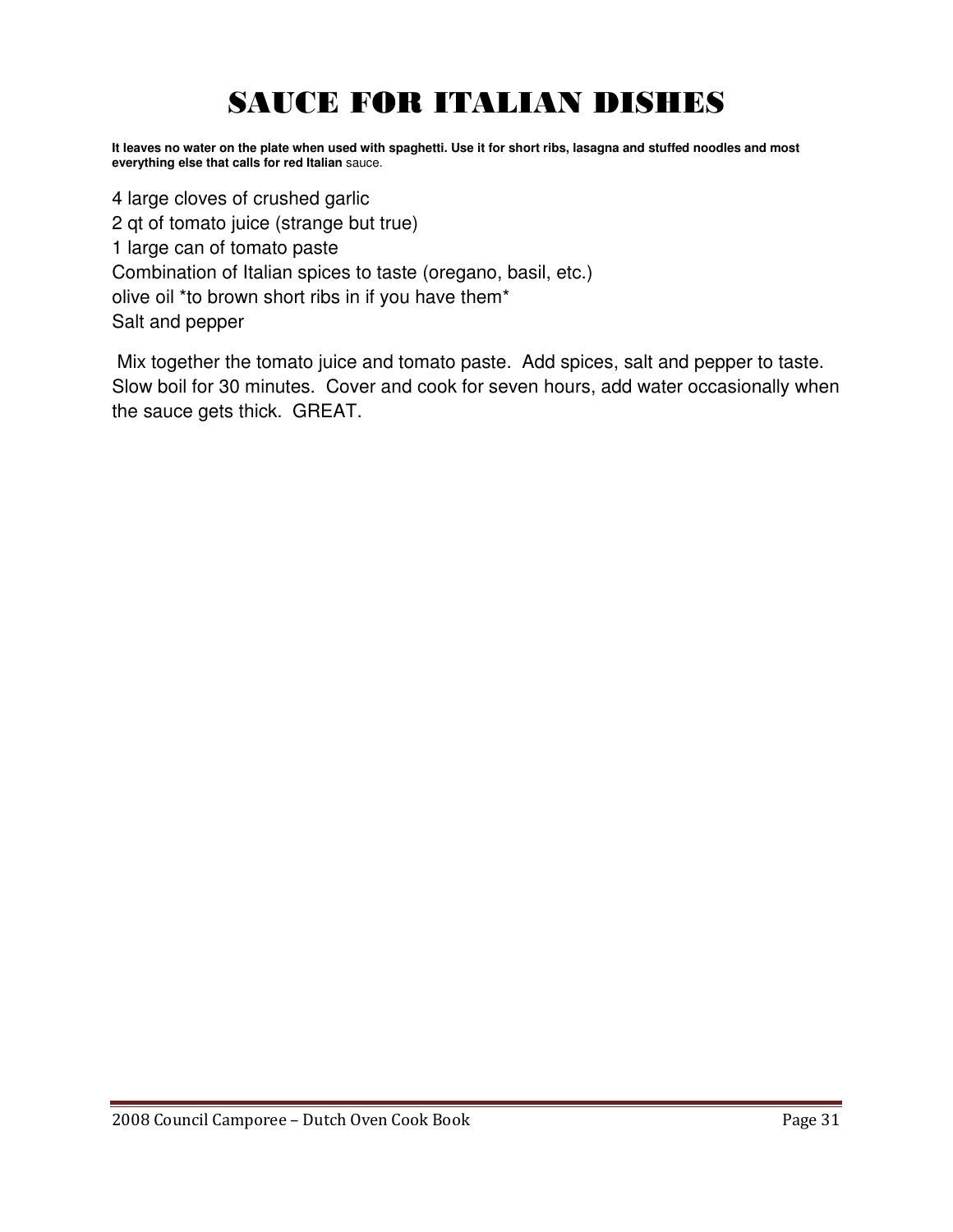## SPAGHETTI SAUCE WITH MEATBALLS

Olive Oil

- 1 Large Onion (chopped)
- 1 Bell Pepper (chopped)
- Clove Garlic (minced)
- 3 or 4 bay leaves
- 2 tblsp Oregano
- 2 tblsp Basil
- 2 tblsp Salt
- 2 tblsp Sugar
- 2 12oz cans Tomato Paste
- 4 24oz cans Tomato Puree
- 2 24oz cans Whole Tomatoes

Pour Olive Oil in the bottom of LARGE pot, enough to cover bottom (about 1/4 inch deep), add onions, garlic and bell pepper. Lightly brown in oil. Add all tomato stuff, stir well, add all other ingredients, stir well. add a couple cans of water (approx 24 oz's). Let simmer at least 5 hours (the longer it cooks the better it is!)

Meatballs:

- 1 lb hamburger
- 4 cloves of garlic
- 1 tsp each of oregano & basil
- 1 1/2 cup of bread crumbs
- 1 cup of parmesean cheese

Veg oil (cover bottom of heave frying pan about 1 inch) Mix all ingredients together except for oil. Make little balls, and fry in oil until cooked.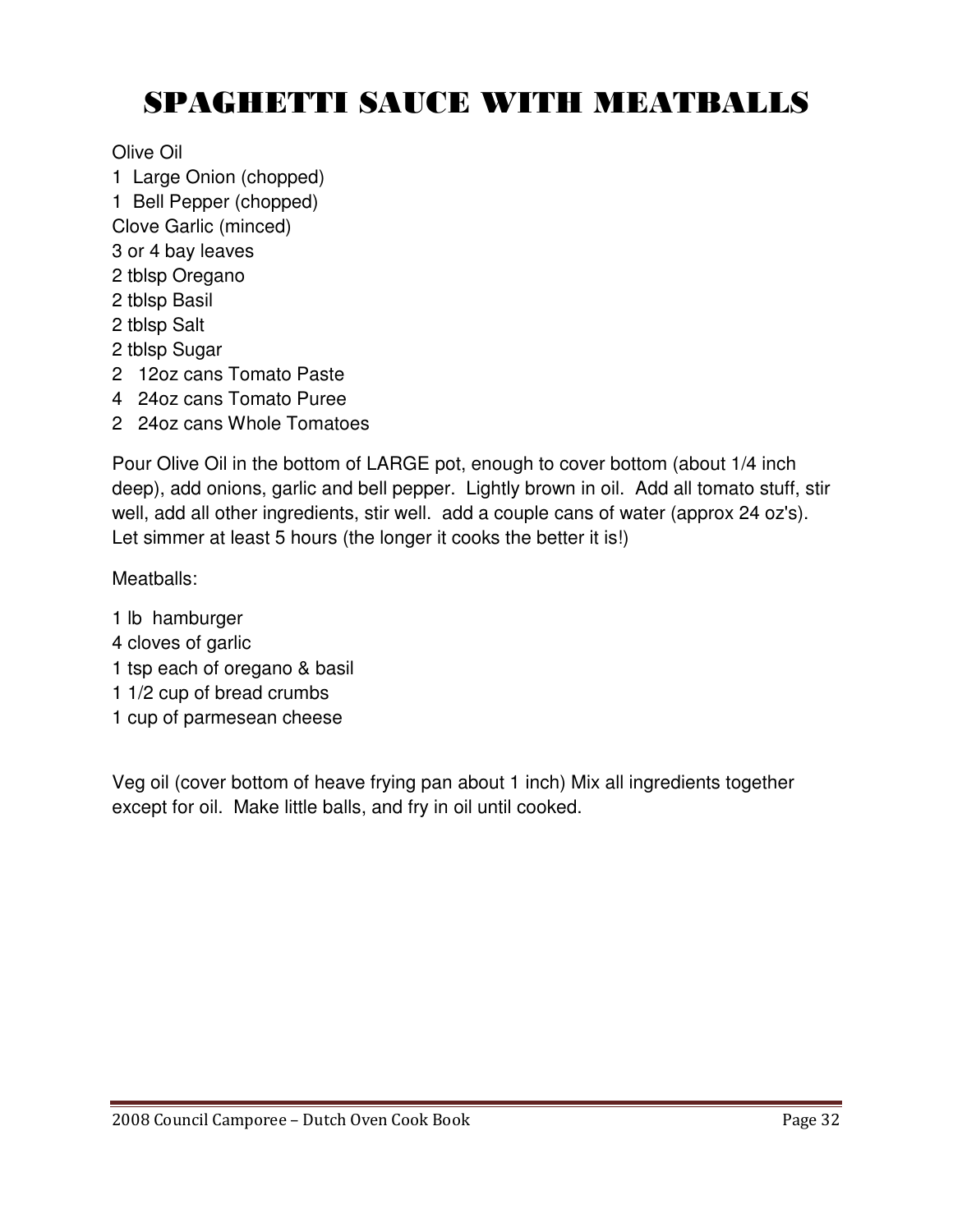# RUBS

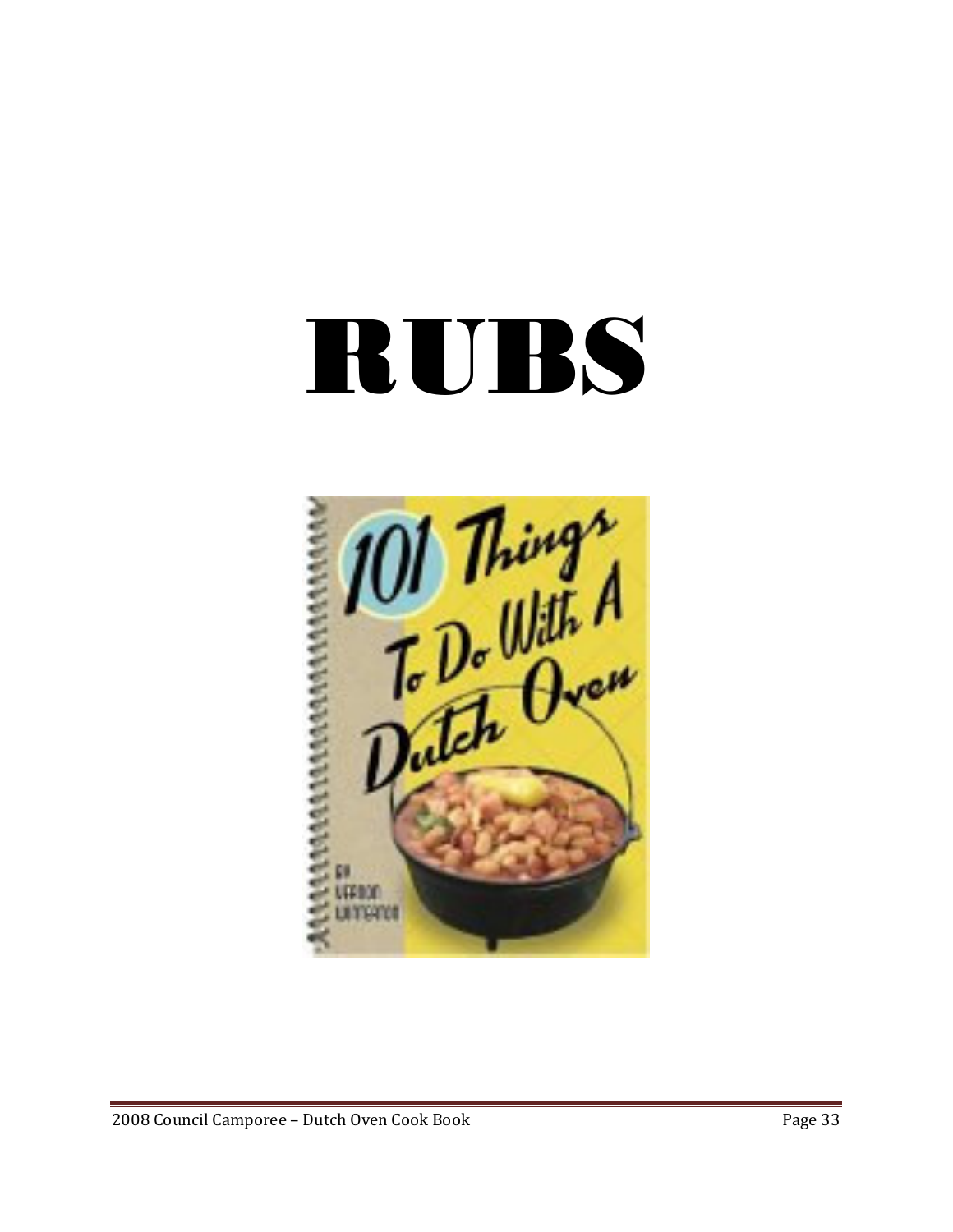## All Purpose Dry Rub

Rubs combine with the juices drawn from the meat and work like a dry marinade.

- 3/4 cup paprika 1/4 cup ground black pepper 1/4 cup salt 1/4 cup granulated sugar 2 tablespoons chili powder 2 tablespoons garlic powder 2 tablespoons onion powder 2 teaspoons cayenne
	- 1. Mix the spices thoroughly in a bowl. Store covered in a cool, dark pantry.

Makes about 2 cups.

## Asian Dry Rub

- 1 tablespoon black peppercorns, crushed
- 1/4 teaspoon salt
- 1 teaspoon brown sugar
- 1/2 teaspoon ground ginger
- 1/2 teaspoon ground cinnamon
- 1 1/2 teaspoons anise seeds, crushed
- 1/4 teaspoon ground cloves

In a small bowl, stir together the spices. Rub spice mixture evenly over meat, coating the entire surface. Cook as desired, or cover and refrigerate for 15 minutes to several hours.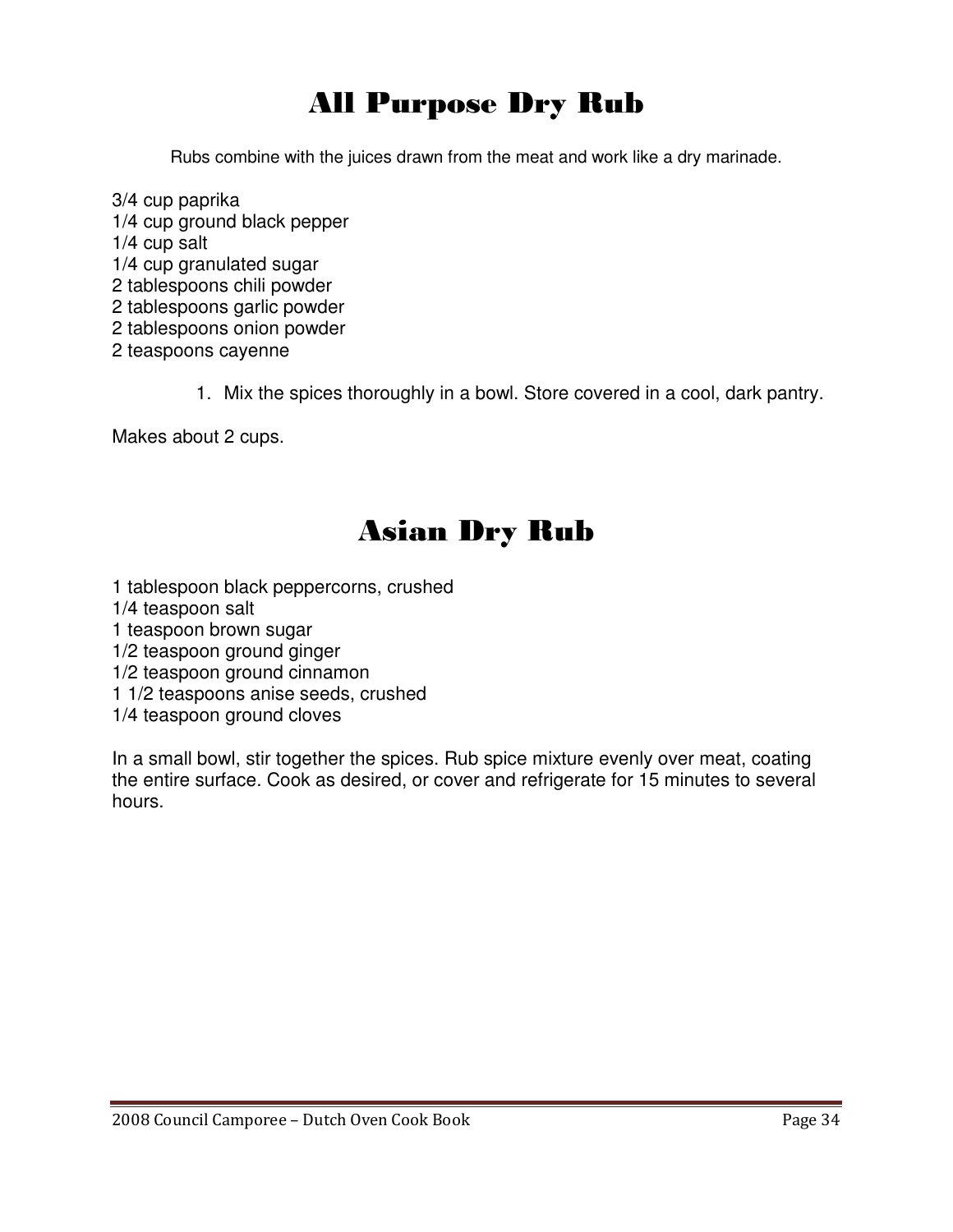## Cajun Dry Rub

- 1 teaspoon ground white pepper
- 1 teaspoon onion powder
- 1/2 teaspoon garlic powder
- 1 teaspoon dried thyme leaves, crushed
- 1 teaspoon ground black pepper
- 1/2 teaspoon celery seeds
- 1/2 teaspoon ground red pepper
- 1/4 teaspoon salt

In a small bowl, stir together the spices. Rub spice mixture evenly over meat, coating the entire surface. Cook as desired, or cover and refrigerate for 15 minutes to several hours..

## Caribbean Rub

- 1 teaspoon granulated sugar
- 1 teaspoon dried minced onion
- 1/4 teaspoon salt
- 1/2 to 3/4 teaspoon crushed red pepper
- 1/2 teaspoon ground ginger
- 1/2 teaspoon ground allspice
- 1/2 teaspoon ground black pepper
- 1 teaspoon dried thyme leaves, crushed

In a jar with a tight sealing lid, shake together all the ingredients. Store in jar. Can be used on pork chops, small roast or tenderloin.

Makes about 1/2 cup.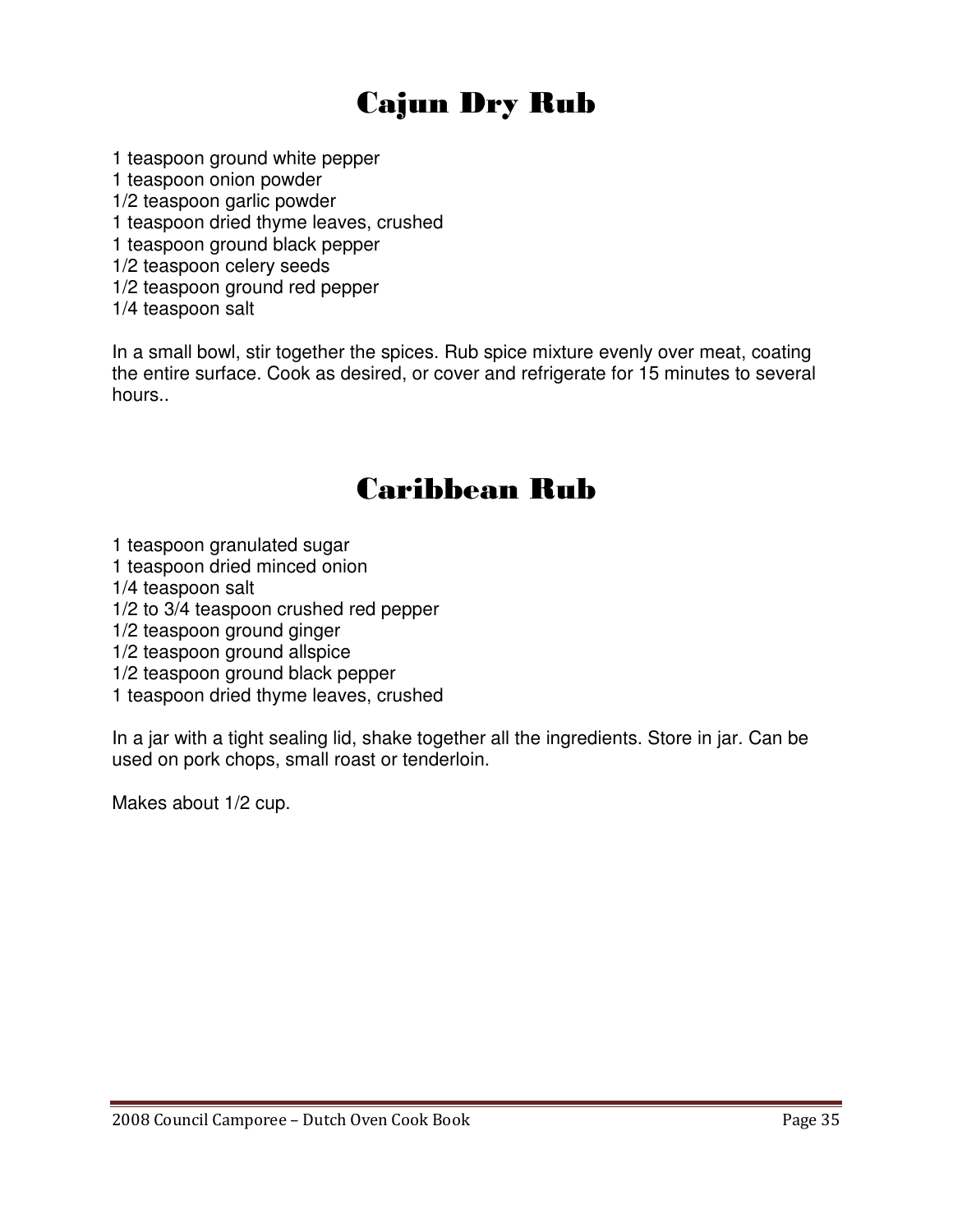## Greek Dry Rub

Lemon, garlic and oregano are the "trinity" of Mediterranean island cooking. Mint gives light lift to flavors.

1 tablespoon minced garlic 1 tablespoon finely shredded lemon peel 1 1/2 teaspoons dried rosemary, crushed 1 teapoon dried mint crushed 1 1/2 teaspoons dried oregano leaves, crushed 1/4 teaspoon salt 1/4 teaspoon ground black pepper

In a small bowl, stir together the spices. Rub spice mixture evenly over meat, coating the entire surface. Cook meat as desired, or cover and refrigerate for 15 minutes to several hours to boost flavors.

Who says that pork ribs have to be sauced? Use this rub on pork ribs instead.

## Latin American Rub

- 4 tablespoons ground cumin
- 4 tablespoons chili powder
- 2 tablespoons ground coriander
- 1 tablespoon ground cinnamon
- 1 tablespoon brown sugar
- 2 tablespoons salt
- 1 tablespoon red pepper flakes
- 2 tablespoons ground black pepper

Combine all ingredients. Place in a jar with tight fitting lid; shake well to blend seasoning thoroughly. Store covered at room temperature.

Makes about 1 cup, enough for 2 slabs of ribs.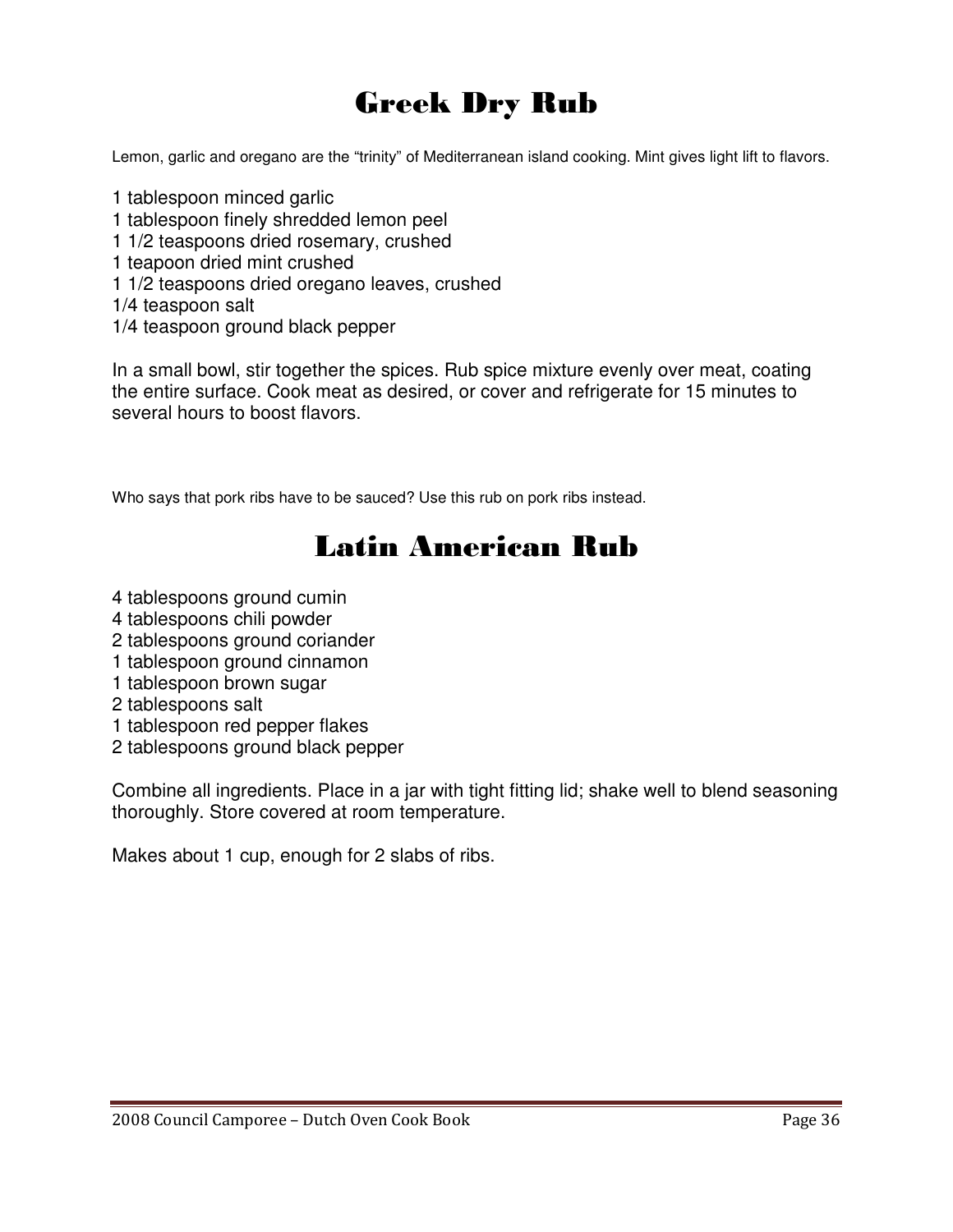### Mediterranean Rub

Zest of 2 lemons 1/3 cup thinly sliced garlic cloves 1/3 cup fresh rosemary 1/4 cup fresh sage leaves 1/4 cup coarsely ground black pepper 1 tablespoon salt

Place all ingredients in the bowl of a food processor and process until garlic, herbs and lemon zest are chopped finely and ingredients are thoroughly combined. Store covered in refrigerator.

Makes about 1 cup.

A great "dry marinade" for chops, tenderloin, or roast. Can also add a little to butter and use the mixture on corn on the cob and then grill along side chops.

### Mexican Dry Rub

1 tablespoon chili powder

1 teaspoon brown sugar

1 teaspoon ground cumin

- 1/2 teaspoon ground cinnamon
- 1/4 to 1/2 teaspoon ground red pepper

1/4 teaspoon salt

In a small bowl, stir together the spices. Rub spice mixture evenly over meat, coating the entire surface. Cook meat as desired, or cover and refrigerate for 15 minutes to several hours.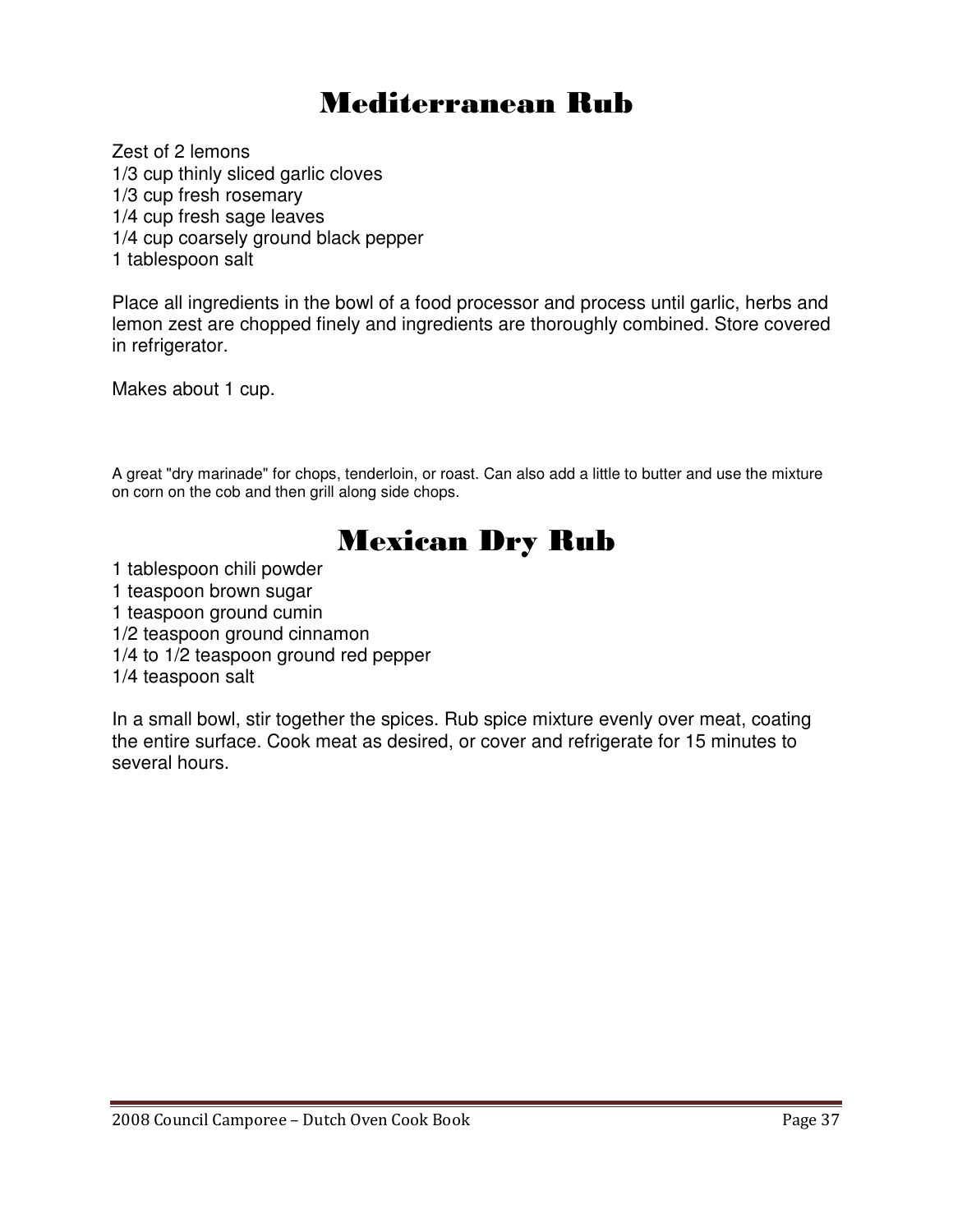# BREAKFASTS

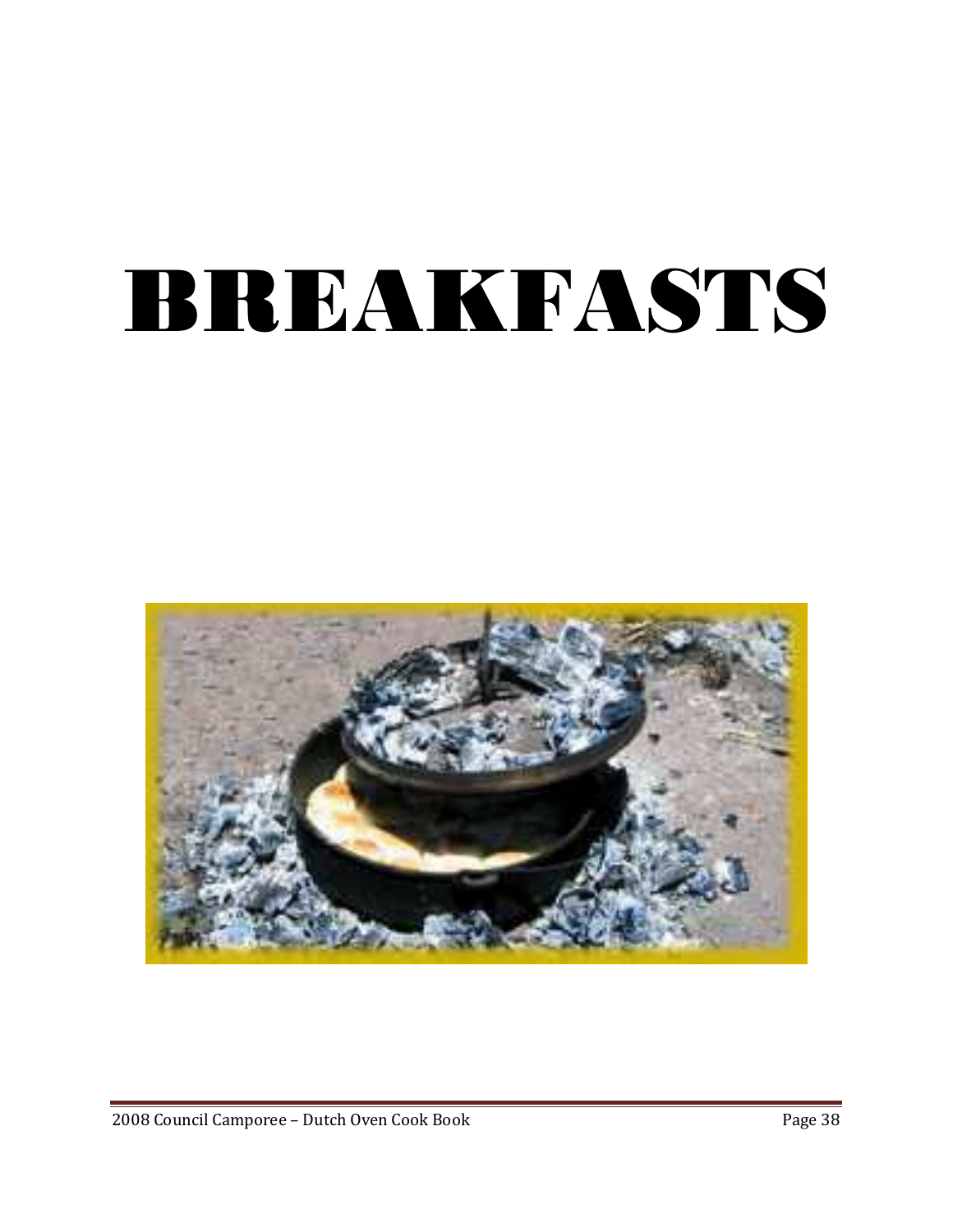## Train Wreck

2 pounds sausage

- 12 oz frozen hashbrowns
- 1 medium onion, chopped
- 1-2 green bell peppers, chopped
- 1 dozen eggs, beaten
- 1-2 cans biscuits

Brown sausage in Dutch Oven with onions and green peppers. When sausage is about half done, then add hashbrowns. Finish cooking sausage and add the beaten eggs. Lay the biscuits on top. Cover & bake until eggs & biscuits are done.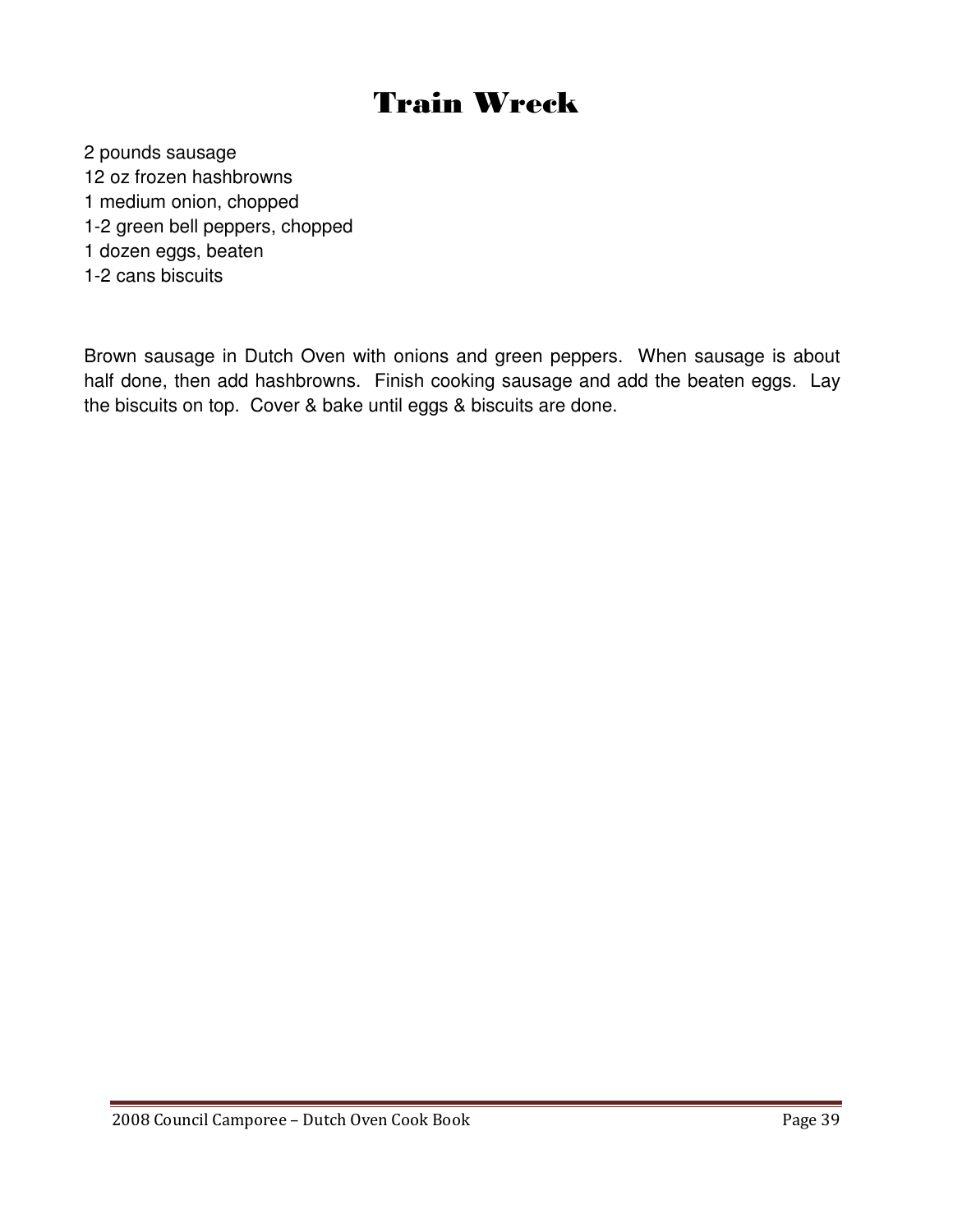### Apple Pancakes

1 can apple pie filling 4 eggs 2/3 cup milk 1 cup flour 1 tsp sugar 1/8 cup melted butter Pinch of salt

Cinnamon sugar syrup

Mix well ingredients except pie filling. Then add pie filling. Pour onto HOT Dutch Oven Lid heated over hot coals or wood chips. Cook until bubbles bust & golden brown, then turn. Top with cinnamon sugar or syrup.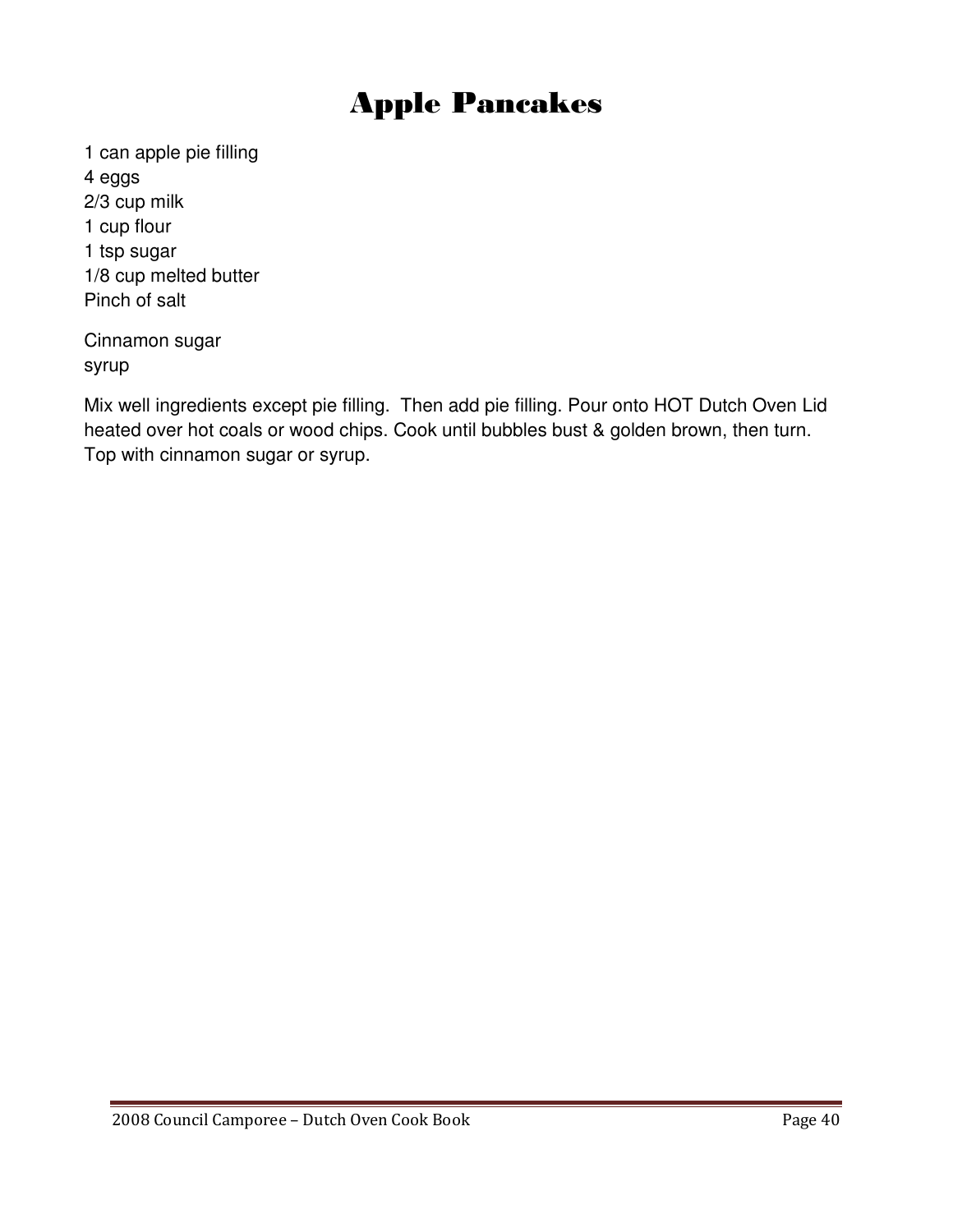## Baked Three Cheese Egg Casserole

7 large eggs 1 cup milk 2 teaspoons granulated sugar 4 cups shredded Monterey Jack (1 pound) 4 ounces cream cheese, cubed 1 (16-ounce) container small curd cottage cheese 2/3 cup butter or margarine, melted 1/2 cup all-purpose flour 1 teaspoon baking powder

Preheat oven to 350\*F (175\*C). Grease a 3-quart casserole dish; set aside. Beat together eggs, milk and sugar. Add cheeses and melted butter and mix well. Stir in flour and baking powder and pour into a prepared dish. Bake for 45 to 50 minutes or until knife inserted in center comes out clean. Cut into squares and serve.

Makes 12 servings.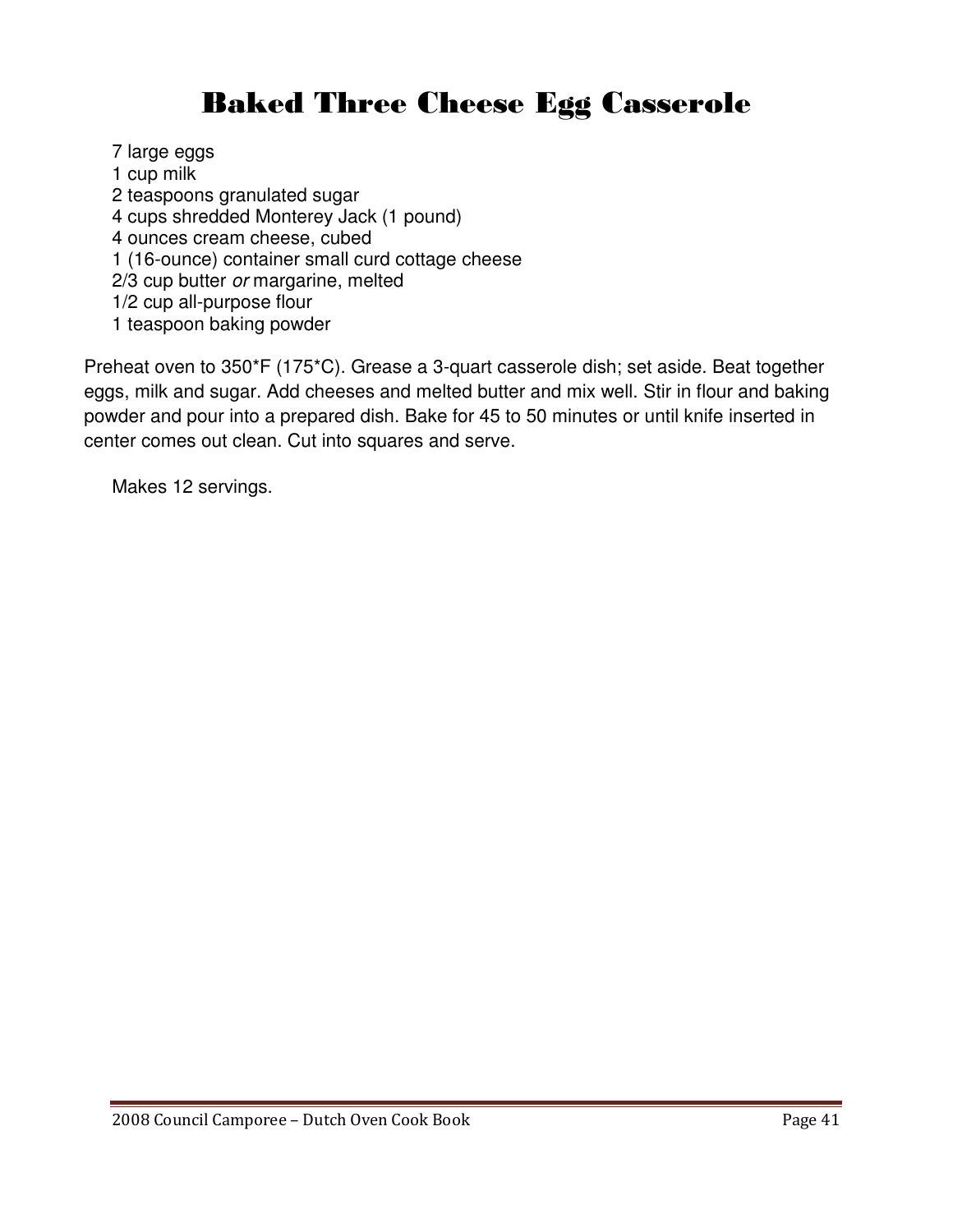### Blueberry Sausage Breakfast Bake

2 cups all-purpose flour 1/4 cup firmly packed brown sugar 1 teaspoon baking powder 2 large eggs 1/2 teaspoon baking soda 1 pound sausage, browned and drained 1/2 cup butter or margarine 1 cup (8 ounces) sour cream or yogurt 3/4 cup granulated sugar 1/2 cup chopped pecans

Mix flour, baking powder and soda. Set aside. Beat butter until fluffy. Add sugar, brown sugar and eggs, one at a time, beating each addition for 1 minute. Add flour mixture to butter mixture. Fold in browned sausage and sour cream. Pour into lightly greased 9 x 13 x 2-inch pan. Sprinkle nuts on top. (At this stage, may be covered and refrigerated overnight and baked in the morning.) Bake at 350\*F (175\*C) for 35 to 40 minutes. Cool slightly. Serve warm with Blueberry Sauce.

### **Blueberry Sauce:**

1/2 cup granulated sugar 2 tablespoons cornstarch 1/2 cup water 2 cups fresh or frozen blueberries 1/2 teaspoon lemon juice

For Blueberry Sauce: Combine sugar and cornstarch, add water and blueberries. Cook over medium heat until thick and bubbly. Cook and stir 2 minutes more. Remove from heat and stir in lemon juice.

To serve cut into squares, drizzle with Blueberry sauce and top with a dollop of sour cream, if desired.

Additional sour cream for accompaniment (optional)

Makes 12 servings.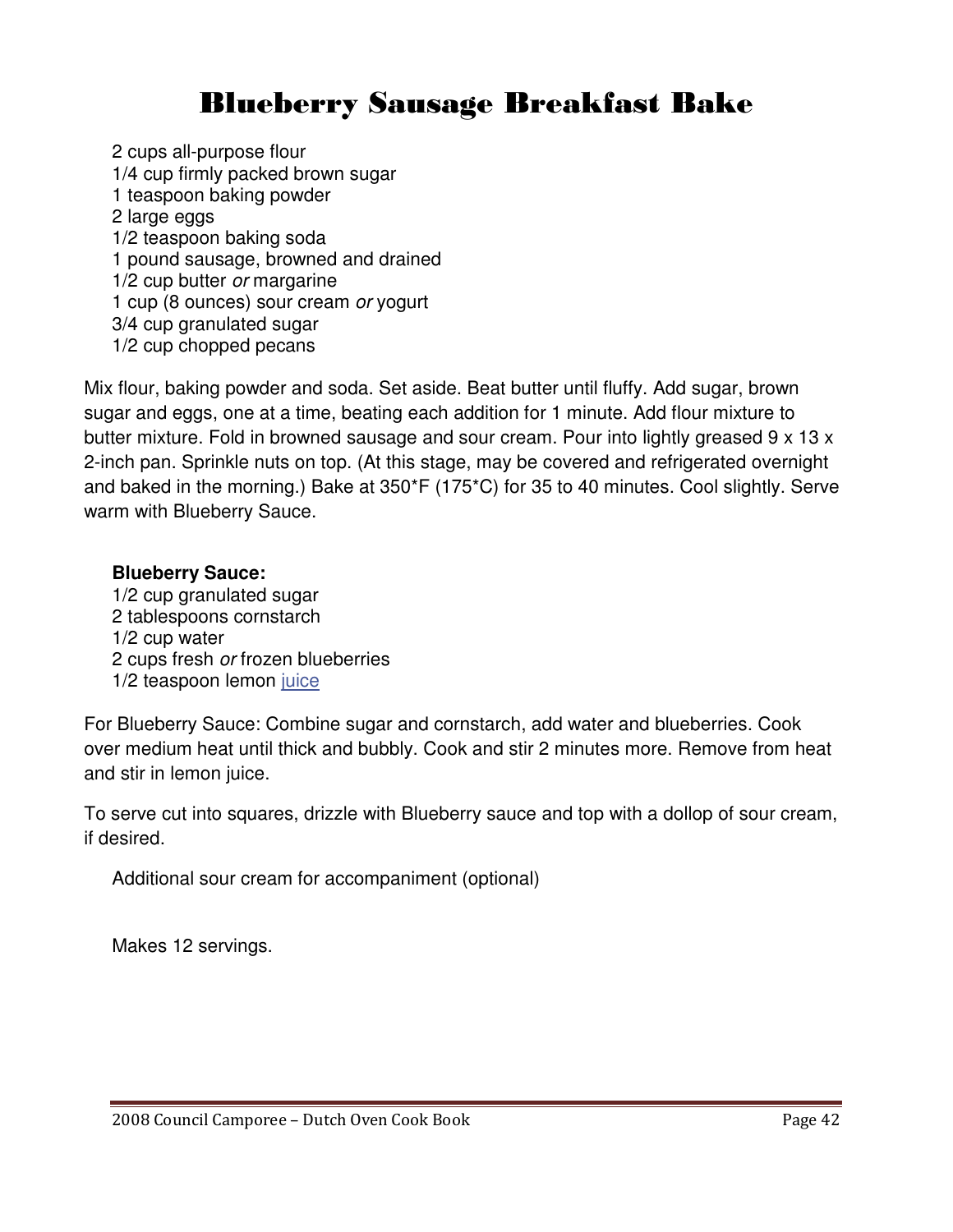### Farmer's Breakfast

4 potatoes 4 strips of bacon 3 large eggs 3 tablespoons milk 1/2 teaspoon salt 1 cup diced ham 2 tomatoes, thinly sliced 1 tablespoon sliced green onion

In a large pot over medium-high heat bring plenty of cold salted water to a boil. Add potatoes and boil for 30 minutes until tender but still firm. Remove from heat. Rinse under cold water, and set aside to cool enough to handle. Peel and slice; set aside. In a large skillet, cook bacon over medium heat until transparent and limp. Add potato slices and cook until lightly browned 5 to 10 minutes.

Meanwhile, in a medium bowl beat eggs with milk and salt. Stir in ham and tomato. Pour over potatoes in skillet. Cook until eggs are set, about 8 minutes. Garnish with green onions to serve.

Makes 4 servings.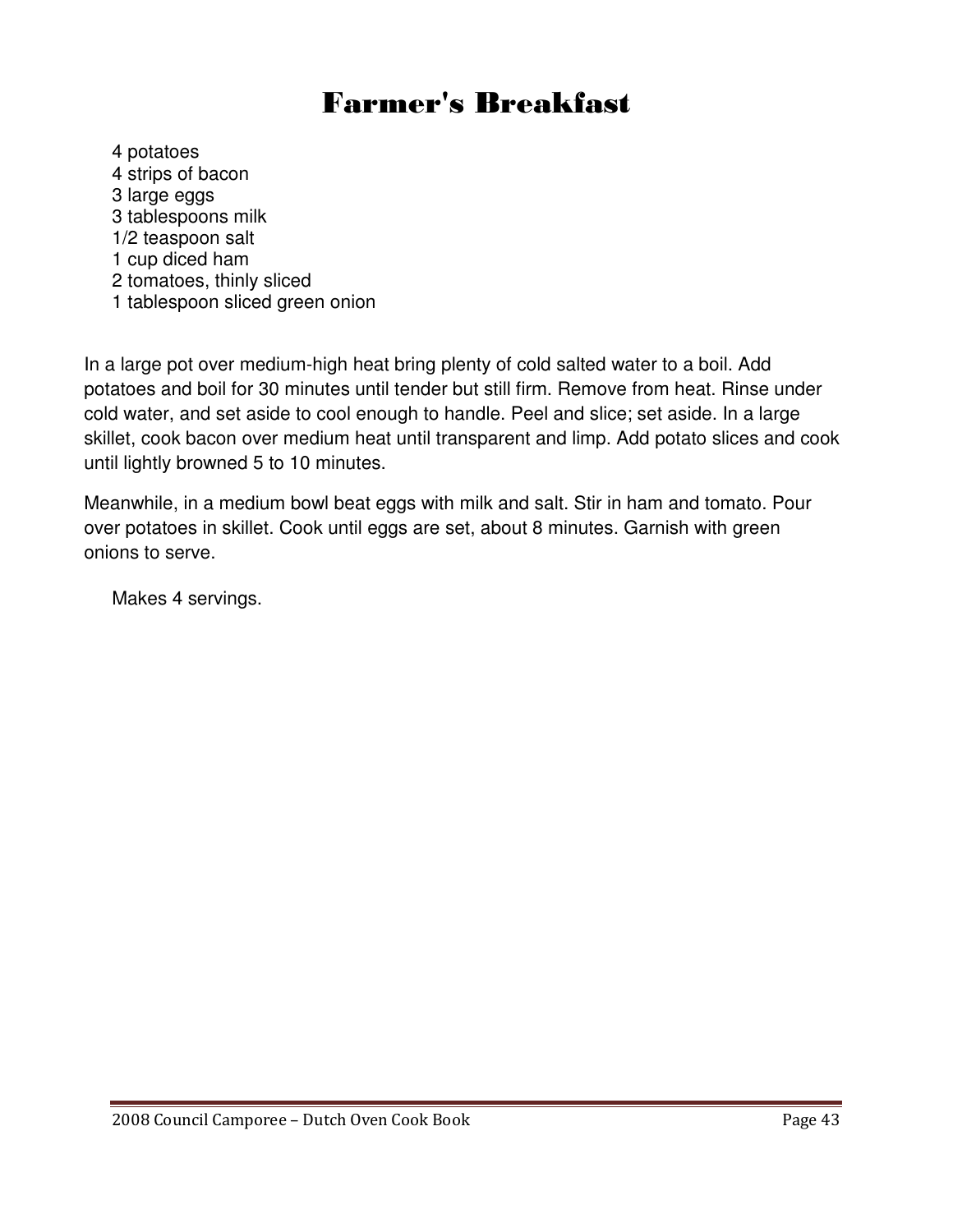### Cinnamon Rolls - Quick!

4 1/2 cups biscuit/baking mix 1 1/3 cups milk **Filling:** 2 tablespoons butter, softened 1/4 cup granulated sugar 1 teaspoon ground cinnamon 1/3 cup raisins, optional **Icing:** 2 cups powdered sugar 2 tablespoons milk 2 tablespoons butter, melted 1 teaspoon vanilla extract

In a bowl, combine biscuit mix and milk. Turn onto a floured surface; knead 8 to 10 times. Roll the dough into a 12 x 10-inch rectangle. Spread with butter. Combine sugar, cinnamon and raisins if desired; sprinkle over butter. Roll up from a long side; pinch seam to seal. Cut into 12 slices; place with cut side down onto a large greased baking sheet. Bake for 10 to 12 minutes at 425\*F (220\*C) or until golden brown.

Meanwhile, combine the icing ingredients; spread over rolls. Serve warm for best taste.

Makes 1 dozen.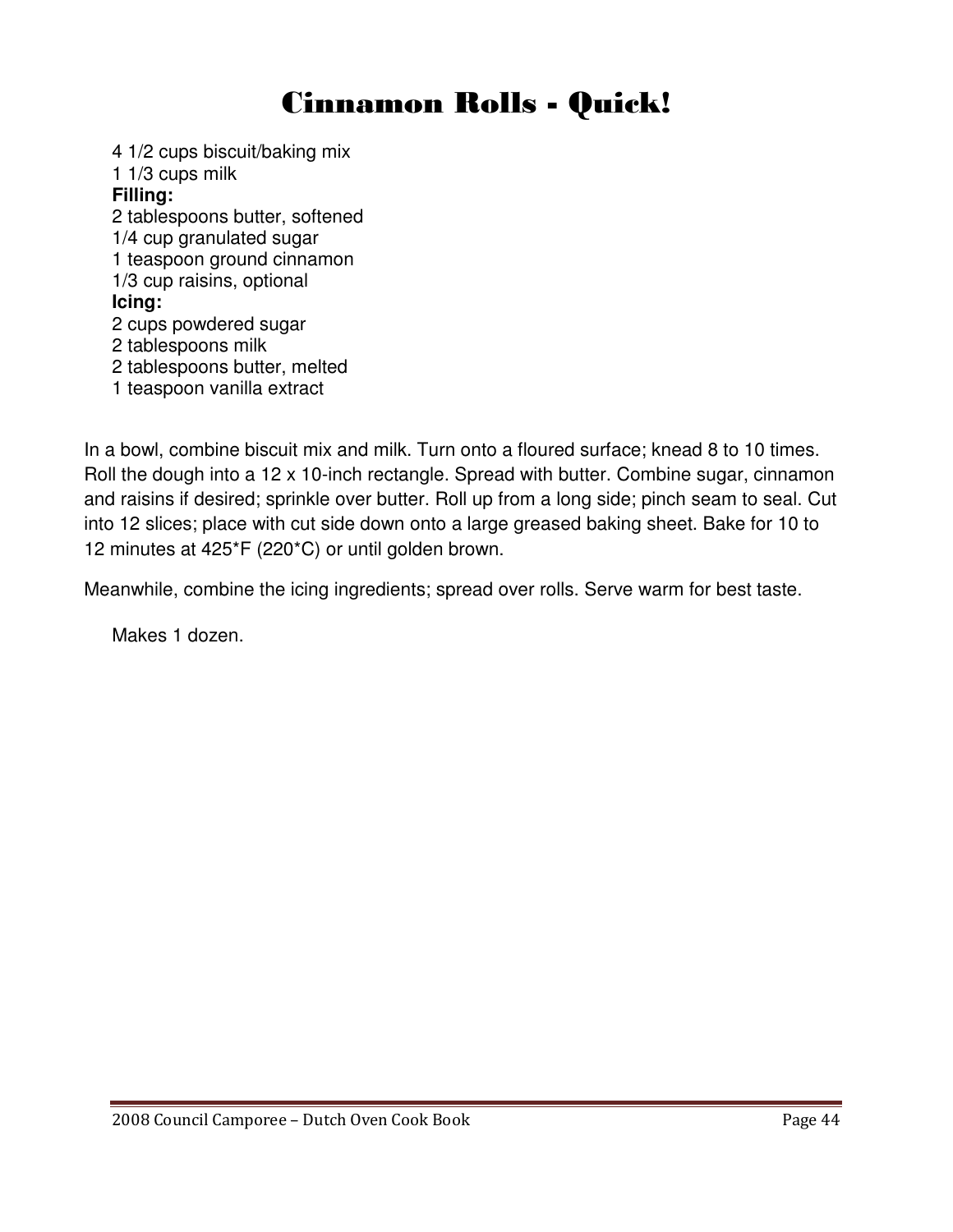### Easy Pull-Apart Buns

2/3 cup chopped walnuts 1/3 cup granulated sugar 1/2 teaspoon ground cinnamon 1 (10-ounce) package refrigerated biscuits 1/3 cup mayonnaise

Preheat oven to 400°F. In a bowl, combine walnuts, sugar and cinnamon; set aside. Cut each refrigerated biscuits into quarters. Coat each biscuit quarter in mayonnaise then roll in the sugar mixture. Place 4 balls in each muffin cup. Bake 15 to 17 minutes, or until golden brown. Cool on wire rack.

Makes 12 buns.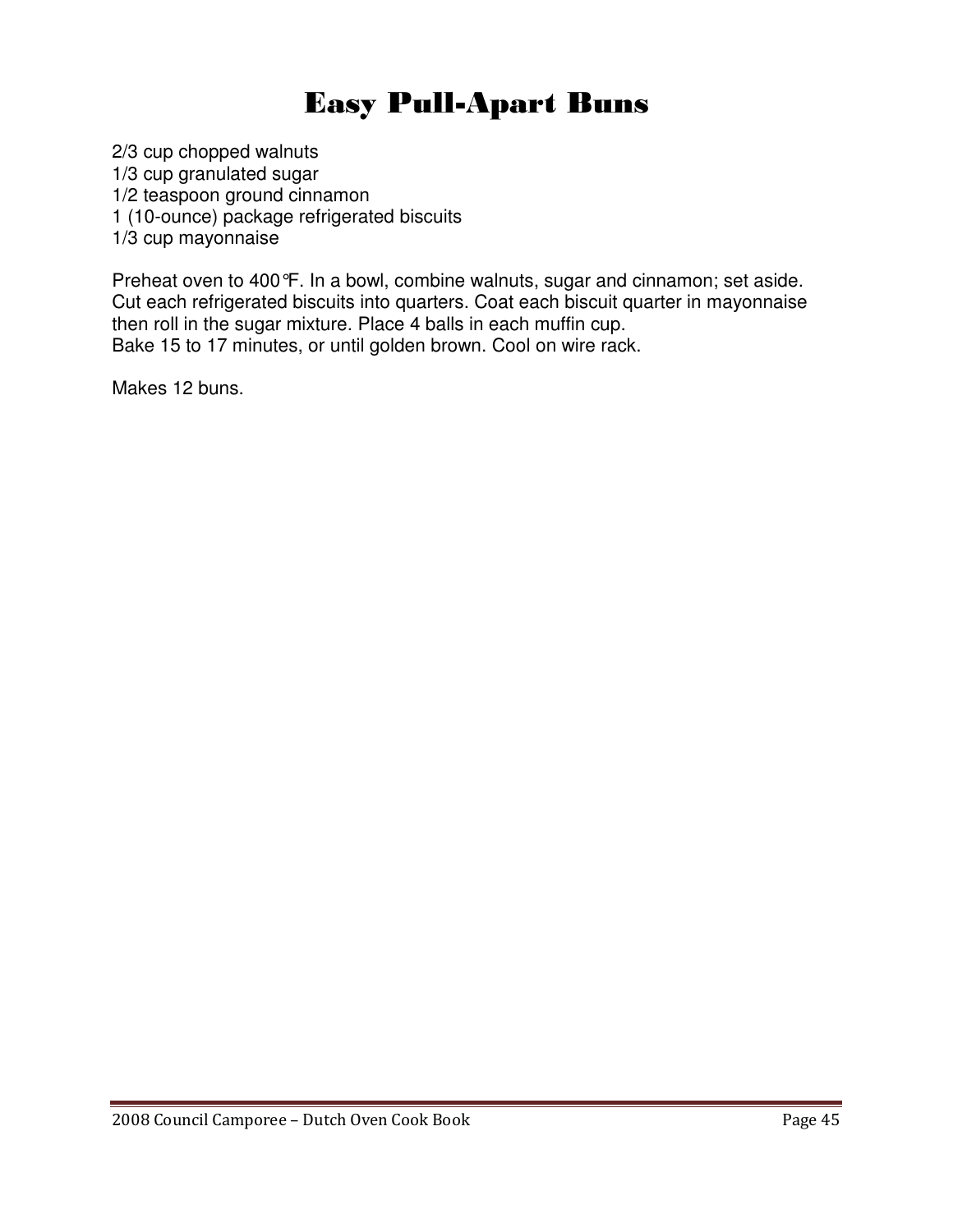### Easy Sausage Gravy and Biscuits

### **Drop Biscuits:**

2 cups biscuit mix 2/3 cup milk

### **Sausage Gravy:**

1 pound bulk pork sausage 1/4 cup butter 1/4 cup all-purpose flour 1 (12-ounce) can evaporated milk diluted with 12 ounces of water\* Salt and freshly ground pepper to taste

For Drop Biscuits: Preheat oven to 425°F (220°C).

In medium bowl, stir ingredients together with a fork until just mixed. Drop 12 large spoonfuls or 18 smaller spoonfuls of biscuit dough about 1-inch apart onto a greased baking sheet, smoothing biscuits into a more rounded form with the back of the spoon, if desired. Bake for about 12 to 15 minutes or until golden brown. Serve warm.

For Sausage Gravy: In 10-inch skillet cook sausage until well done. Drain off excess fat. Add butter and melt over medium-high heat; add flour and cook for 1 minute, stirring constantly. Slowly pour in canned milk diluted with 12 ounces (1 can) water, stirring constantly. Bring to a boil, reduce heat and cook until thickened, stirring occasionally. Season to taste with salt and pepper, as desired.

Serve sausage gravy ladled over warm, split biscuits.

Makes 6 servings gravy and 12 large or 18 small biscuits.

\* Substitute 3 cups milk for the canned evaporated milk and 12 ounces of water.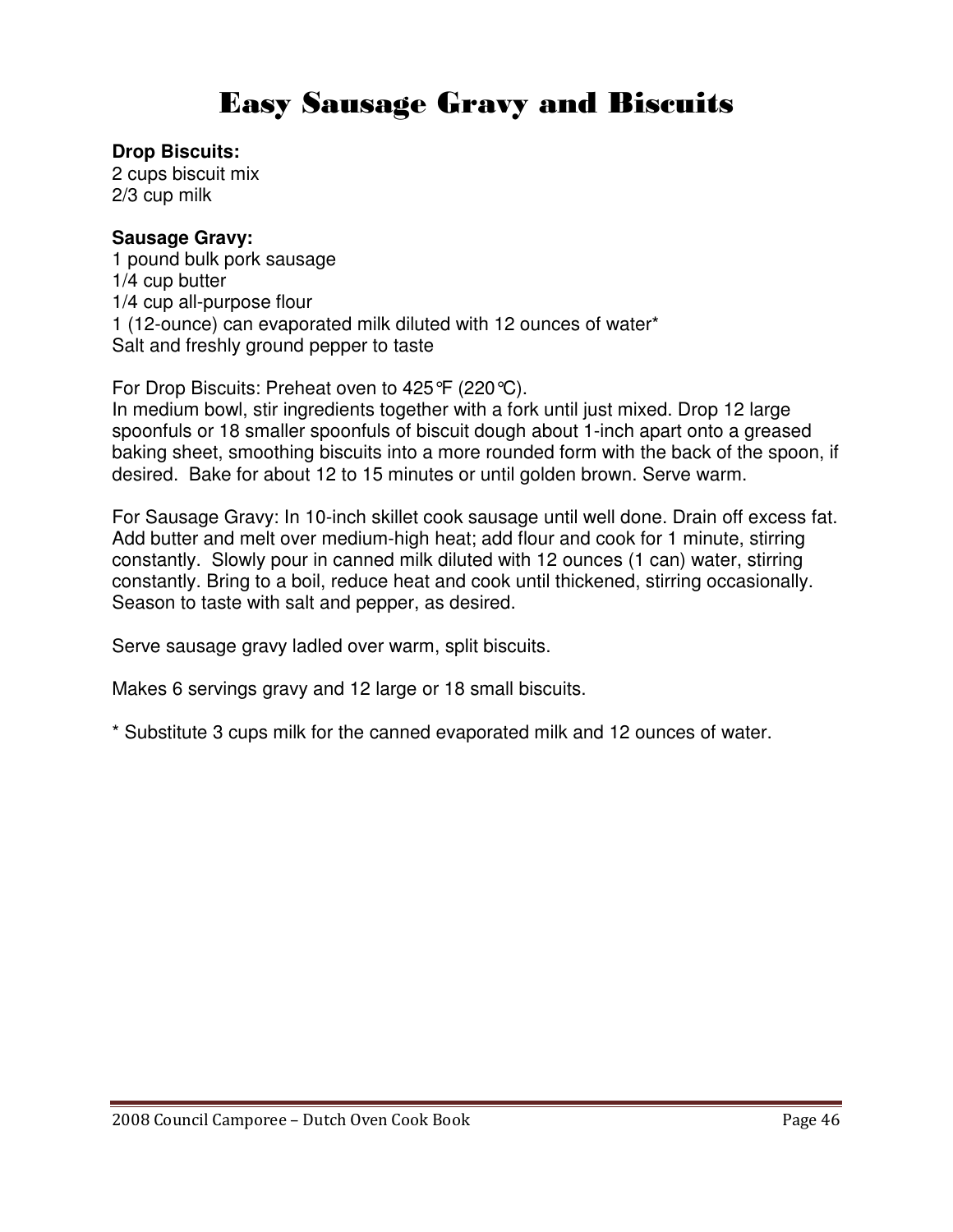### Sausage and Egg Puff

1 pound ground hot or mild sausage

- 2 slices white bread, diced
- 1 cup grated sharp cheddar cheese
- 6 large eggs
- 1 2/3 cups milk
- 1/2 teaspoon salt
- Dash of Tabasco sauce
- 1 teaspoon dry mustard
- 1 teaspoon Worcestershire sauce

In a skillet, brown sausage, breaking up lumps; drain. In a 2-quart casserole, layer sausage, bread, and cheese. In a medium bowl, beat eggs with remaining ingredients. Pour over sausage mixture in casserole dish.

Cover and refrigerate 12 hours or overnight. Remove from refrigerator 1 hour before cooking. Preheat oven to 350\*F (175\*C); bake, uncovered, 45 minutes or until firm and golden on top.

Makes 6 servings.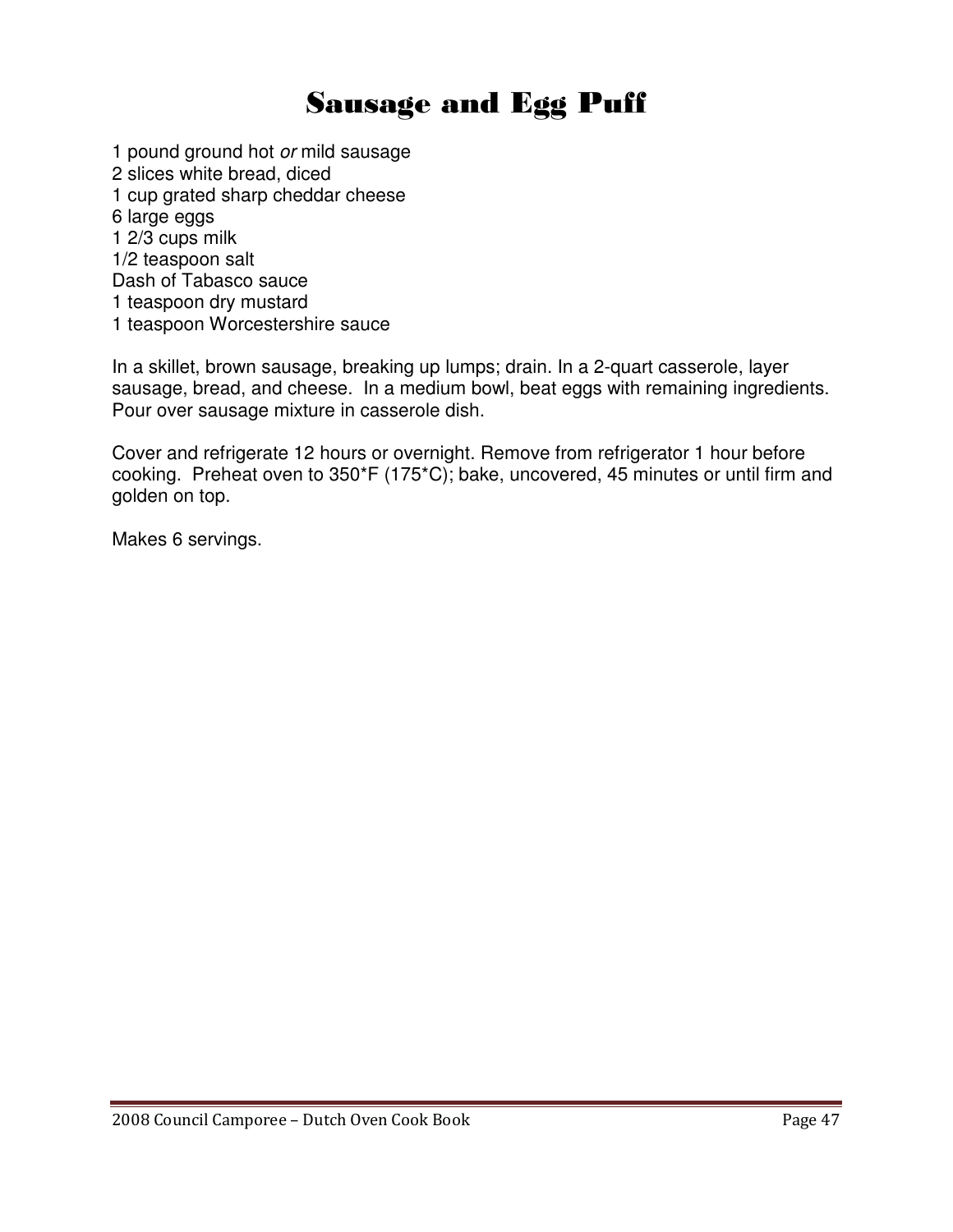# SANDWICHES

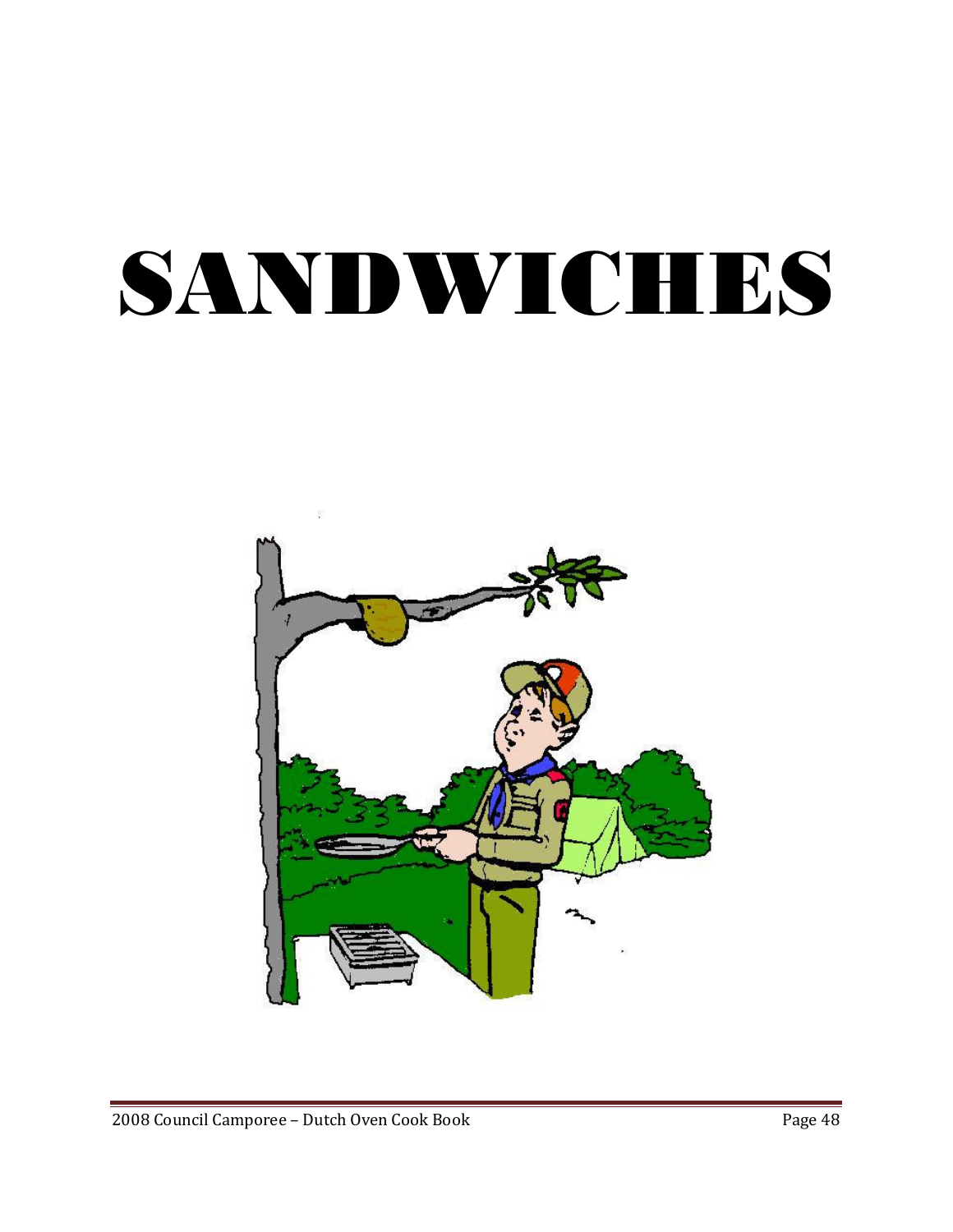## Amelia's Italian Pork Pita Pockets

8 thin boneless pork chops, about 2 ounces each

- 2 green bell peppers, each cut into 8 lengthwise strips
- 2 portabello mushrooms, cut into 8 slices
- 1 large red onion, cut into 8 wedges, separated
- 2 tablespoons balsamic vinegar
- 1 tablespoon olive oil
- 1/2 teaspoon Italian seasoning
- 2 teaspoons crushed red pepper flakes
- 1 teaspoon fennel seed
- 8 pita pocket bread halves
- 4 slices (1 ounce each) low-fat, part skim mozzarella cheese, cut in half

Heat oven to broil. Coat a large baking pan with cooking spray. Arrange pork chops and vegetables in a single layer on baking pan. In a small bowl, combine vinegar, oil, Italian seasoning, red pepper flakes and fennel seed. Brush mixture on both sides of pork. Broil 5 to 6 inches from heat for about 6 to 10 minutes, or until pork is browned and vegetables are crisp-tender. Remove from oven; divide pork and vegetables among pita pocket breads. Add 1 slice of cheese to each sandwich.

Makes 8 sandwiches (4 servings).

### Chicken Burritos

1 tablespoon vegetable oil

- 1 pound boneless, skinless chicken breast halves, cut into 2-inch strips
- 1 1/4 cups water
- 1 (1.5-ounce) package ORTEGA® Taco Seasoning Mix
- 8 (10-inch) burrito-size flour tortillas, warmed

Heat vegetable oil in large skillet over medium-high heat. Add chicken; cook for 3 to 4 minutes or until no longer pink. Add water and seasoning mix. Bring to a boil. Reduce heat to low; cook for 3 to 4 minutes or until mixture thickens. Spoon chicken mixture evenly over tortillas. Top with shredded cheddar cheese, shredded lettuce, chopped green onions, sliced olives and ORTEGA® Thick & Chunky Salsa, if desired. Fold into burritos.

Makes 8 servings.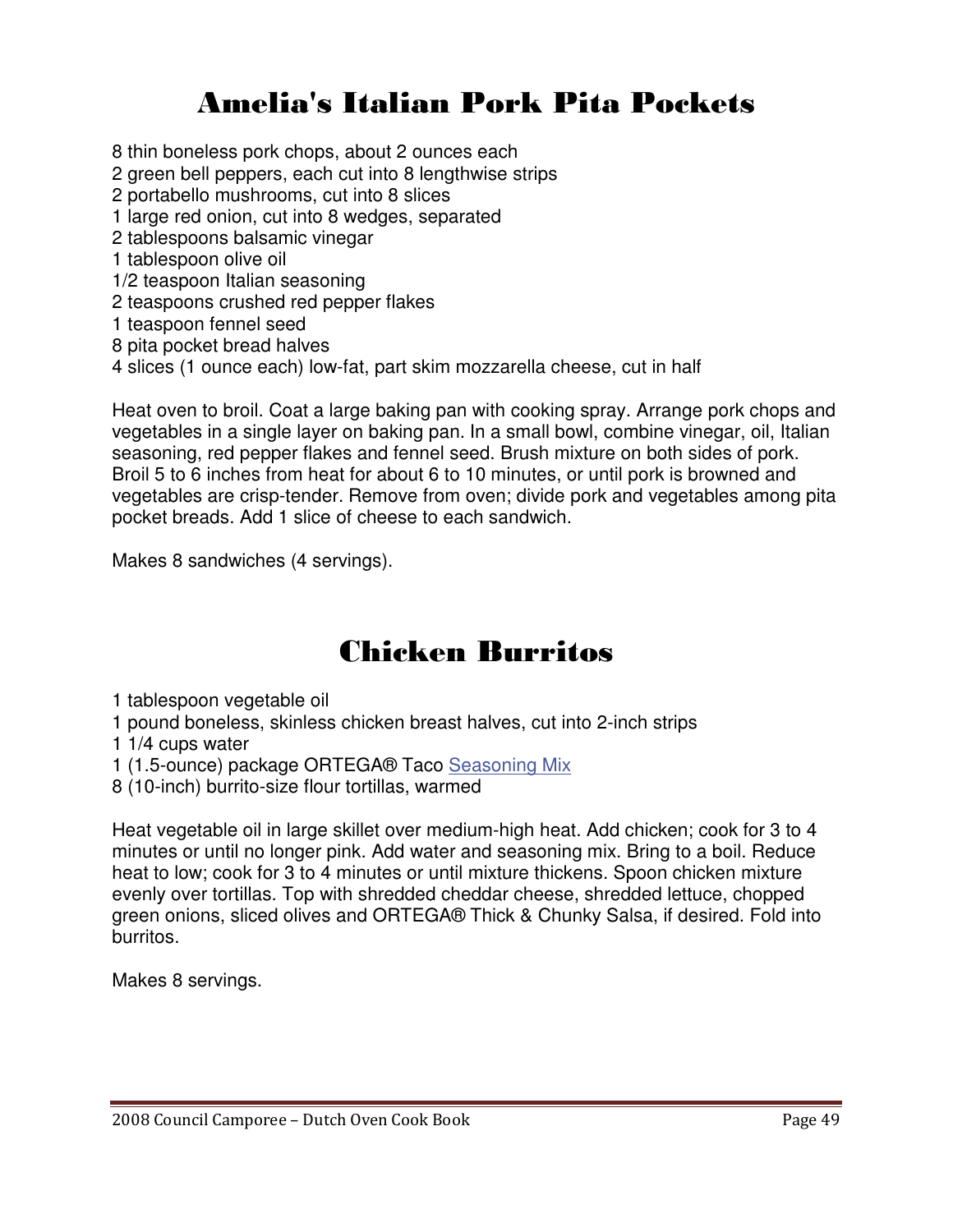## Ham Tortilla Roll-Ups

Serve with fresh grapes and a pudding snack for dessert.

- 1 (6-inch) flour tortilla
- 2 teaspoons reduced-fat cream cheese\*
- 1 ounce thinly sliced ham
- 2 tablespoons shredded lettuce
- 2 tablespoons shredded carrot

Spread tortilla evenly with cream cheese. Top with ham, lettuce and carrots. Roll up tortilla and enjoy.

Makes 1 serving.

\*Experiment with different cream cheese flavors. This roll-up tastes great with veggieflavored cream cheese.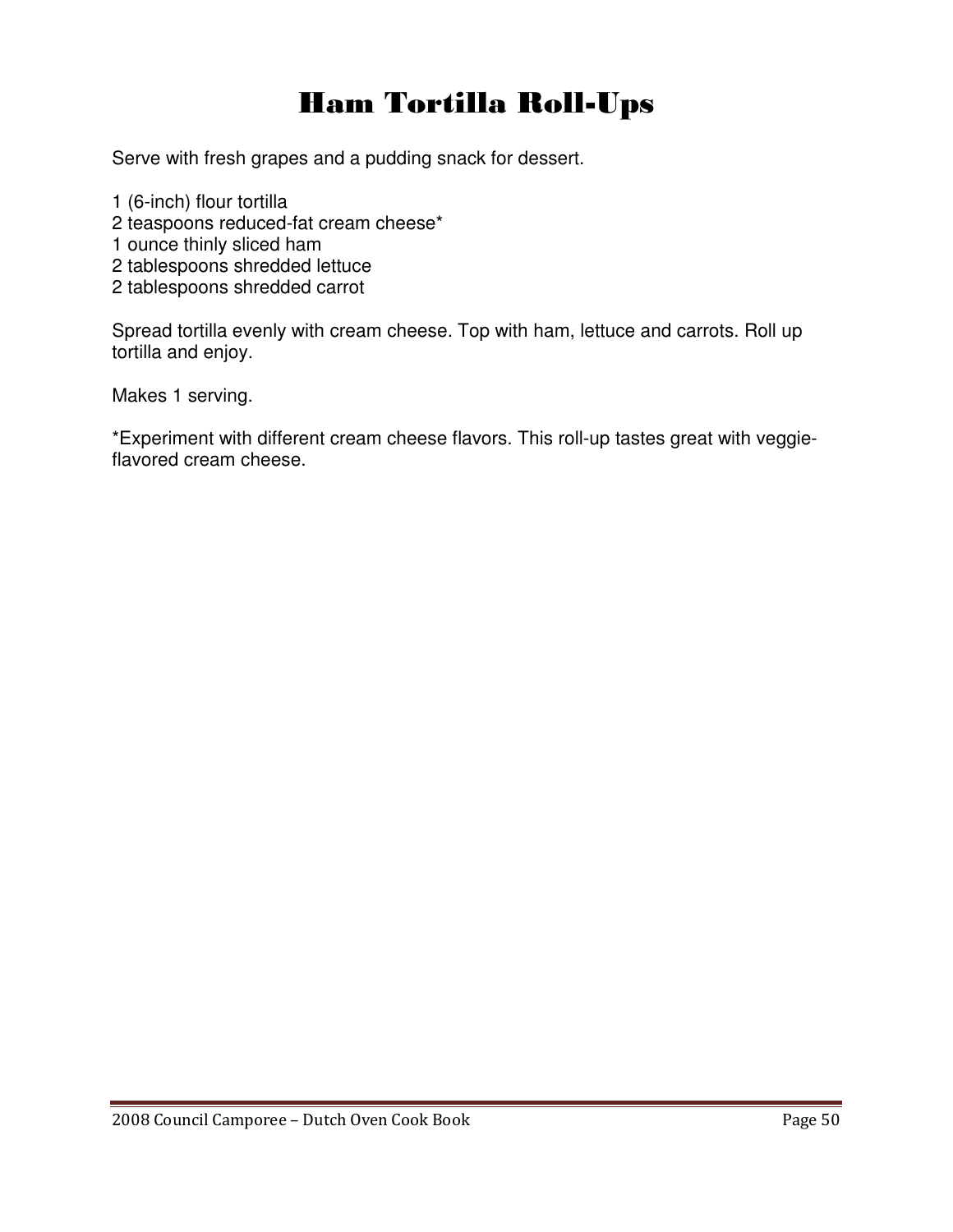# APPETIZERS

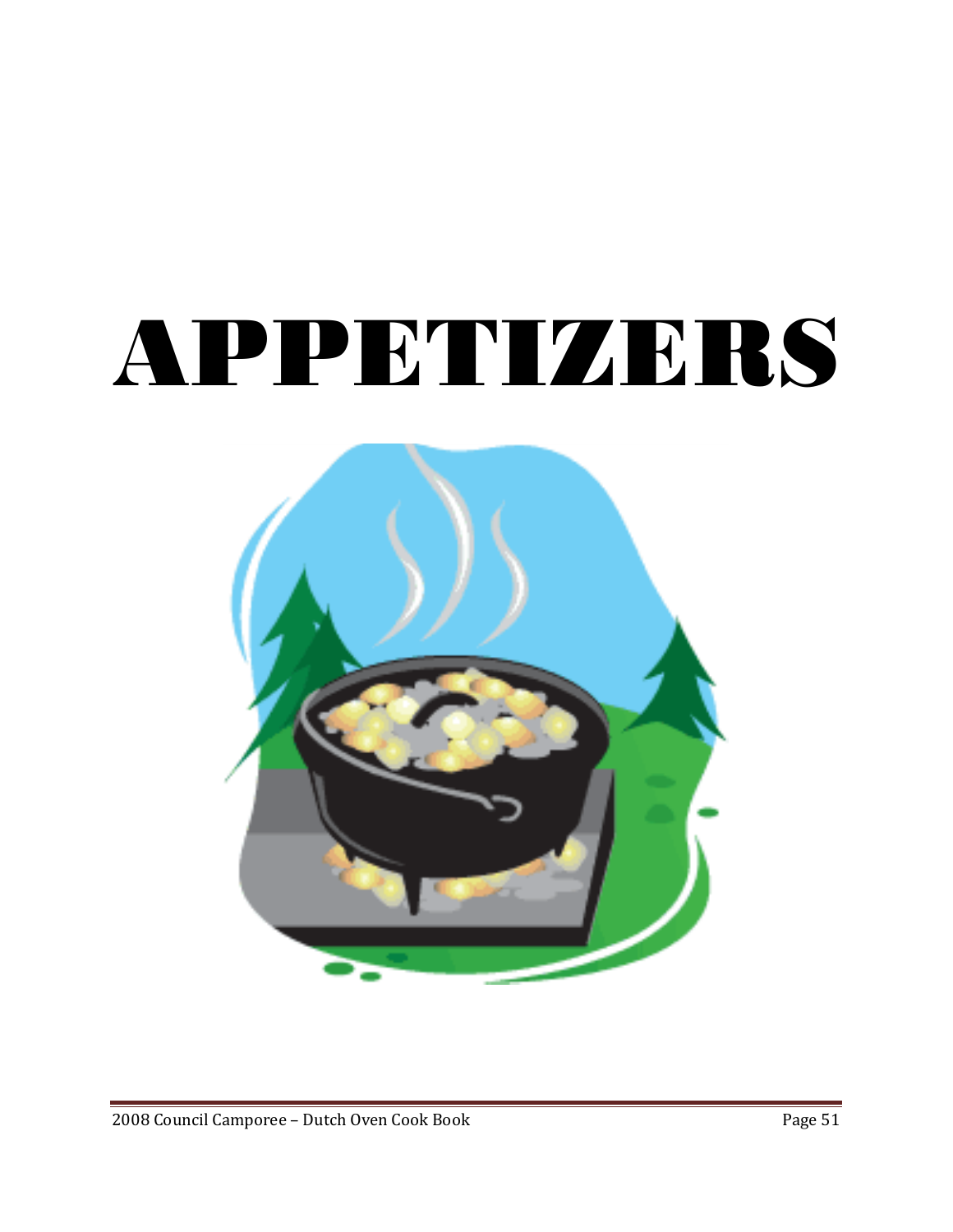### Buffalo Wings

Fill Dutch Ovens with sectioned Wings. Pour in a packet or two of wing seasoning & water or BBQ sauce. Cover & let set over low heating coals for one hour. Make sure the wings are fully cooked & then enjoy!!

### Artichoke Parmesan Bruschetta

1 (6-ounce) jar marinated artichoke hearts, drained and chopped 1/2 cup freshly grated Parmesan cheese 1/3 cup finely chopped red or white onion 5 to 6 tablespoons mayonnaise French bread baguette, sliced into 1/3-inch-thick rounds

Place first 3 ingredients in bowl. Mix in enough mayonnaise to form a thick spread. Preheat broiler.Top bread rounds with spread. Arrange bruschetta on baking sheet. Broil until spread is heated through and begins to brown, about 2 minutes.

Makes 16 to 18 appetizers

### Time-Out Cheese Bread

1 (1-pound) loaf frozen bread dough, thawed

- 2 tablespoons butter or margarine, melted
- 1/2 teaspoon chili powder

1 cup (4 ounces) American cheese, shredded

1 cup (4 ounces) mozzarella cheese, shredded

1/2 cup (2 ounces) cheddar cheese, shredded

1 (4-ounce) can chopped green chilies, drained

Heat oven to 375 $\mathcal{F}$ . Press bread dough onto bottom of greased 15 x 10 x 1-inch jelly roll pan. Brush dough with melted butter; sprinkle with chili powder. Combine cheeses in small bowl. Sprinkle dough with 1 cup cheese and chilies. Bake for 18 to 24 minutes or until bread is lightly browned. Sprinkle with remaining cheese. Continue baking for 1 to 2 minutes or until cheese is melted.

To serve, cut into square, triangle or diamond shapes. Serve warm.

Makes 36 appetizers.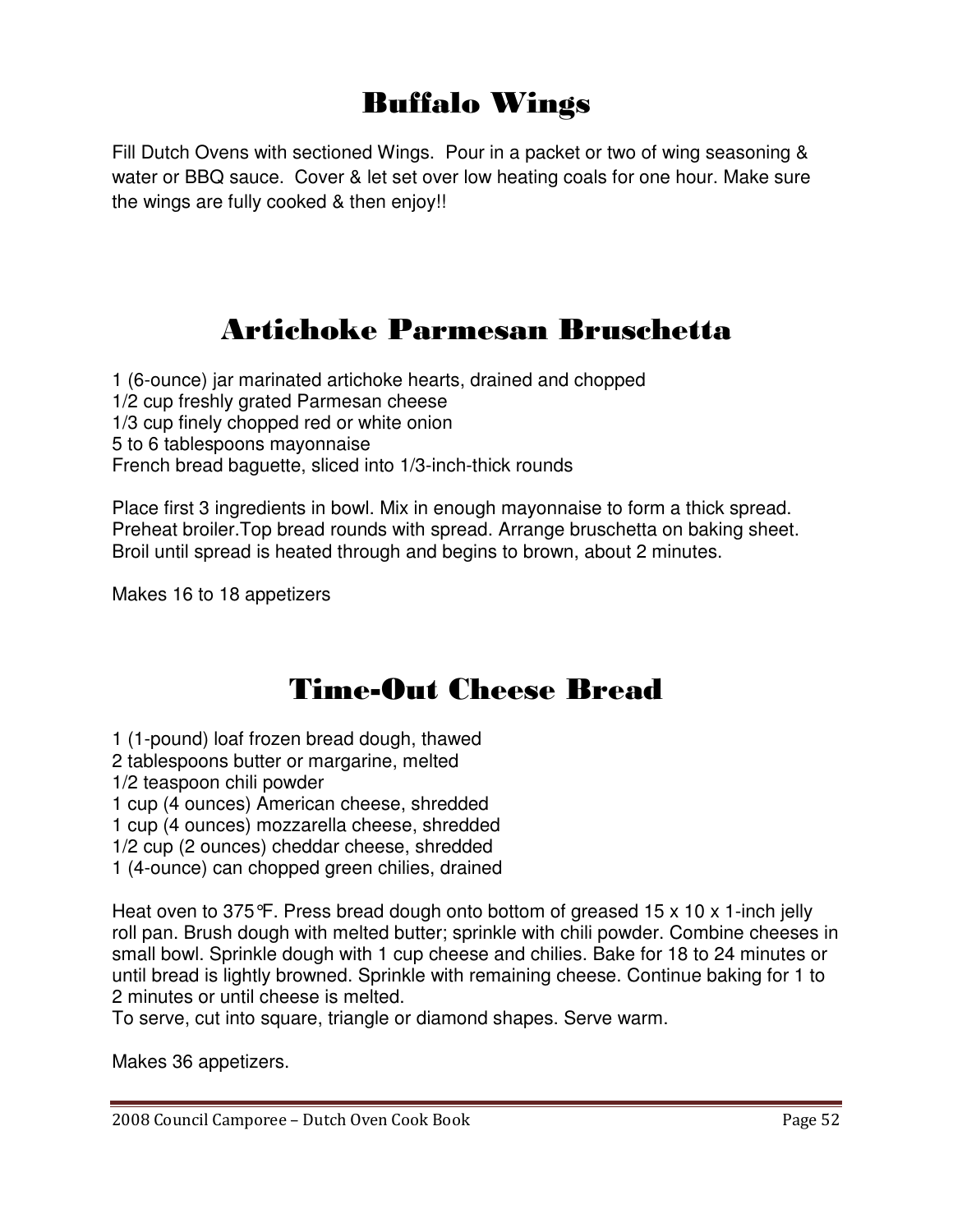### Beef Pizza Bagels

4 plain bagels, halved

1/2 pound cooked, lean ground beef

1/2 cup shredded Mozzarella cheese

1/2 cup pizza or spaghetti sauce

Spread top of each bagel halp with 1 tablespoon sauce. Top with approximagely 3 tablespoons cooked ground beef. Sprinkle with 1 tablespoon cheese. Place bagels on cookie sheet sprayed with non-stick cooking spray. Bake at 350°F for 10 minutes or until cheese is melted and bagel is golden brown. (Or, place bagel in 400°F toaster oven for 10 minutes.) Serves 4.

### Pizza Dippers

8 ounces mozzarella cheese, cut into cubes 6 ounces salami OR summer sausage, cut into cubes 12 cherry tomatoes 12 pitted black olives 1 small loaf Italian bread, cut into 12 thin slices 12 (6-inch) wood skewers 1 1/2 cups prepared pizza sauce Freshly grated Parmesan cheese, (optional)

Alternate cheese, meat, tomatoes, olives and bread on skewers. Serve with pizza sauce for dipping. If desired, sprinkle with grated Parmesan after dipping.

Makes 12 servings.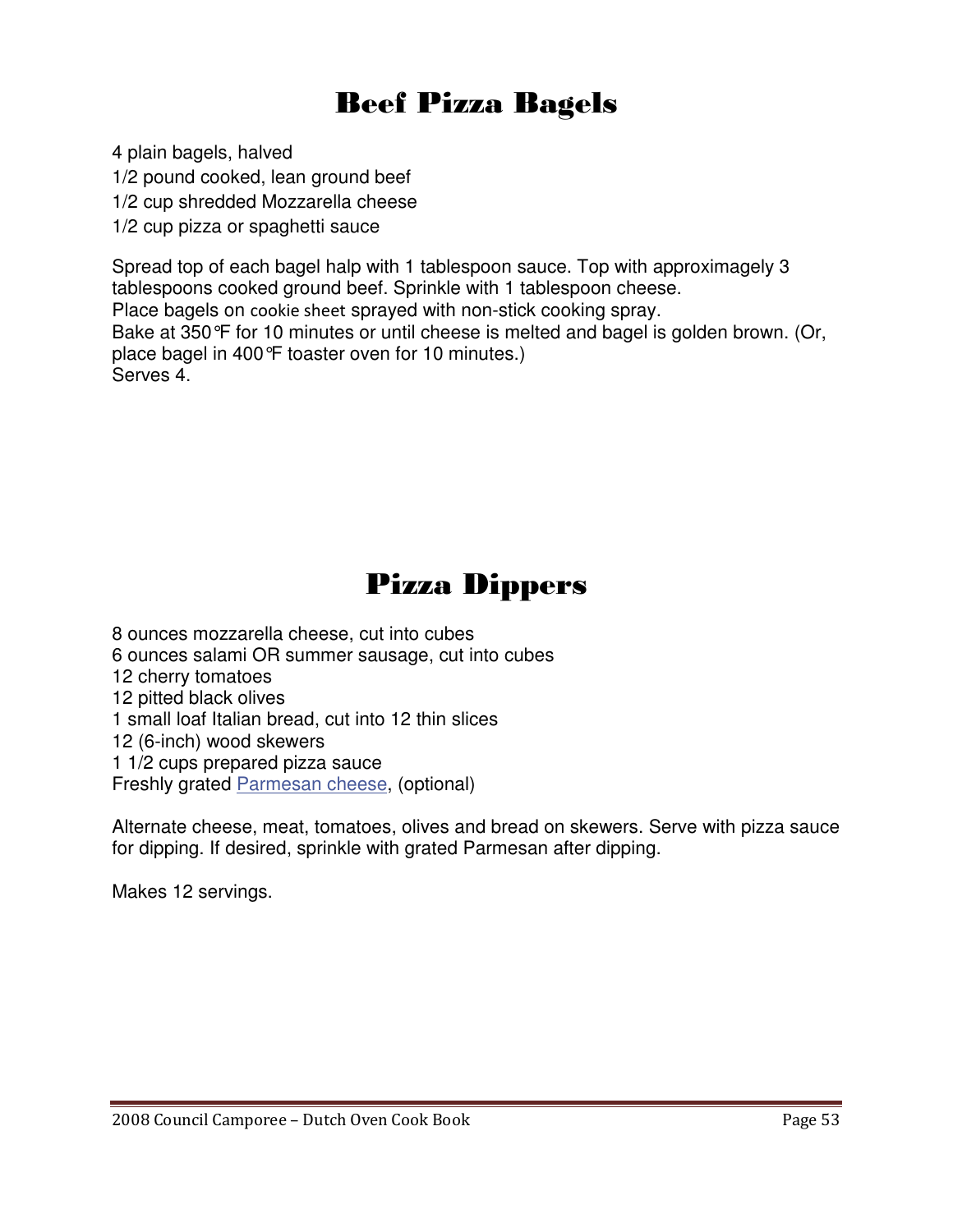# SIDE DISHES



2008 Council Camporee – Dutch Oven Cook Book Page 54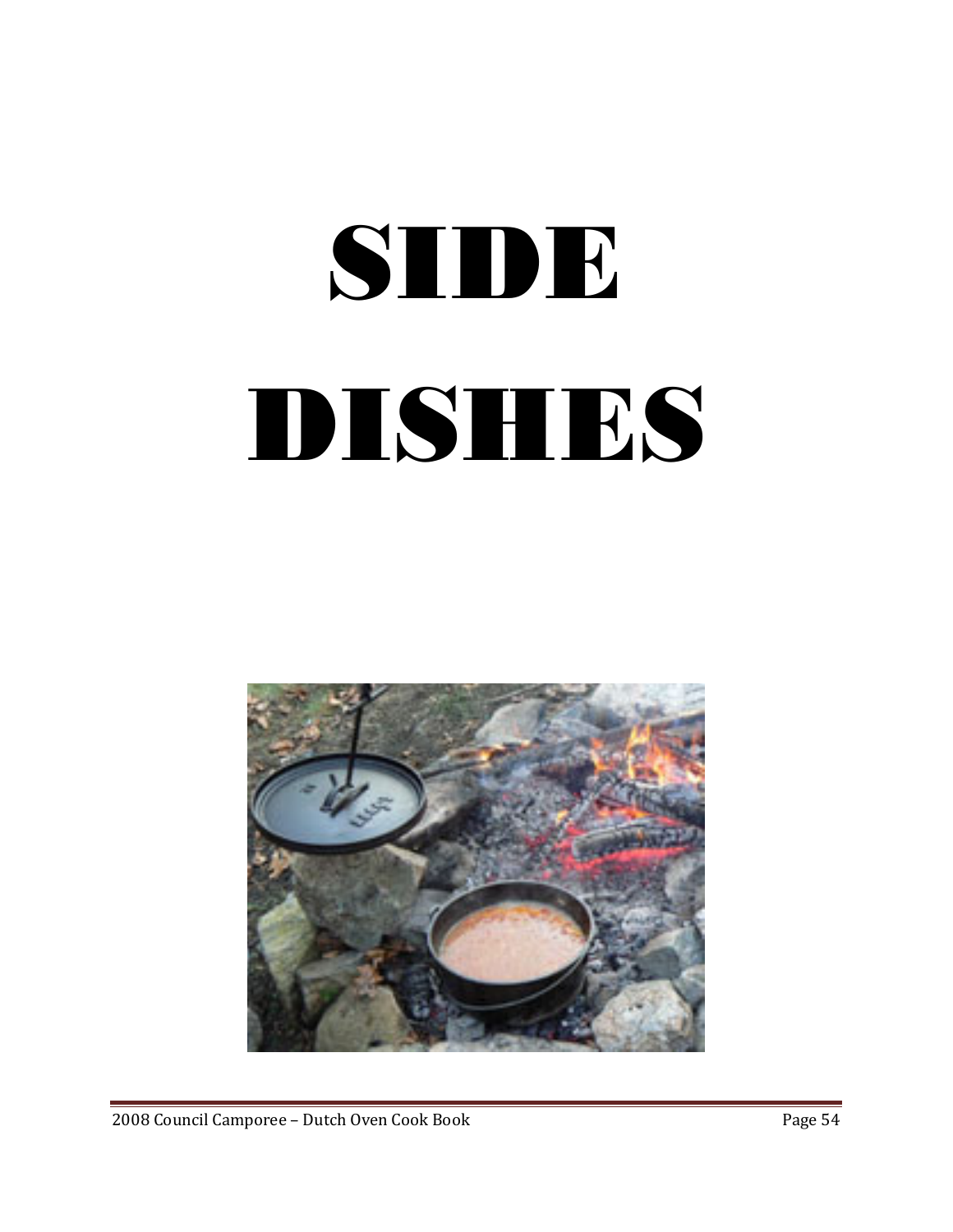### Voodoo Green Beans

Smoked Ham or Bacon 3 cans green beans 4 sliced, peeled, medium potatoes 1 medium, sliced, onion Pepper, to taste Salt, to taste

Dice ham (or slice bacon) into 1 inch cubes and put into Dutch Oven. Add green beans and juice, onions, potatoes and enough water to cover the contents. Put Lid on and bake 50 minutes or until the potatoes and onions are tender.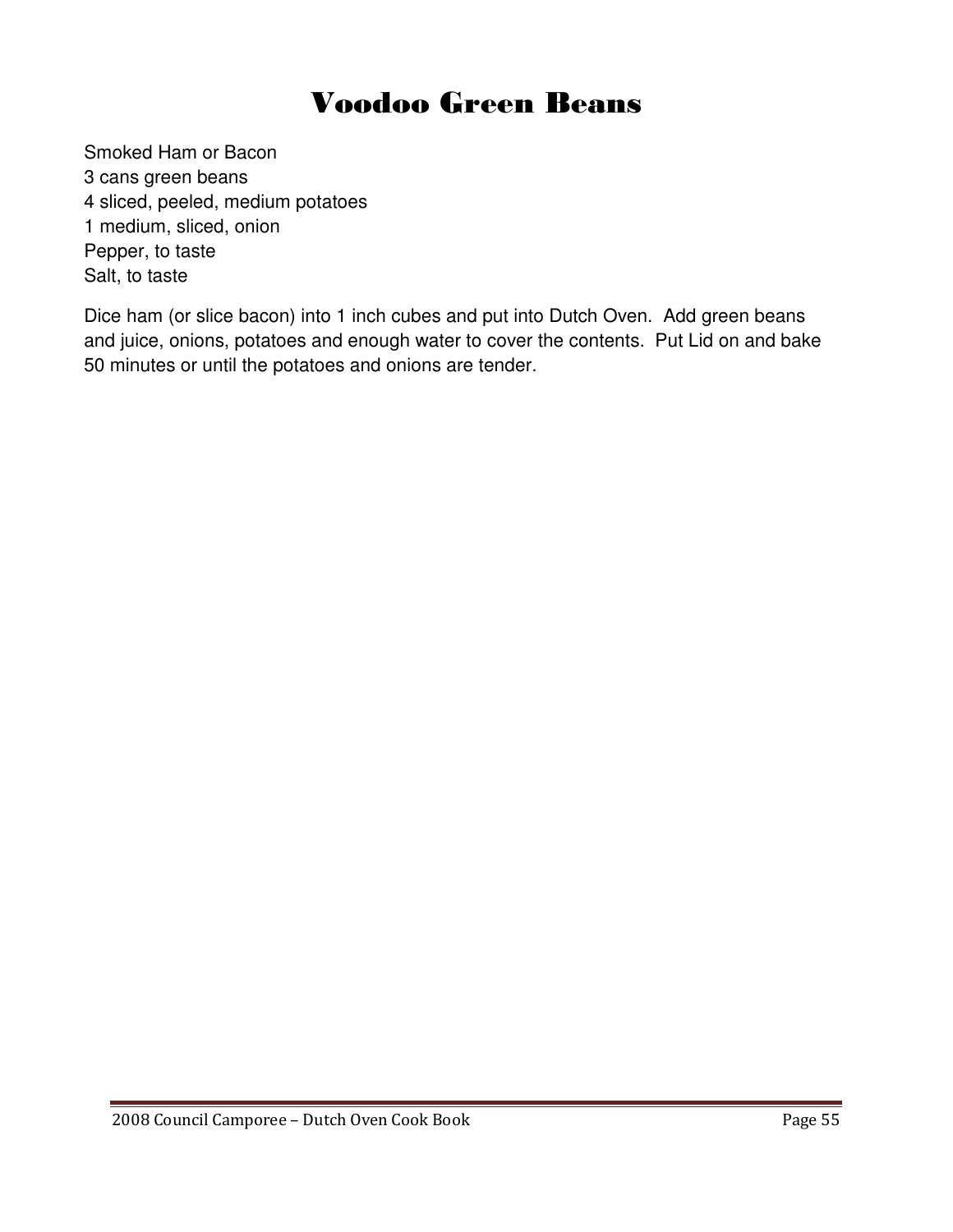## Green Chili Macaroni

1 tablespoon corn oil 1/4 cup diced red bell pepper 1/2 cup sweet corn kernels 1/4 cup diced red onion 2 tablespoons finely chopped garlic 2 cups cooked macaroni (1 cup dry) 6 poblano chilies, roasted, seeded, peeled and pureed (about 3/4 cup) 2/3 cup grated hot pepper Jack cheese 1/2 cup heavy cream Salt and freshly ground black pepper, to taste

In a large saucepan, heat the oil over medium-high heat. Add the red bell pepper, corn, onion, and garlic; sauté until the vegetables are softened, about 5 minutes. Add the macaroni, poblano puree, and cheese; stir until well blended. Fold in heavy cream, season with salt and pepper to taste and serve immediately, or keep warm until ready to serve.

Serves 4.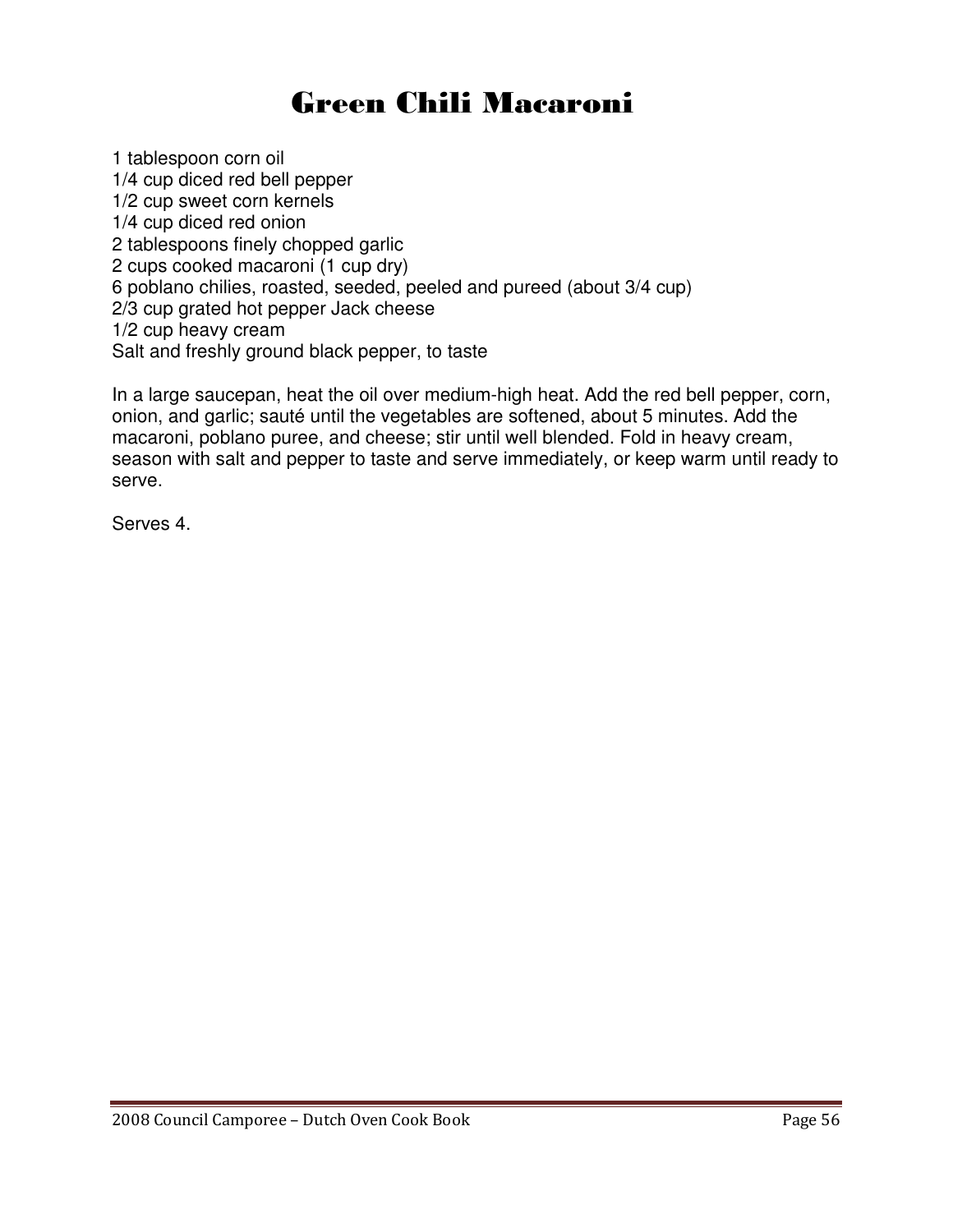## Lite 'n Creamy Macaroni Casserole

1/2 cup pasteurized process cheese spread

2/3 cup evaporated skim milk

3 cups cooked elbow macaroni

1 large egg, slightly beaten

2 large egg whites

1/4 teaspoon paprika

1/8 teaspon dry mustard powder

1/8 teaspoon pepper

1/2 cup (2 ounces) shredded reduced fat sharp cheddar cheese

Heat oven to 400 degrees F. Spray 1-quart casserole with on-stick cooking oil spray.

In 1-quart saucepan, combine cheese spread and milk. Cook over low heat, stirring occasionally to prevent sticking, until cheese melts. In casserole, combine macaroni, egg, egg whites and seasonings; mix well. Stir cheese mixture and shredded cheese into macaroni, mixing until blended. Bake at 400 degrees F. 20 to 25 minutes, until heated through and lightly browned.

Serves 6.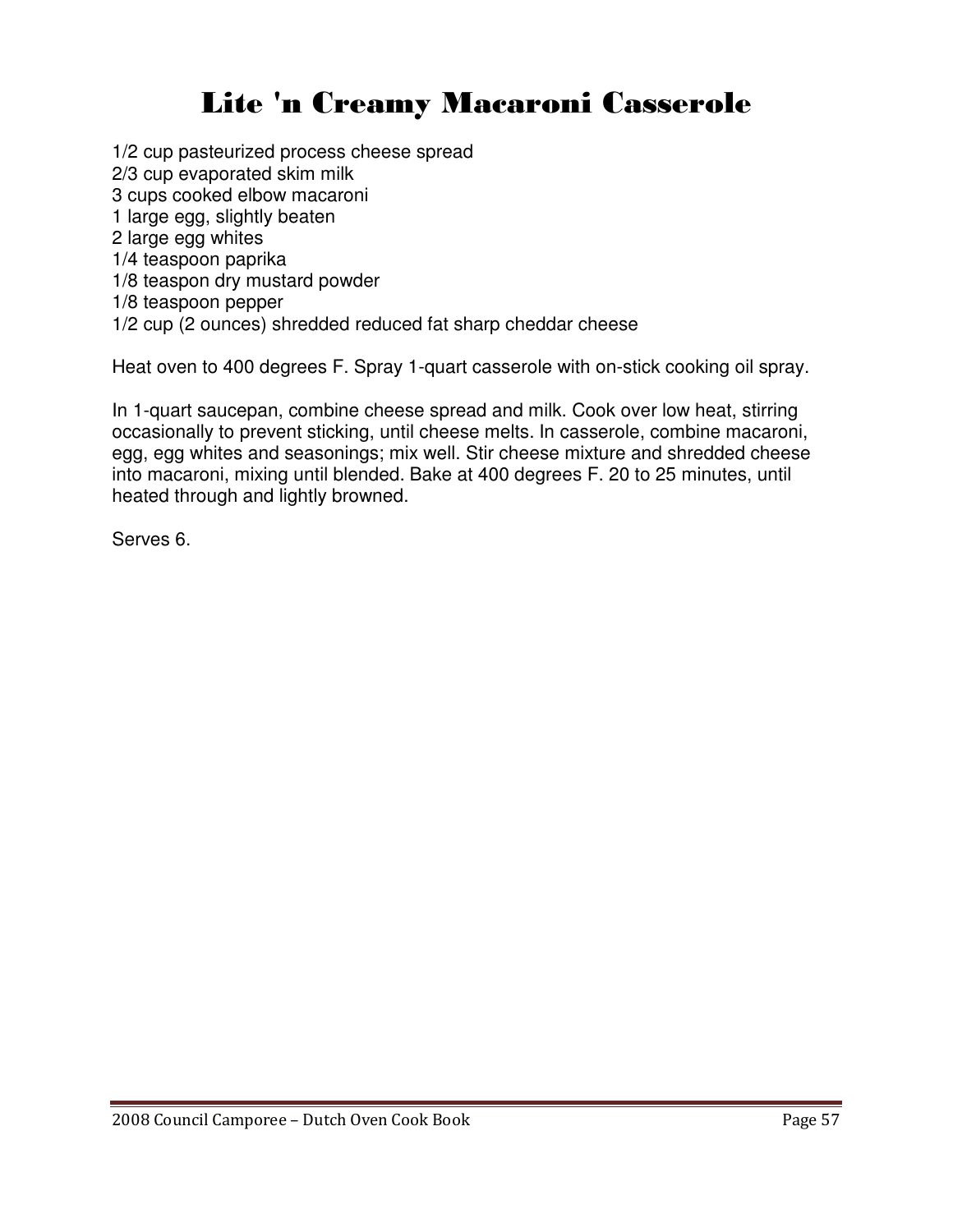### Mushroom Pasta Pilaf

1 small onion, chopped 1/4 cup butter 1 1/3 cups uncooked ring, orzo or other small pasta 1 (10 1/2 ounce) can beef consomme, undiluted 1 cup water 1 (7-ounce) can mushroom stems and pieces, undrained 1 tablespoon Worcestershire sauce 1 teaspoon salt 1/4 teaspoon soy sauce Freshly ground pepper to taste

In a large skillet, saute onion in butter until tender. Add remaining ingredients; bring to a boil. Reduce heat; cover and simmer for 15 to 20 minutes or until pasta is tender and liquid is absorbed.

Makes 6 to 8 servings.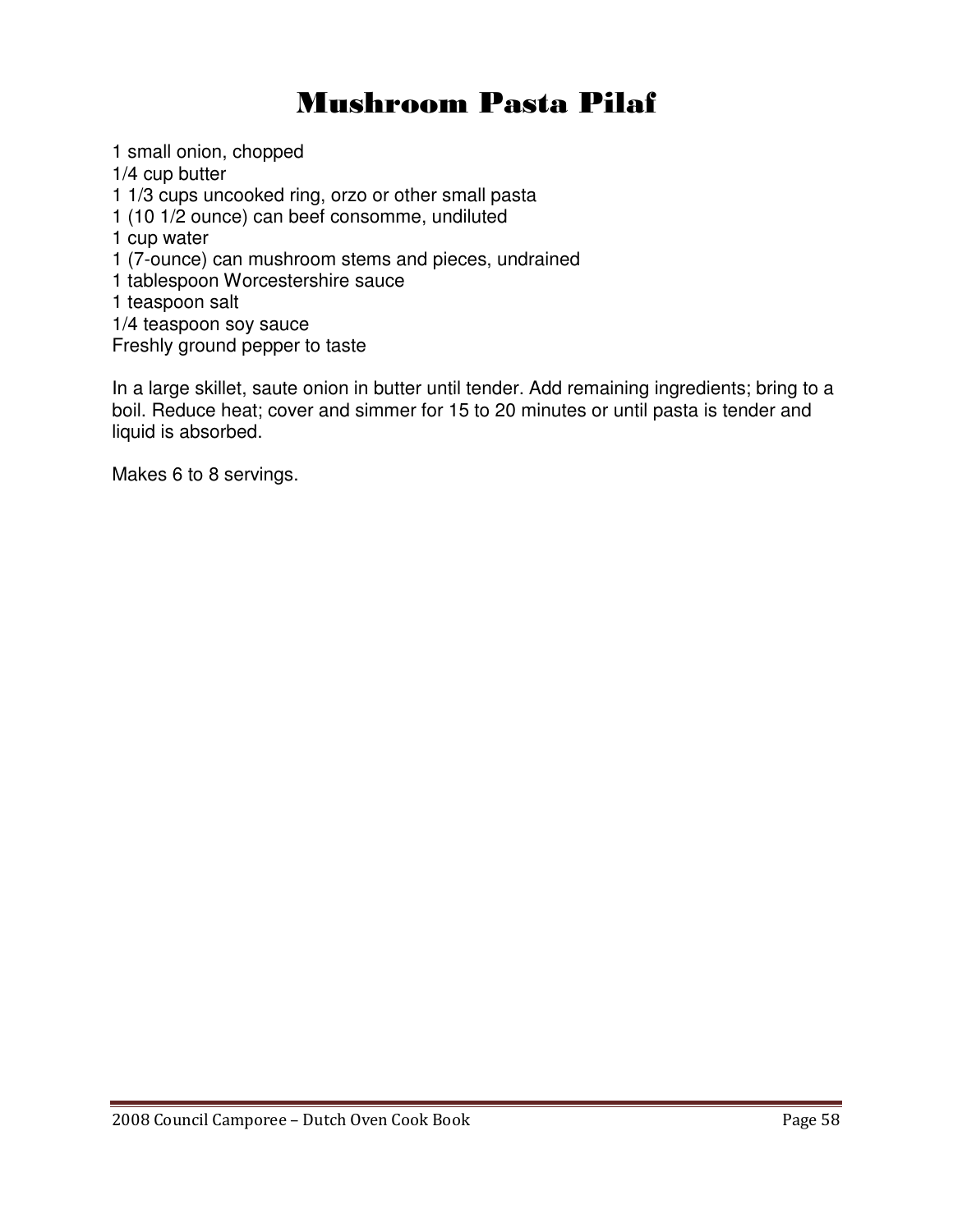### Orzo-Broccoli Pilaf

2 teaspoons olive oil 1 cup sliced fresh mushrooms 1/2 cup chopped onion 2/3 cup orzo (rosamarina) 1 (14-ounce) can reduced-sodium chicken broth 1/2 cup shredded carrot 1 teaspoon dried marjoram, crushed 1/8 teaspoon pepper 2 cups small broccoli flowerets

In a large saucepan heat olive oil over medium-high heat. Cook and stir the mushrooms and onion in hot oil until onion is tender. Stir in the orzo. Cook and stir about 2 minutes more or until orzo is lightly browned. Remove from heat.

Carefully stir in the chicken broth, carrot, marjoram, and pepper. Bring to boiling; reduce heat. Simmer, covered, about 15 minutes or until orzo is tender but still firm. Remove saucepan from heat; stir in broccoli. Let stand, covered, for 5 minutes.

Makes six 2/3-cup servings.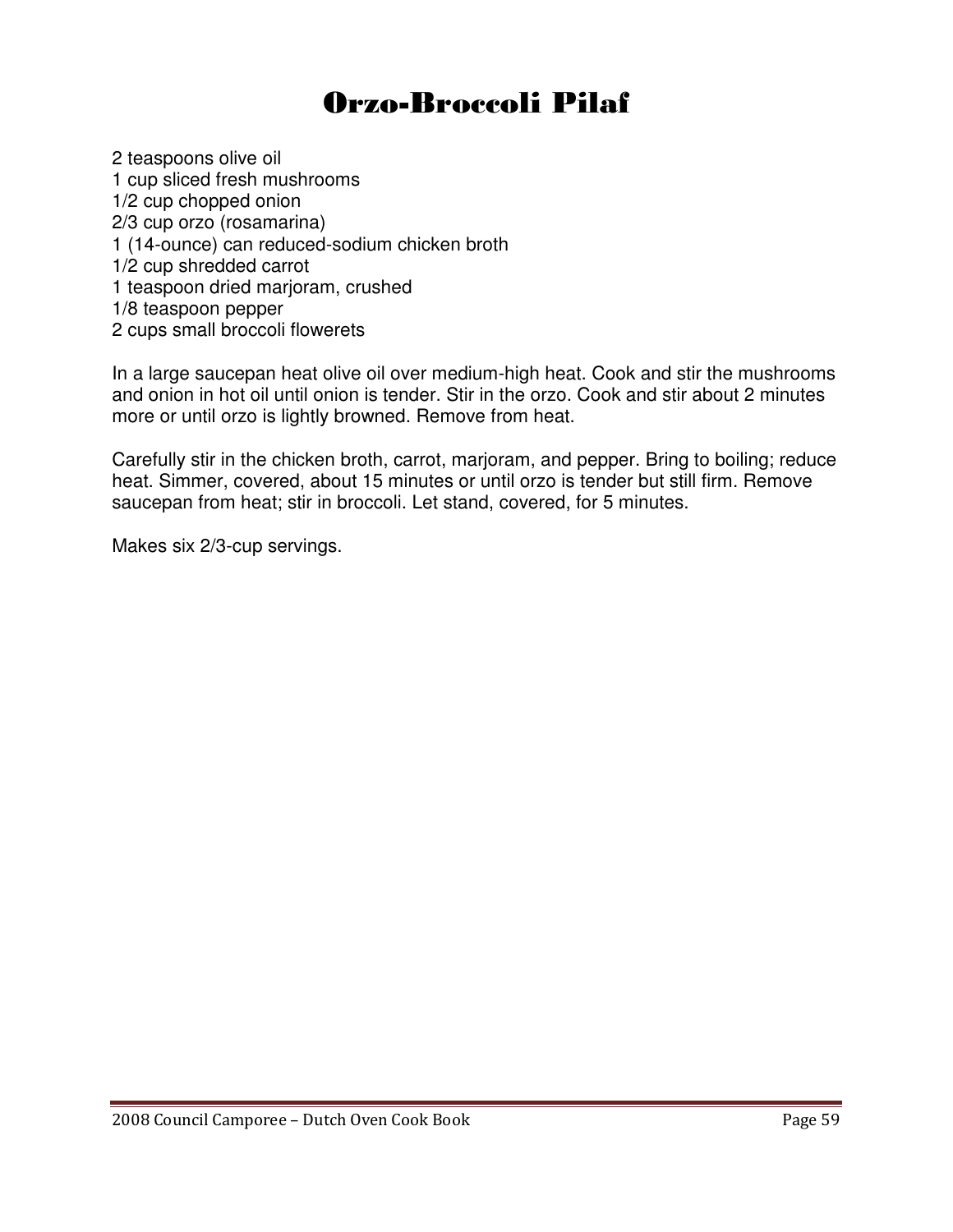



# CHILIES



2008 Council Camporee – Dutch Oven Cook Book Page 60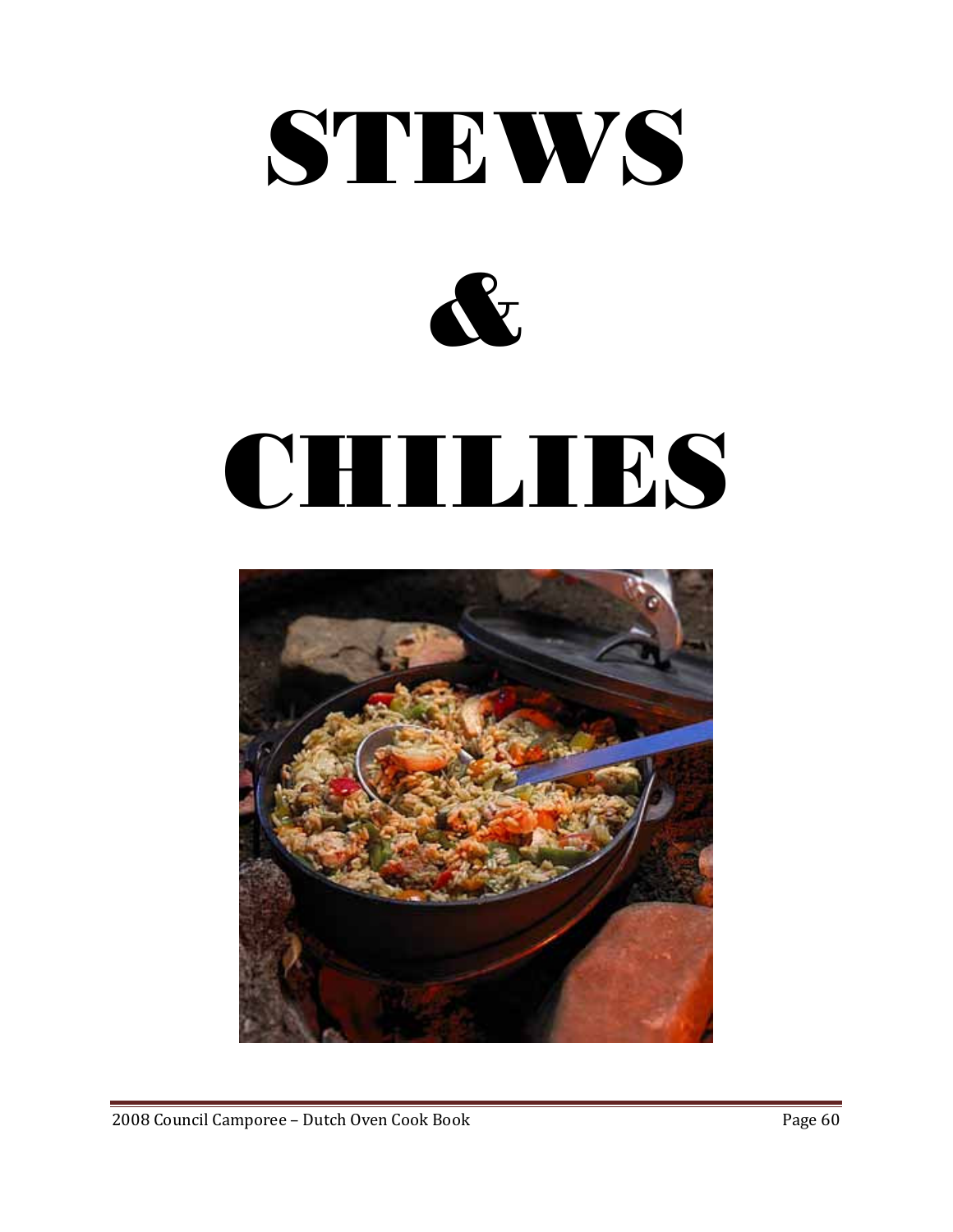### AAA Sooner Chuckwagon Stew

Troop 171 Unit Leader: Dave Busby

Chef: Darrin Wells Asst Chef: Rusty Johnson

- 2 pounds ground chuck
- 1 lg onion,diced
- 1 Small can mushrooms-drained
- 2 lg tomatoes-diced
- 1 jalapeno-diced
- 1 can Ranch Style Beans
- 1 can Chili Beans
- 1 tsp seasoning salt
- 1 tsp cumin
- 1 can whole kernel corn-drained
- 6 potatoes-diced, peeling is optional

Boil potatoes until soft. In Dutch oven put ground chuck, onion, mushrooms and green peppers. Cook over open fire until meat is completely cooked, stirring occasionally. Put in all other ingredients, stir well. Bring to a boil and simmer with lid on for 10 minutes. Stir, then simmer for 10 minutes, stir and serve. Serves 8-10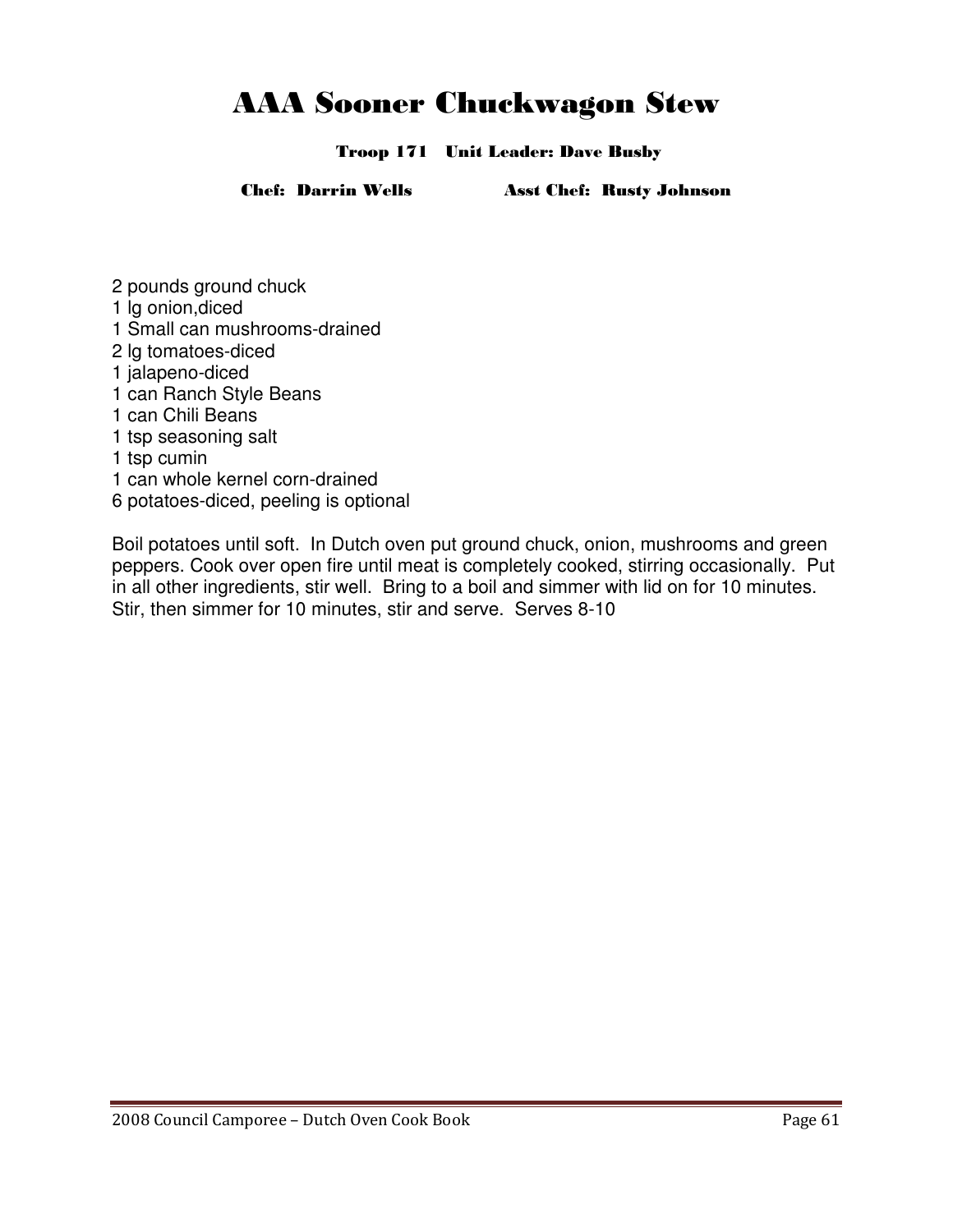### Roast Beef Stew

### Troop 007 Unit Leader: Stephan Schalo

1 clove garlic ( sliced ) ¼ cup vegetable oil or butter 1 large onion ( sliced ) 1 green bell pepper ( sliced up small ) 2-3 ribs of celery ( sliced ) 1 can mushrooms 3 cubs beef bouillon 4-5 medium sized potatoes ( peeled & cut to bite size ) 3 lbs beef stew meat ( cut to bite size ) 1 bag frozen corn 1 bag frozen peas 2-3 sliced carrots ( sliced ) 1 cup flour salt & pepper to taste 3-4 cups of water

 Preheat the Dutch oven ( using approx. 12-14 briquettes ) for about 10 minutes. Add oil or butter to oven. Mix beef stew meat and flour in a bag. When oven is heated brown stew meat . Add 3 cups of water and the rest of the ingredients to the meat in oven. Place lid on oven with 10-12 briquettes on top. Allow to cook for approx. 1 1/2 hours stirring every 20 -30 minutes. ( add water if needed to for desired consistency ).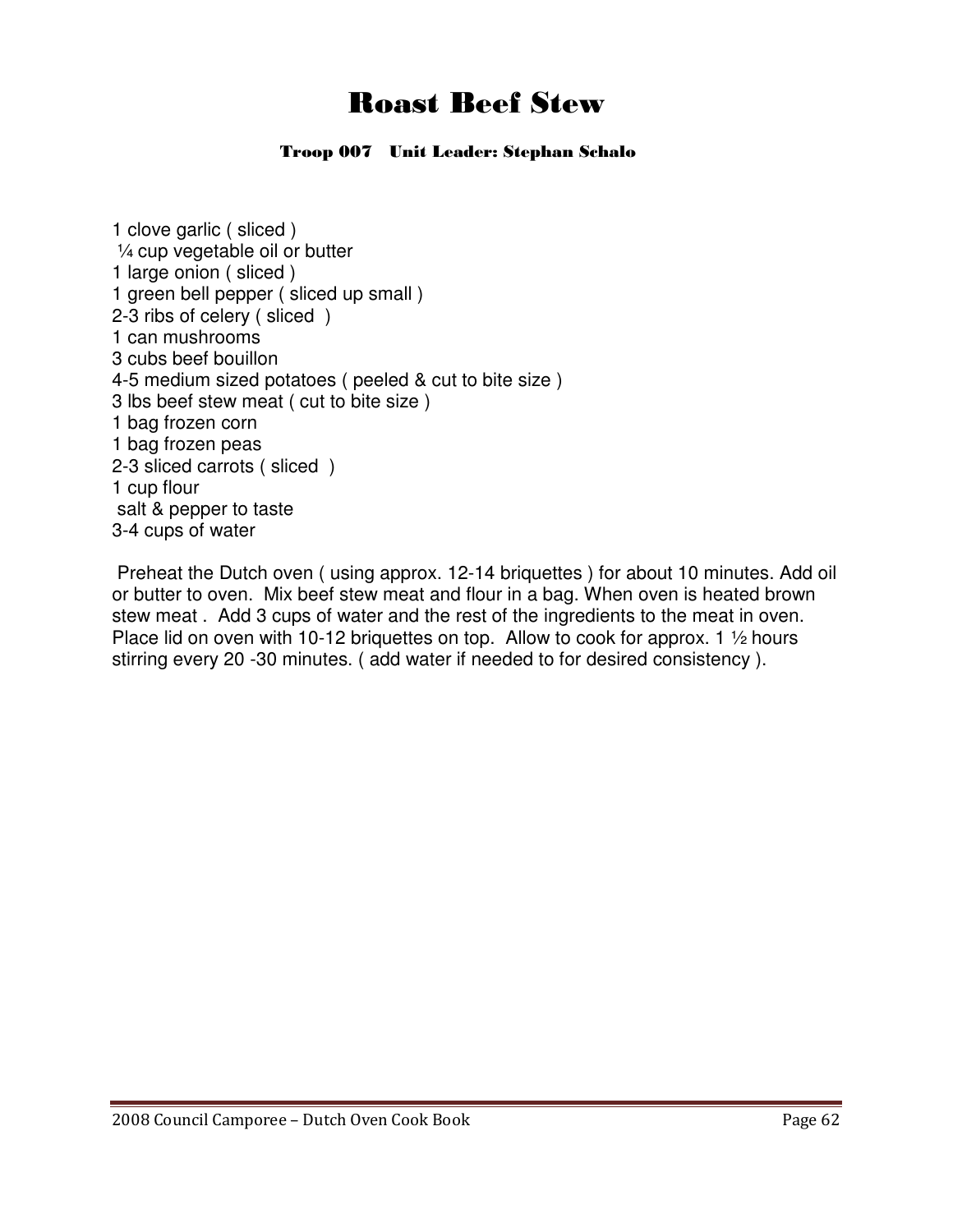### Bean-Pasta Soup Mix

3/4 cup dried onion flakes 2 (1/2-ounce) jars dried celery flakes

1/2 cup dried parsley flakes

3 tablespoons dried basil leaves

3 tablespoons dried oregano leaves

2 teaspoons garlic powder

2 teaspoons coarsely ground black pepper

2 (2 1/4) ounce jars beef-flavored bouillon granules

- 1 (16-ounce) package dried black-eyed peas
- 1 (16-ounce) package dried black beans
- 1 (16-ounce) package dried kidney beans
- 1 (16-ounce) package dried navy beans
- 1 (16-ounce) package small shell pasta, uncooked

Combine first 7 ingredients; divide evenly, and place in 6 airtight plastic bags. Add 2 tablespoons plus 1/4 teaspoon bouillon granules to each bag. Label "Herb Mix" and seal.

Combine black-eyed peas and next 3 ingredients; divide evenly and place in 6 airtight plastic bags. Label "Bean Mix" and seal.

Place 1/3 cup pasta into 6 airtight plastic bags. Label "Pasta" and seal.

Place 1 bag herb mix, 1 bag bean mix, and 1 bag pasta in a gift container; repeat procedure with remaining bags.

Makes 6 meals.

### **DIRECTIONS FOR RECIPE CARD:**

Sort and wash bean mix; place in a Dutch oven. Cover with water 2-inches above beans; soak 8 hours or overnight. Drain. Combine beans, 3 quarts water, herb mix, 1 carrot, chopped, and 2/3 cup chopped cooked ham in Dutch oven. Bring to a boil; reduce heat, and simmer 2 1/2 hours, stirring occasionally. Add 1 (14 1/2-ounce) can stewed tomatoes, undrained, and pasta; cook 15 to 20 minutes.

Note: To use the quick-soak method, place beans in a Dutch oven; cover with water 2 inches above beans. Bring to a boil. Remove from heat; cover, and let stand 1 hour. Drain.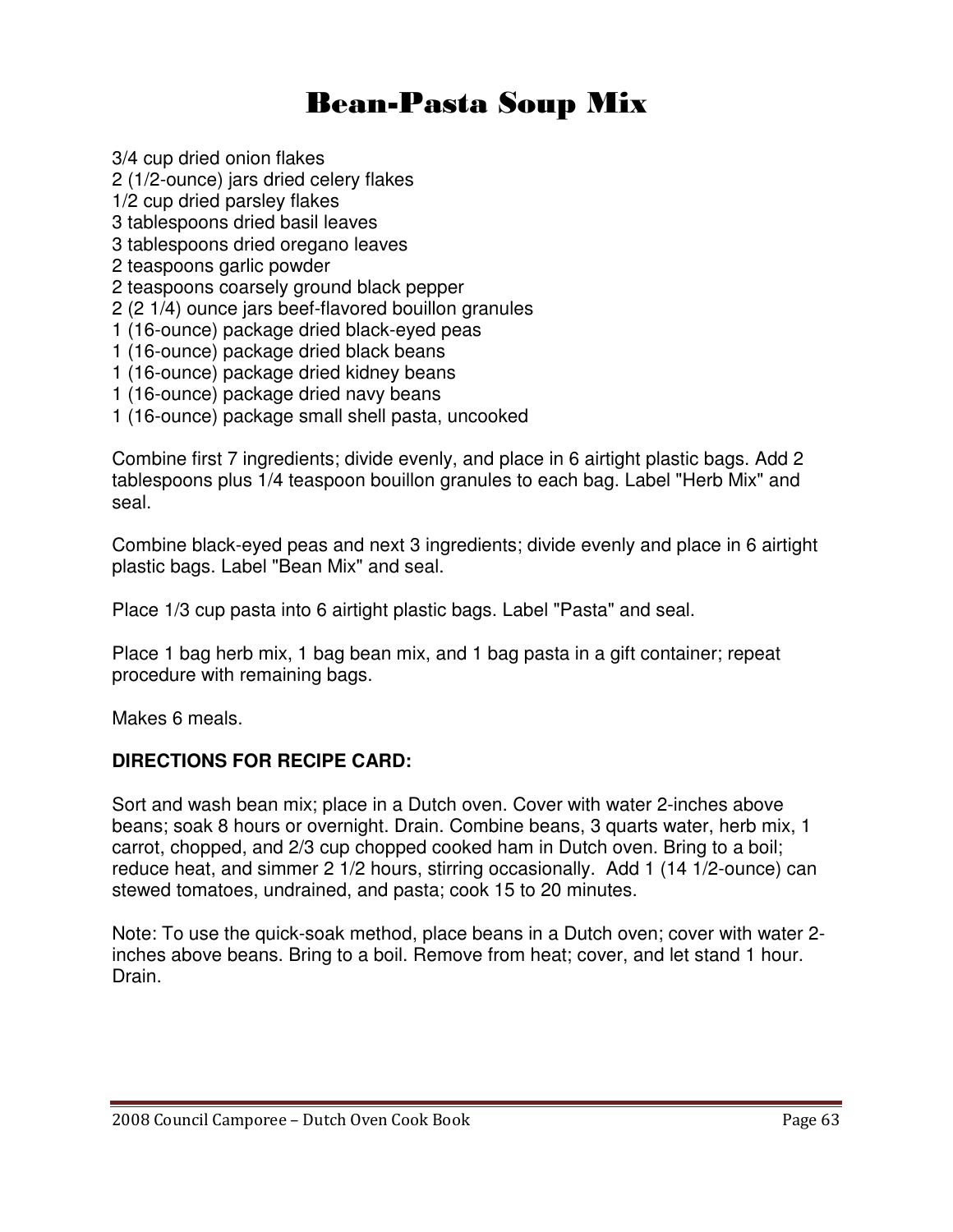### Baked Bean Stew

1 cup chopped onion 1 cup chopped green pepper 1 tablespoon vegetable oil 12 ounces boneless skinless chicken breast or tenders, cut into 1/2-inch pieces 2 cans (15 ounces each) baked beans or pork and beans 1 can (15 ounces) garbanzo beans or blackeyes\* 1 can (14 1/2 ounces) diced tomatoes with roasted garlic, undrained 3/4 teaspoon dried sage leaves 1/2 teaspoon ground cumin Salt and pepper, to taste

Sauté onion and green pepper in oil in large saucepan until tender, 3 to 4 minutes. Add chicken and cook over medium heat until browned, 3 to 4 minutes.

Add beans, tomatoes, and herbs to saucepan; heat to boiling. Reduce heat and simmer, uncovered, 8 to 10 minutes. Season to taste with salt and pepper.

Makes 8 servings (1 cup each).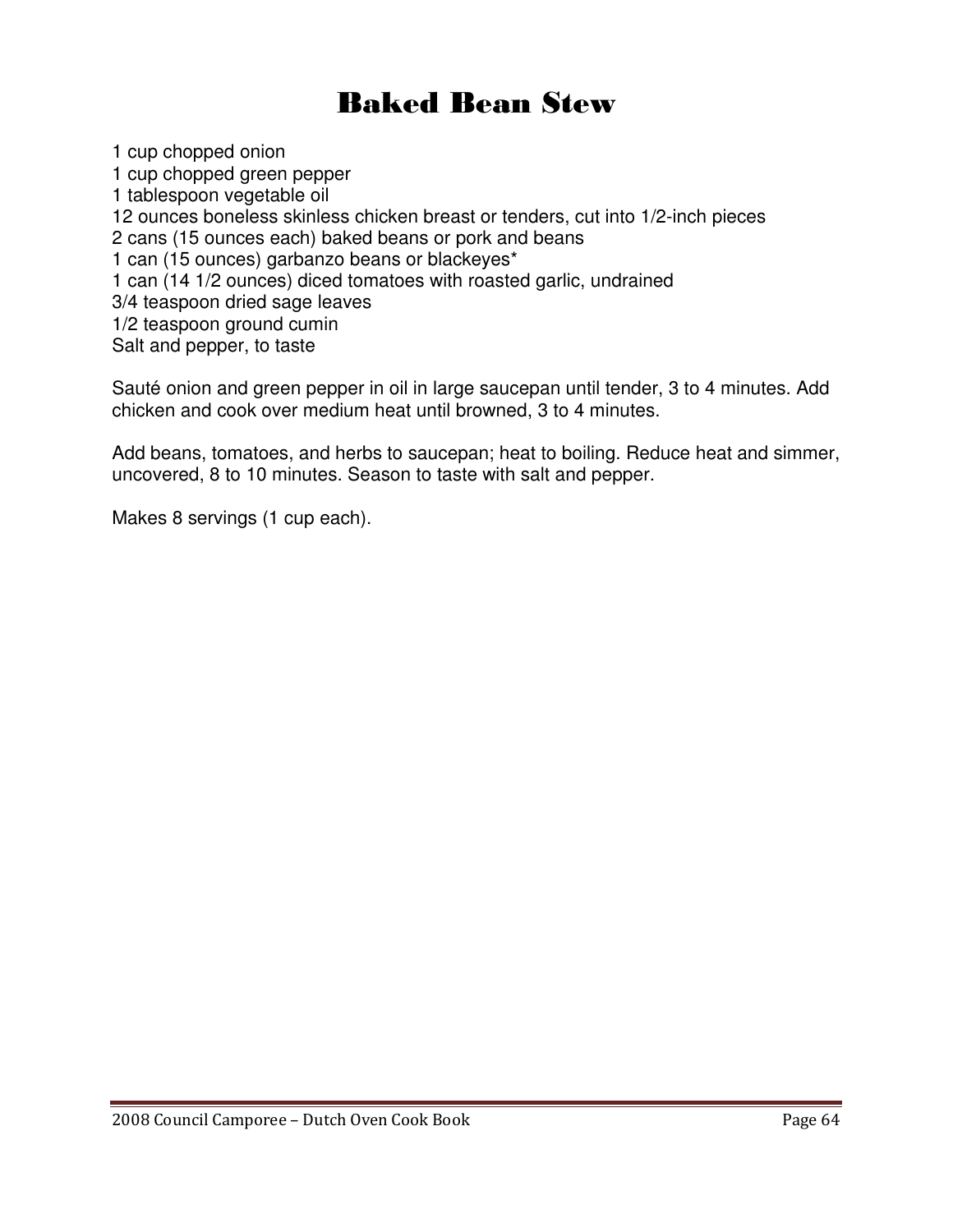### Basic Jambalaya

6 ounces link sausage, sliced 2 (14.5-ounce) cans stewed tomatoes, drained, liquid reserved 1/2 pound shrimp, peeled and deveined 6 ounces ham, diced 1 cup cooked white rice 1 clove garlic, minced 1 whole bay leaf 2 tablespoons chopped fresh flat-leaf parsley

In a heavy saucepan over medium-high heat, brown the sausage, 5 to 7 minutes.

Add stewed tomatoes to the sausage. Add enough water to the reserved liquid to make 3/4 cup liquid for each can of tomatoes used. Add the liquid to the sausages and tomatoes.

Stir in shrimp and ham. Add rice, garlic, bay leaf and parsley. Continue cooking for 15 to 20 minutes; serve hot.

Makes 3 servings.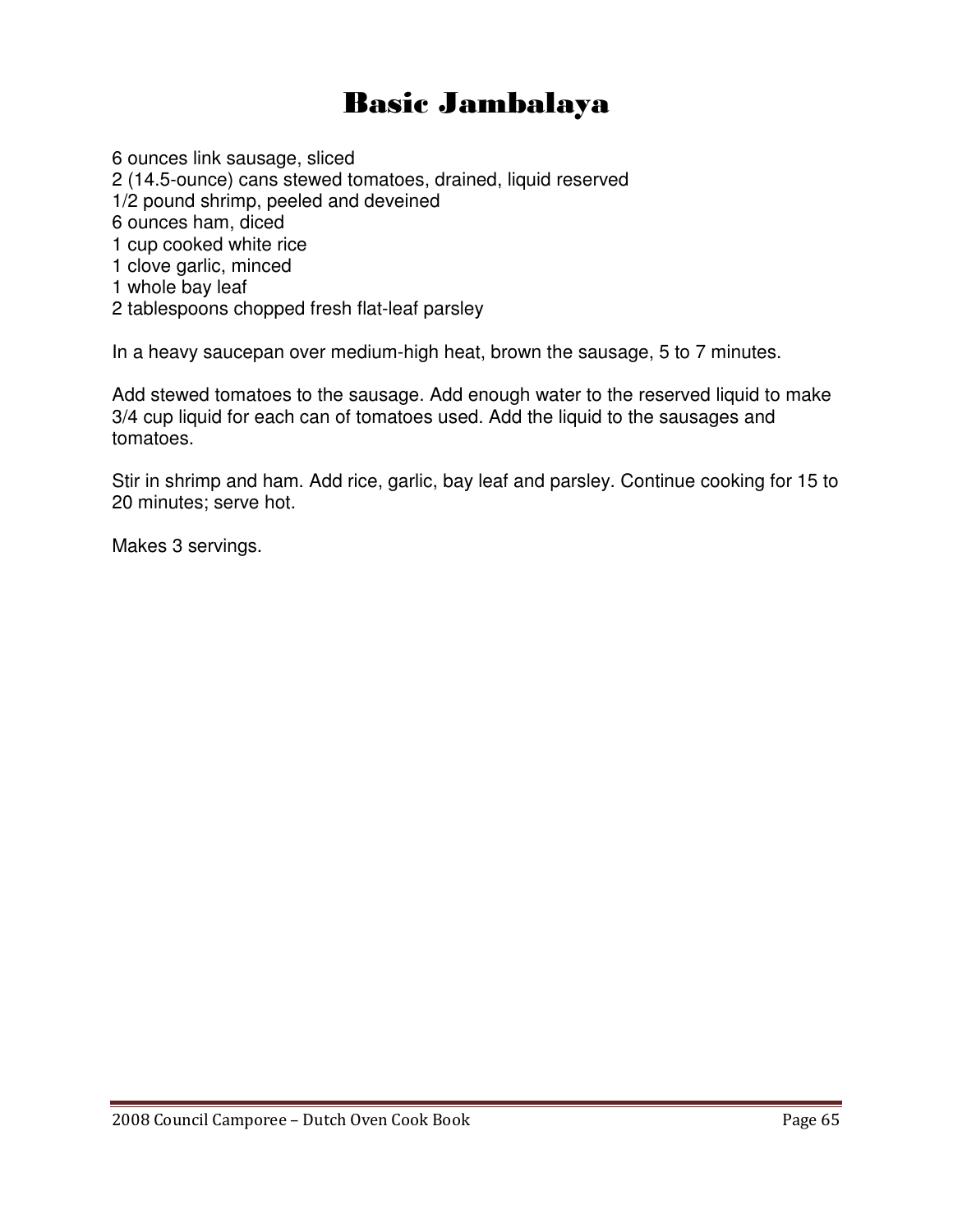### Bayou Stew with Chicken, Sausage and Rice

2 tablespoons vegetable oil 3/4 pound fresh boneless, skinless chicken thigh cutlets, cut into 1/2-inch cubes 1/2 pound andouille sausage, sliced into 1/4-inch rounds 1/4 pound okra, trimmed and sliced 1 cup chopped onions 1/2 cup thinly sliced celery 1/2 cup chopped green bell peppers 1/2 teaspoon ground black pepper 1/2 teaspoon ground white pepper 1/2 teaspoon cayenne pepper 1/2 teaspoon dry mustard 1/2 teaspoon dried thyme 1/2 teaspoon crushed dried basil 1/2 teaspoon salt 5 cups chicken broth 1 (14.5-ounce) can diced tomatoes, drained 1 1/2 cups long-grain rice

Heat a large, heavy-bottomed pot over medium-high heat. Add oil and when hot, but not smoking, brown chicken and sausage until all sides are browned, about 7 minutes. Transfer to a paper towel-lined plate with a slotted spoon and set aside.

Add okra, onion, celery, bell pepper, black pepper, white pepper, cayenne pepper, dry mustard, thyme, basil and salt. Cook, stirring frequently, for 10 minutes, or until vegetables are soft. Stir in broth, tomatoes and rice and bring to a boil. Cover, reduce heat and simmer for 15 minutes, or until rice is tender. Add reserved chicken and sausage and simmer gently until thoroughly heated. Serve warm.

Makes 6 servings.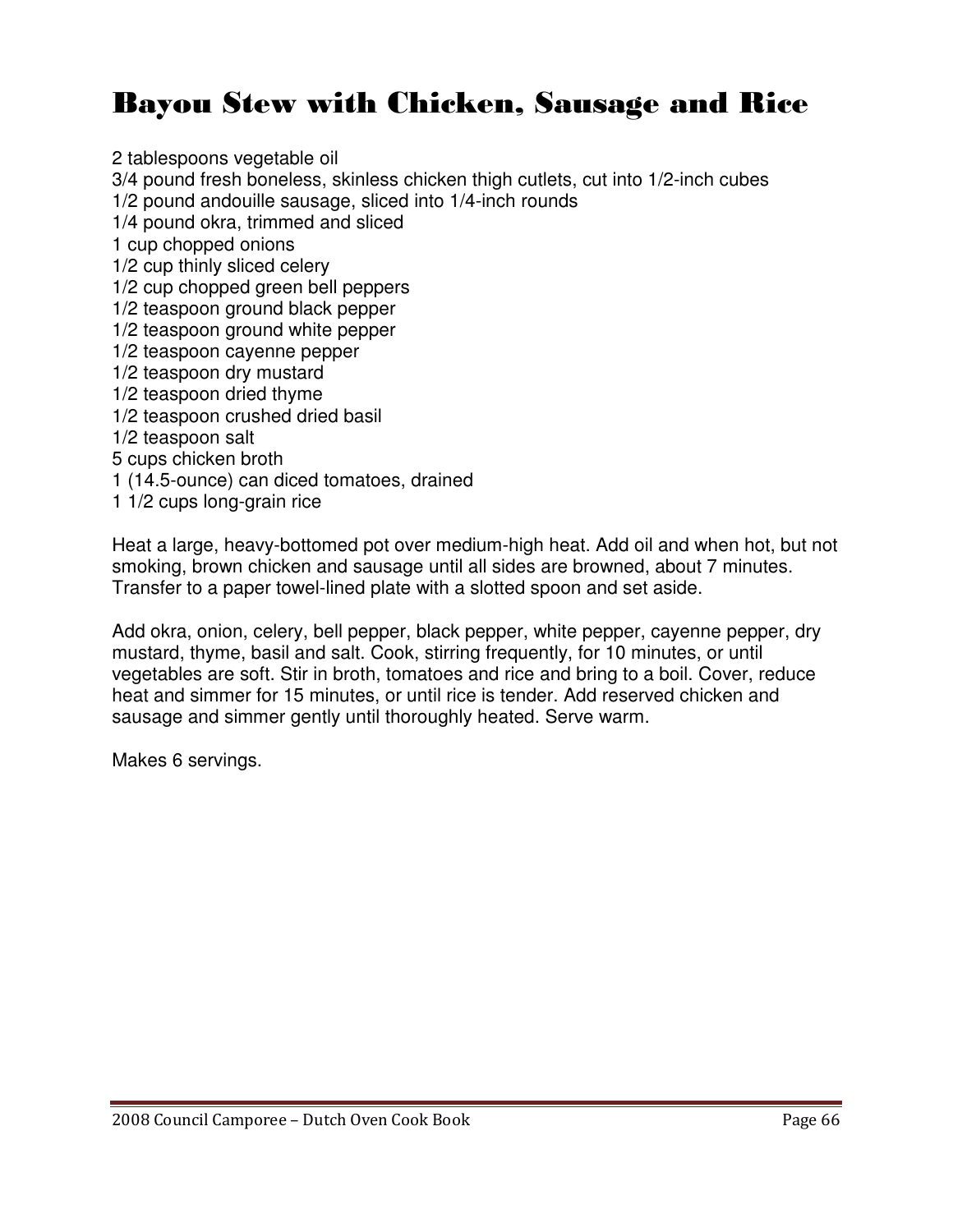## Can Opener Vegetable Stew

1 (14.5-ounce) can stewed tomatoes, undrained

- 1 (12-ounce) jar beef gravy
- 1 1/2 cups water
- 1 tablespoon dried onion flakes
- 1 tablespoon chopped fresh flat-leaf parsley

1/2 cup water

- 3 tablespoons cornstarch
- 1 (15-ounce) can whole potatoes, drained
- 1 (15-ounce) can sliced carrots, drained

In a large skillet, combine tomatoes, gravy, water, onion flakes and parsley. Bring to a boil and simmer for 5 minutes. Meanwhile mix water and cornstarch. Stir until well combined and add to skillet. Stir constantly until thickened. Add potatoes and carrots. Stir and reduce heat; simmer for 10 minutes. Serve hot.

Makes 6 servings.

**\*** Handy start-up stew recipe made from ingredients that are easy to keep on hand. Add meat, chicken or rice and beans for more protein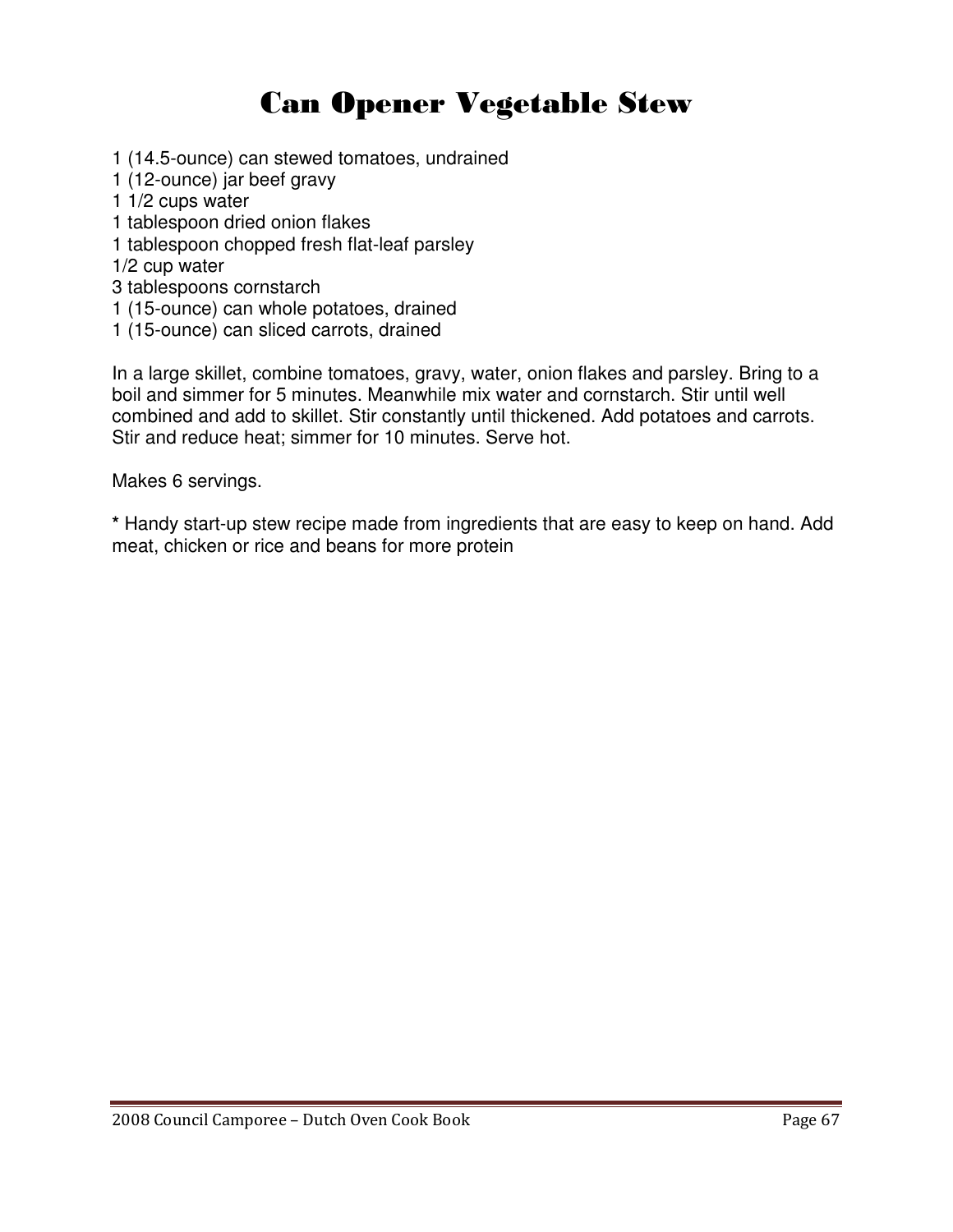### Chile Verde de Puerco

3 pounds boneless pork shoulder or country-style ribs, cut into 1 1/2-inch pieces

- 1 teaspoon salt
- 1 teaspoon black pepper
- 4 to 6 tablespoons all-purpose flour
- 5 tablespoons vegetable oil, divided use
- 2 large onions, diced
- 8 cloves garlic, crushed
- 2 pounds tomatillos, husked, cored and quartered
- 1 tablespoon ground cumin
- 1 tablespoon dried oregano
- 1 cinnamon stick
- 1 (12-ounce) can beer
- 1 (14 1/2-ounce) can chicken broth
- 6 poblano chiles, halved, seeded, sliced into 1/2-inch-thick strips
- 2 yellow bell peppers, seeded and cut into 1-inch squares
- 3/4 cup chopped cilantro
- 2 teaspoons grated orange zest

Season pork with salt and pepper; dust with flour.

Heat 4 tablespoons oil in Dutch oven, brown pork in batches, transferring pork to bowl when browned.

Heat remaining tablespoon oil in pot. Add onion, sauté 3 to 4 minutes, until soft, stir in garlic and sauté one minute more. Add tomatillos, cumin, oregano, cinnamon and pork. Add beer and broth; bring to a boil, lower heat and simmer, partially covered, 2 hours, stirring occasionally.

Add chiles and yellow pepper, simmer partially covered for 30 to 45 minutes more, until chiles are tender. Discard cinnamon stick. Stir in cilantro and orange zest.

Makes 8 servings.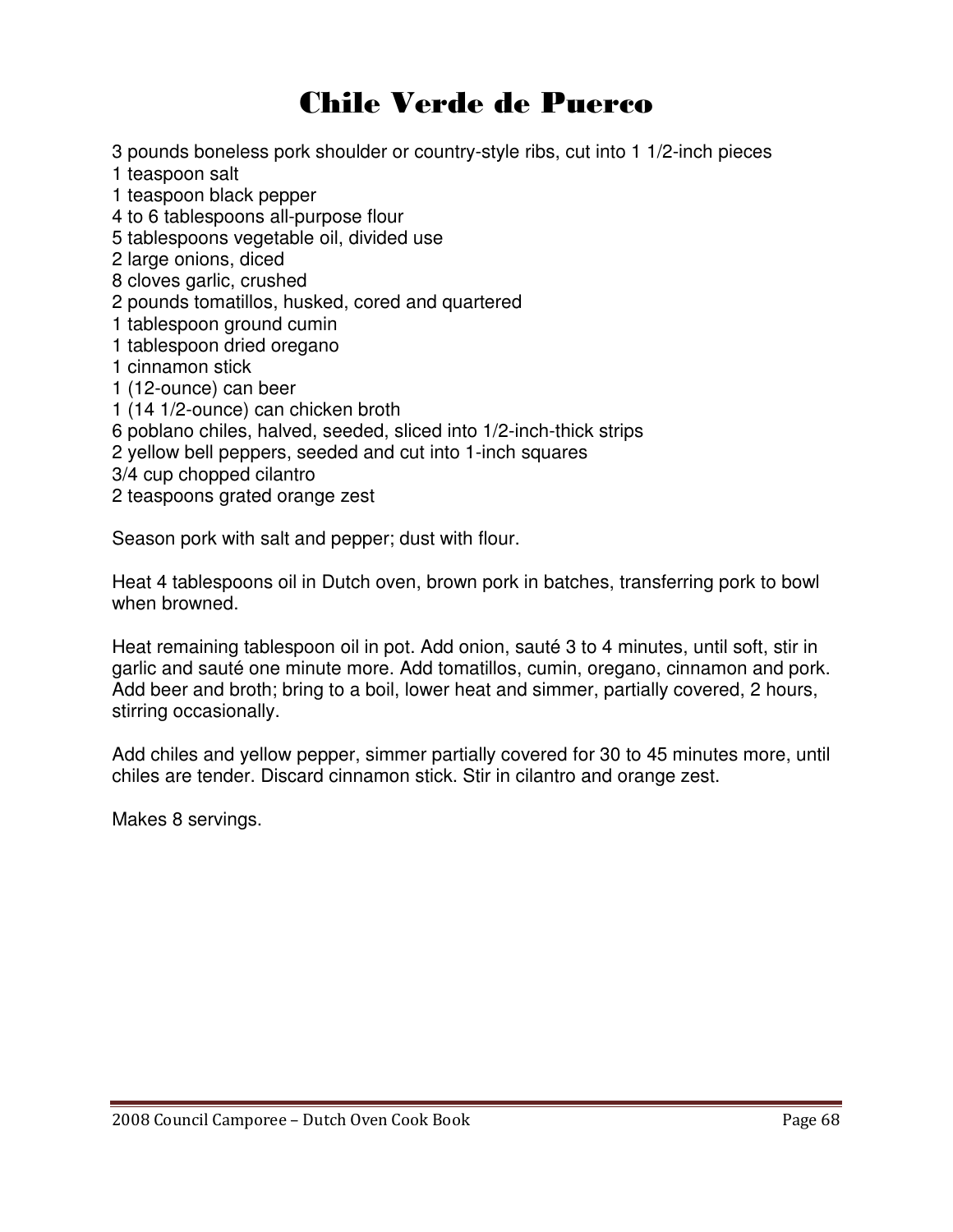### Chuckwagon Stew

- 2 tablespoons all-purpose flour
- 1 tablespoon paprika
- 2 teaspoons salt
- 1 teaspoon chili powder
- 2 1/2 pounds round steak, diced
- 3 tablespoons vegetable oil
- 2 onions, sliced
- 1 clove garlic, crushed
- 1 (28-ounce) can whole tomatoes, undrained
- 3 tablespoons chili powder
- 1 tablespoon ground cinnamon
- 1 teaspoon ground cloves
- 1/2 teaspoon crushed red pepper flakes
- 2 cups diced potato
- 2 cups chopped carrot

Combine flour, paprika, salt and 1 teaspoon chili powder. Add steak and toss to coat.

Heat oil in a large stockpot. Brown meat over medium heat, about 5 minutes.

Add onion and garlic; cook until soft. Add tomatoes with juices, 3 tablespoons chili powder, cinnamon, cloves and red pepper flakes. Cover and simmer for 2 hours.

Add potato and carrot and cook, uncovered, until vegetables are tender, about 45 minutes.

Makes 8 servings.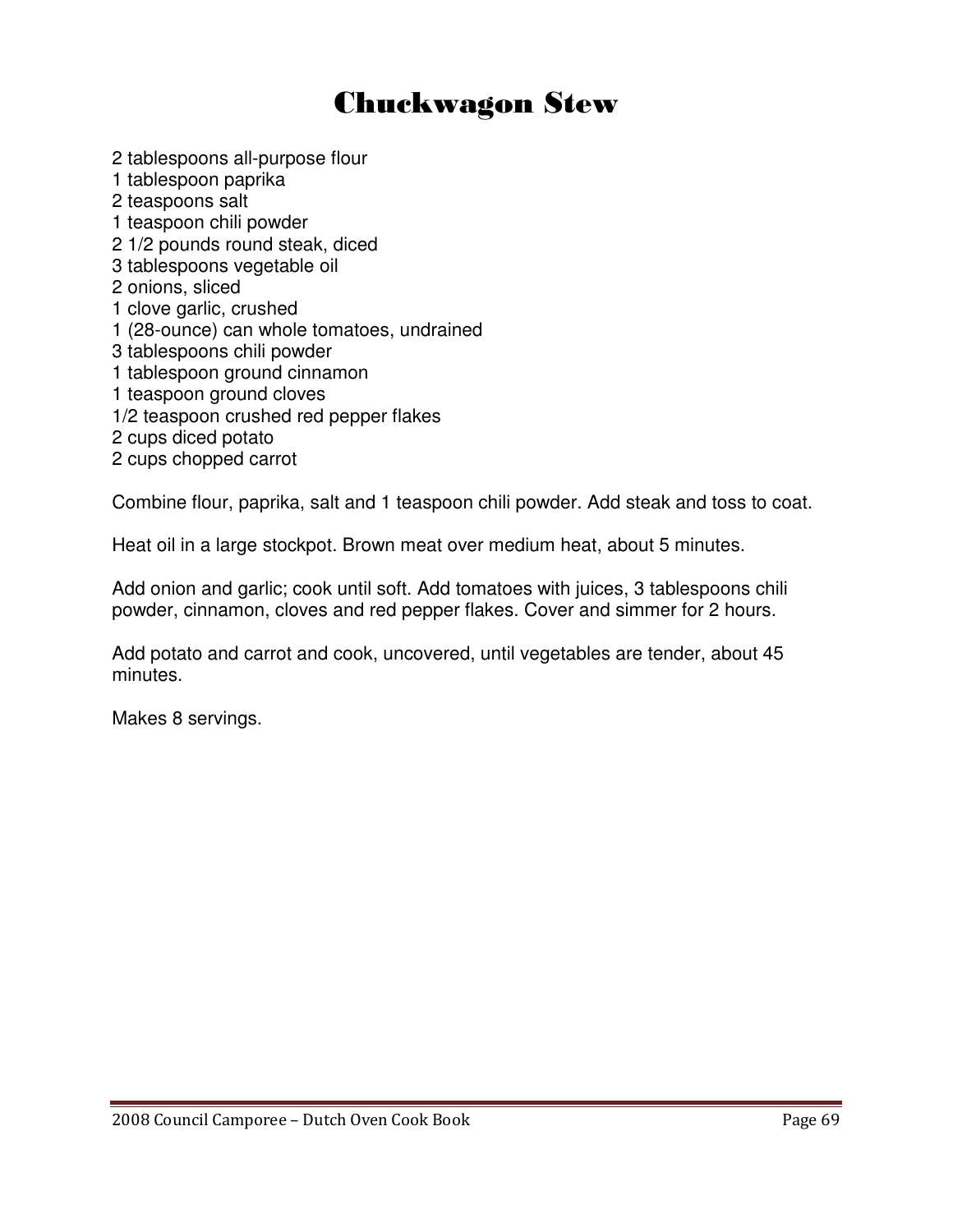## Pepper & Pineapple Pork Stew

4 boneless pork chops, cut into 1-inch cubes

- 4 carrots, sliced
- 1/2 cup chicken broth
- 3 tablespoons teriyaki sauce
- 1 tablespoon cornstarch
- 1 (8-ounce) can pineapple chunks in juice, drained and juice reserved
- 1 green bell pepper, seeded & cut into 1-inch pieces

Brown pork cubes in hot skillet.

Mix pork, carrots, broth and teriyaki in 3 1/2-quart slow cooker; cover and cook on low for 7 to 8 hours.

Mix cornstarch with reserved pineapple juice; stir into pork mixture. Stir in pineapple and green pepper. Cover and cook on high 15 minutes or until thickened and bubbly.

Makes 4 servings.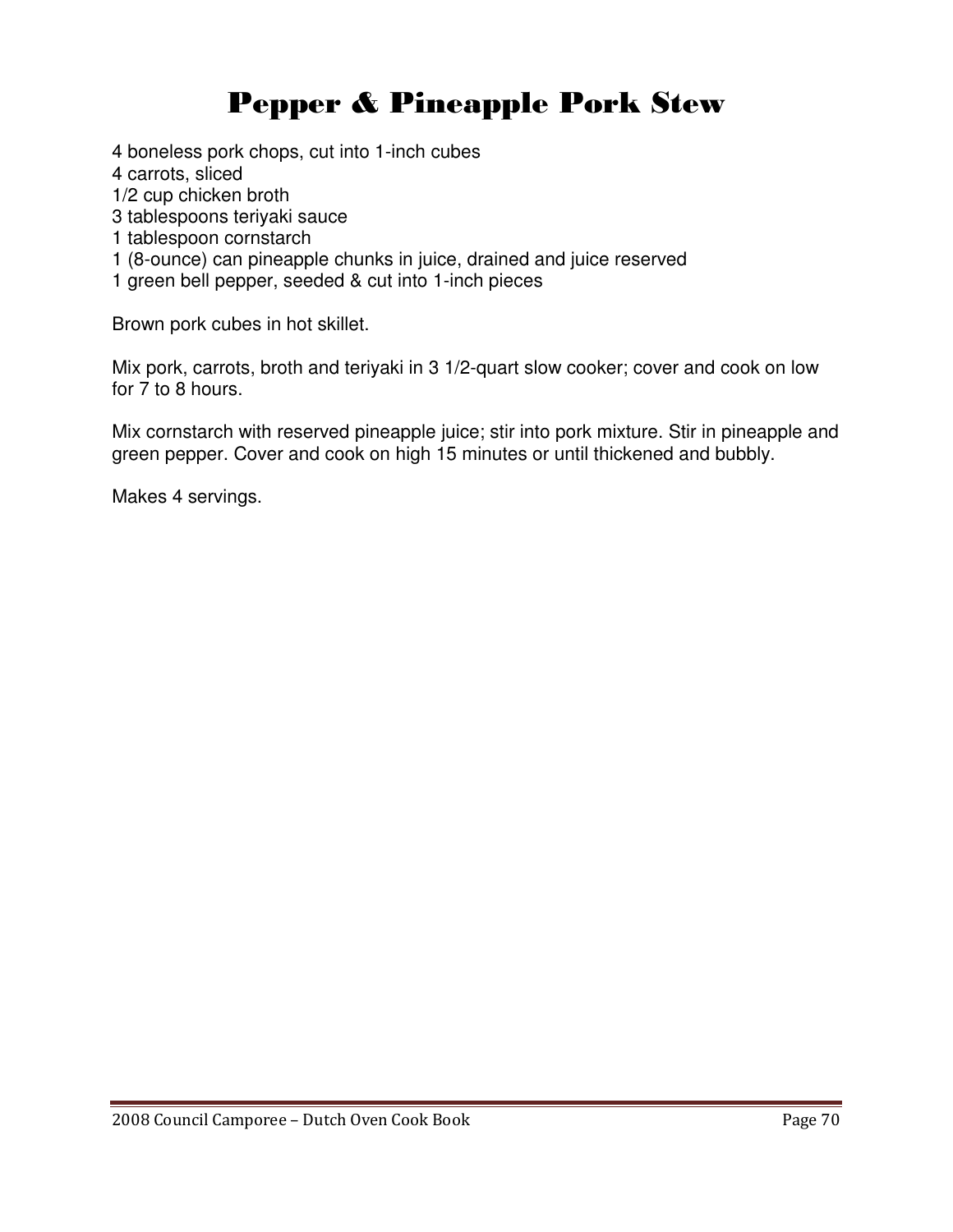## Satisfying and Simple Chicken Stew

1 pound fresh boneless, skinless chicken breasts, cut into 1-inch pieces

1/4 cup all-purpose flour

3 cloves garlic, finely chopped

1 teaspoon dried thyme

1 (14.5-ounce) can fat-free chicken broth

12 small red potatoes, quartered

2 carrots, peeled, cut into 1-inch rounds

1 (10-ounce) package frozen pearl onions, thawed

Lightly coat chicken with flour. Spray a deep skillet or soup pot with vegetable cooking spray and heat over medium-high heat. Add chicken and brown on all sides, about 3 minutes. Add garlic and thyme; cook 3 more minutes.

Add broth and stir to remove any browned bits stuck to the bottom of the pot. Add potatoes and carrots. Cover and simmer until vegetables are tender, about 15 minutes.

Add onions and simmer 5 more minutes to heat through.

Makes 4 servings.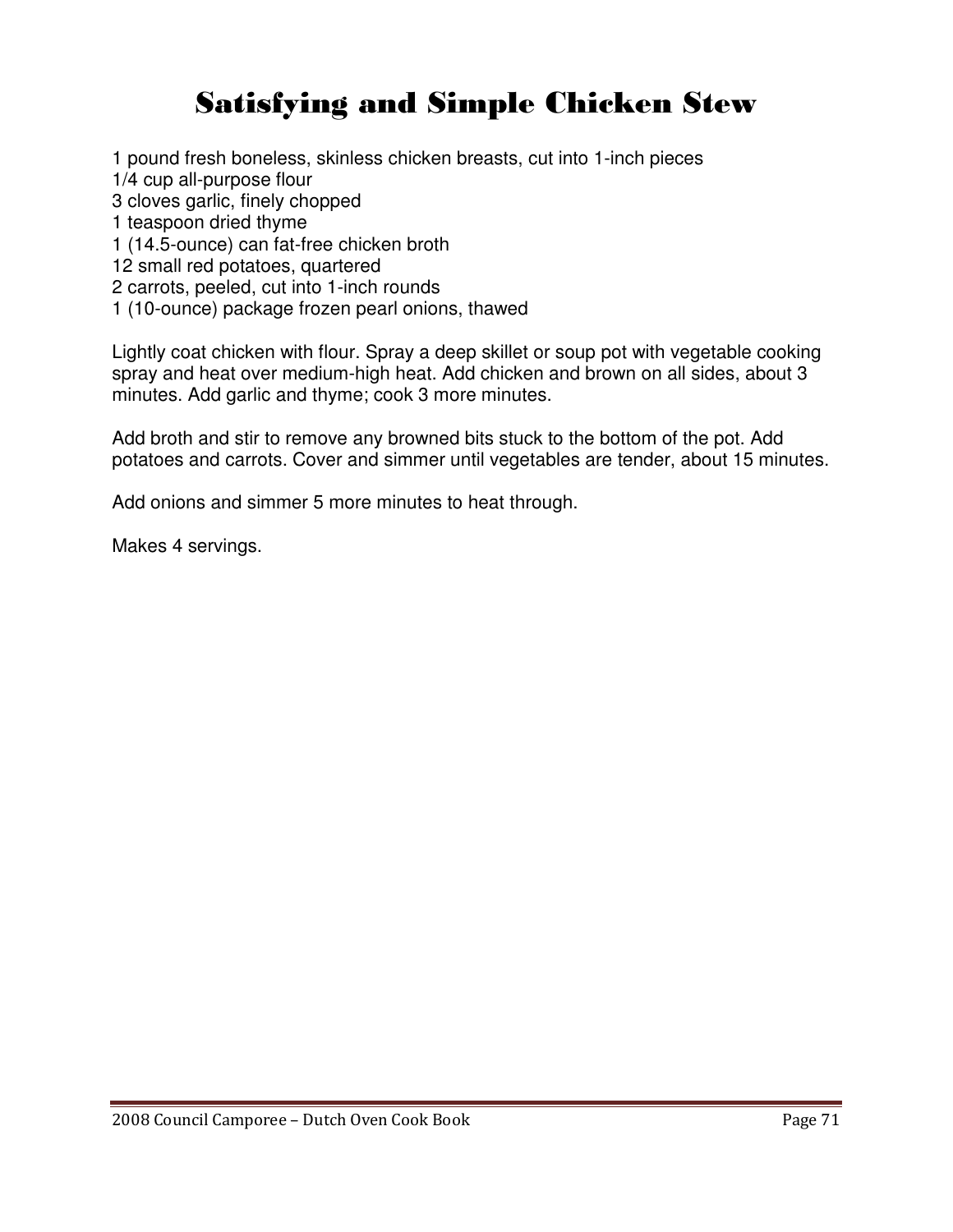### Venison Stew

2 tablespoons vegetable oil 2 pounds venison stew meat 3 large onions, coarsely chopped 2 garlic cloves, finely minced 3 cups low-salt beef broth 1 tablespoon Worcestershire sauce 1 tablespoon soy sauce 1 dried bay leaf 1 teaspoon dried oregano 1/2 teaspoon salt 1/2 teaspoon pepper 6 medium potatoes, peeled and quartered 3/4 pound carrots, peeled and cut into 1-inch pieces 1/4 cup all-purpose flour 1/4 cup cold water

Heat oil in a Dutch oven over medium heat. Add venison and Cook until all sides are nicely browned.

Add onions and garlic and cooked, stirring often, until onions are softened, about 3 to 4 minutes. Stir in beef broth, Worcestershire sauce, soy sauce, bay leaf, oregano, salt and pepper. Bring to a boil, reduce heat and simmer, covered, for 1 1/2 to 2 hours or until meat is tender.

Add potatoes and carrots and continue to cook, covered, until vegetables are tender, about 20 to 30 minutes.

In a small bowl or cup, combine flour and water until smooth; stir into stew. Cook and stir until thickened and bubbly.

Remove bay leaf and serve.

Makes 8 servings.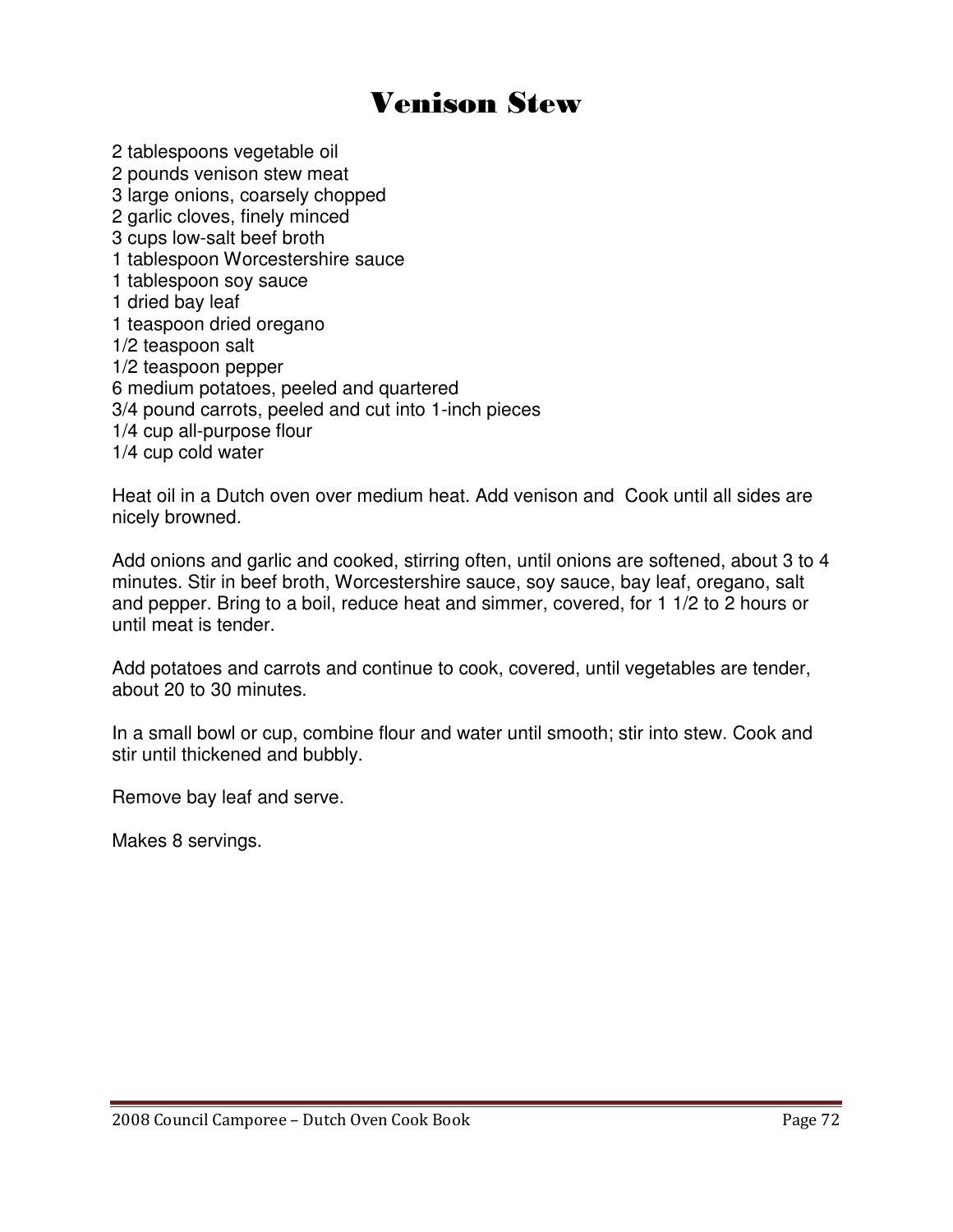# Chutney Chili

1 tablespoon vegetable oil

1 1/2 pounds lean ground turkey breast meat

2 small onions, chopped

4 cloves garlic, finely chopped

1 (29-ounce) can crushed tomatoes in puree

2 (15-ounce) cans great northern white beans, drained

1 (9-ounce) jar CROSSE & BLACKWELL® Apple Curry Chutney

1/4 cup water

3 tablespoons chili powder

1 tablespoon ground cumin

1 tablespoon dried oregano leaves, crushed

Heat vegetable oil in large saucepan over medium-high heat. Add turkey, onions and garlic; cook, stirring occasionally, for 4 to 5 minutes or until turkey is no longer pink.

Stir in tomatoes, beans, chutney, water, chili powder, cumin and oregano. Bring to a boil. Reduce heat to low; cover. Cook, stirring occasionally, for 1 hour.

Makes 6 servings.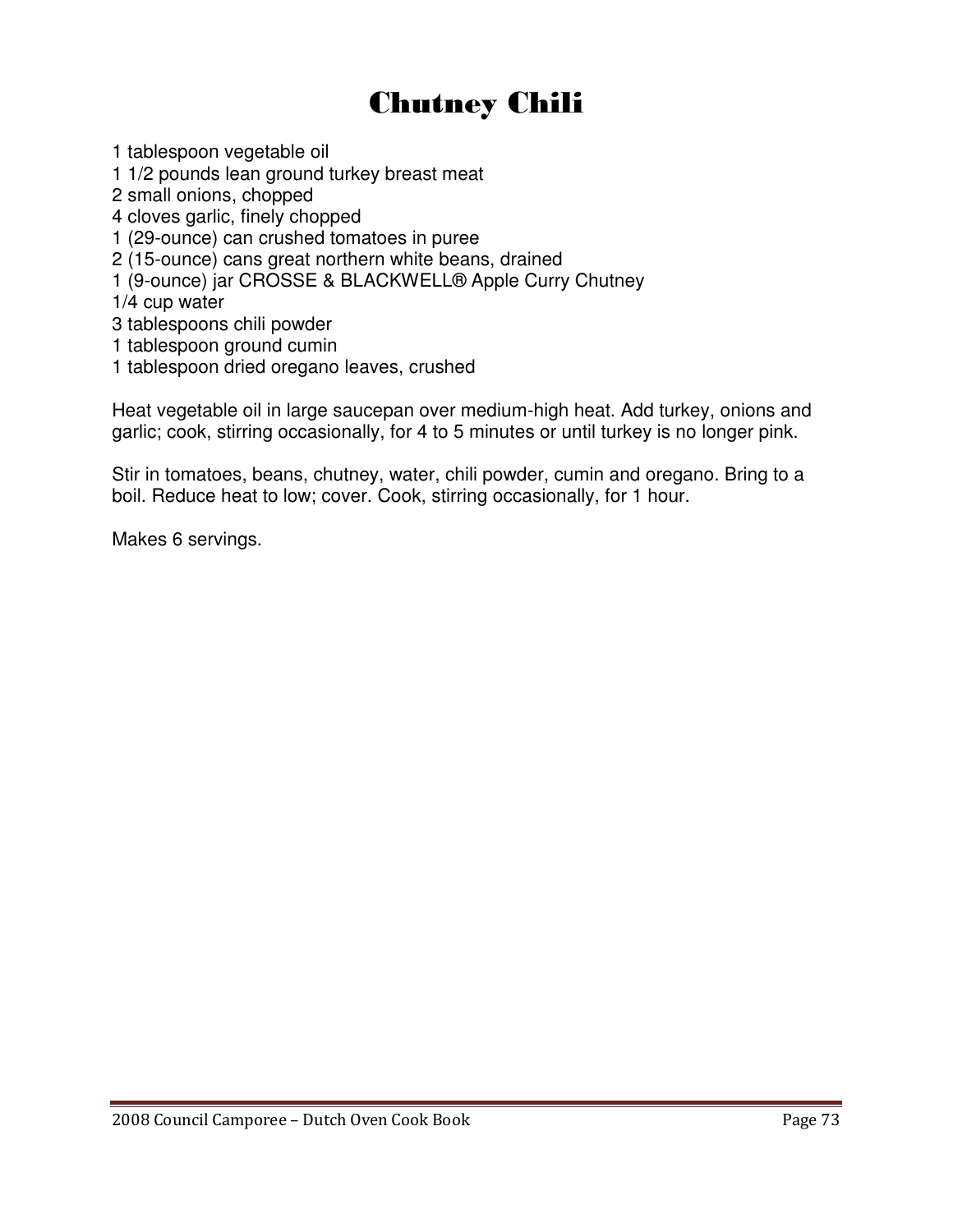# Zippy Baked Bean Chili

1 tablespoon vegetable oil 1/2 cup chopped onion 3 cloves garlic, finely chopped 8 ounces sausage, cooked, crumbled and drained 8 ounces ground beef, cooked and drained 1 (16-ounce) can pork and beans 1 (10.75-ounce) can condensed tomato soup 1 cup beef broth 1 (4-ounce) can diced green chilies 1 tablespoon chili powder

- 2 teaspoons ground cumin
- 1 tablespoon chopped fresh cilantro (optional)

Heat oil in large saucepan; add onion and garlic. Cook for 5 minutes. Add sausage, beef, beans, soup, broth, chiles, chili powder and cumin. Bring to a boil; reduce heat to low. Cook for 15 minutes. Season with salt and ground black pepper. Garnish with cilantro, if desired.

Makes 4 servings.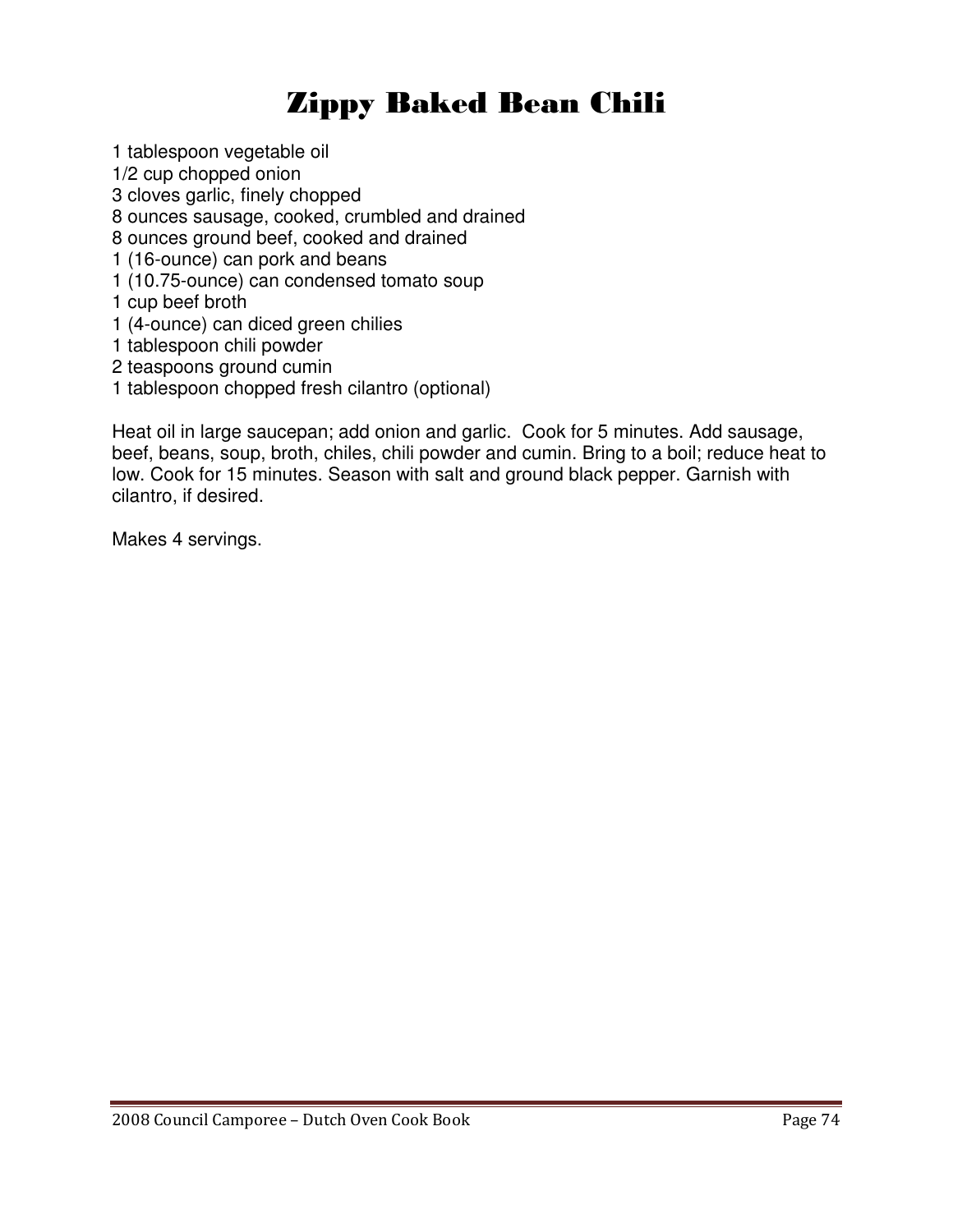# Prima Chili

1 pound ground beef

1 small onion, chopped

1 (32-ounce) jar ORTEGA Salsa - Homestyle Recipe

1 (15-ounce) can kidney, pinto or black beans

1 cup water

1 (4-ounce) can ORTEGA® Diced Green Chiles

1 (1.25-ounce) package ORTEGA® Taco Seasoning Mix

Garnish suggestions: ORTEGA® Diced Jalapeños, shredded mild cheddar cheese or shredded Monterey Jack cheese, diced tomatoes, sliced ripe olives, sliced green onions, sour cream, chopped onion

Cook beef and onion in large saucepan until beef is browned; drain. Stir in salsa, beans, water, chiles and seasoning mix. Bring to a boil. Reduce heat to low; cover. Cook, stirring occasionally, for 20 to 25 minutes. Garnish as desired.

Makes 6 servings.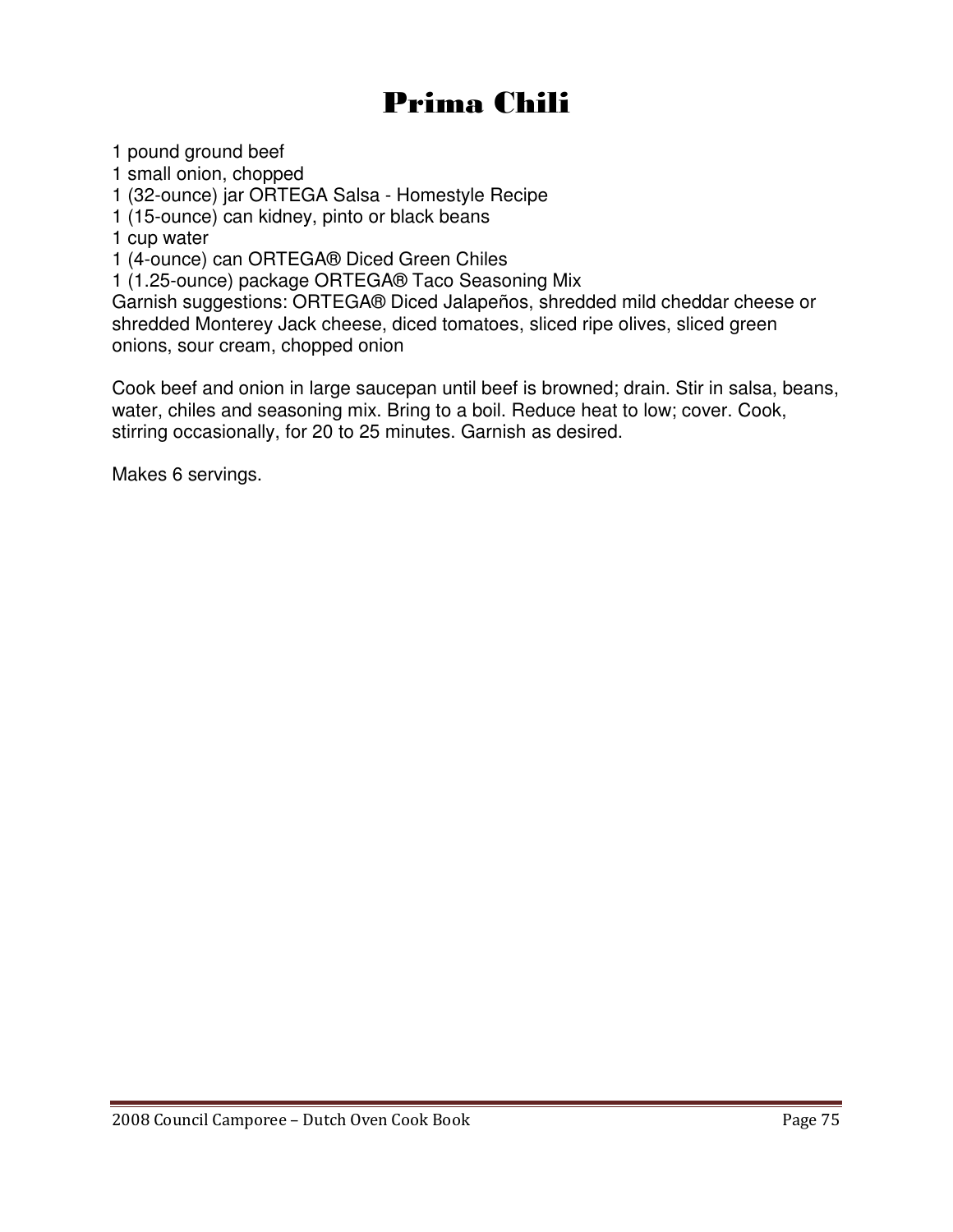## Hungarian Goulash

1/4 cup butter or margarine 2 pounds beef stew meat, cut into cubes 1 cup diced onion 1 clove garlic, minced 1 1/2 cups water 3/4 cup tomato ketchup 2 tablespoons Worcestershire sauce 1 tablespoon packed brown sugar 2 teaspoons Beef or Vegetable Redi-Base 2 teaspoons paprika 1/2 teaspoons dry mustard Dash cayenne pepper 1/4 cup cold water 2 tablespoons all-purpose flour Cooked wide noodles as accompaniment

Saute in butter the beef, onion, and garlic until onions are softened. Drain fat. Stir in water, ketchup, Worcestershire sauce, sugar, Redi-Base, paprika, mustard and cayenne pepper. Cover and simmer 2 to 2 1/2 hours.

Shake 1/4 cup water and flour in a tightly covered container and gradually stir into beef mixture. Heat to boiling, stirring constantly until stew is thickend.

Serve over hot noodles.

Makes 6 to 8 servings.

A tasty and colorful pork stew that cooks while you are out. Serve with hot cooked brown rice and breadsticks.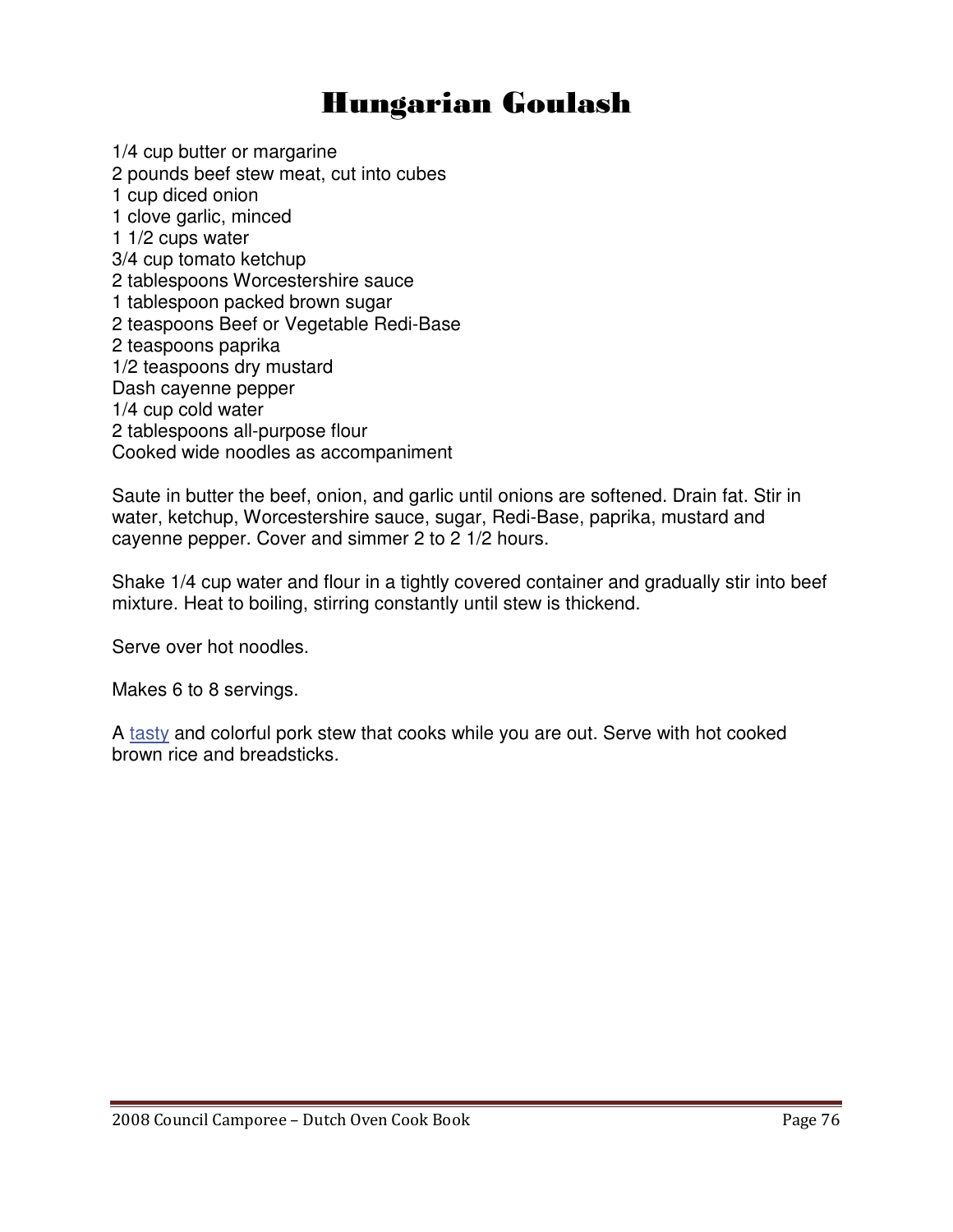# Light and Fluffy Dumplings

2 cups all-purpose flour 1 tablespoon baking powder

1 teaspoon salt

1 large egg, beaten

1 cup milk

Combine flour, baking powder and salt in mixing bowl. Make a well in the center.

Combine egg and milk, mixing well. Pour into well in flour mixture and stir with a fork until just blended.

Drop by tablespoonfuls into boiling broth. Cook 10 minutes uncovered. Cover pot and cook another 10 minutes. Don't peek! That's the secret to light and fluffy dumplings.

Makes about 16 dumplings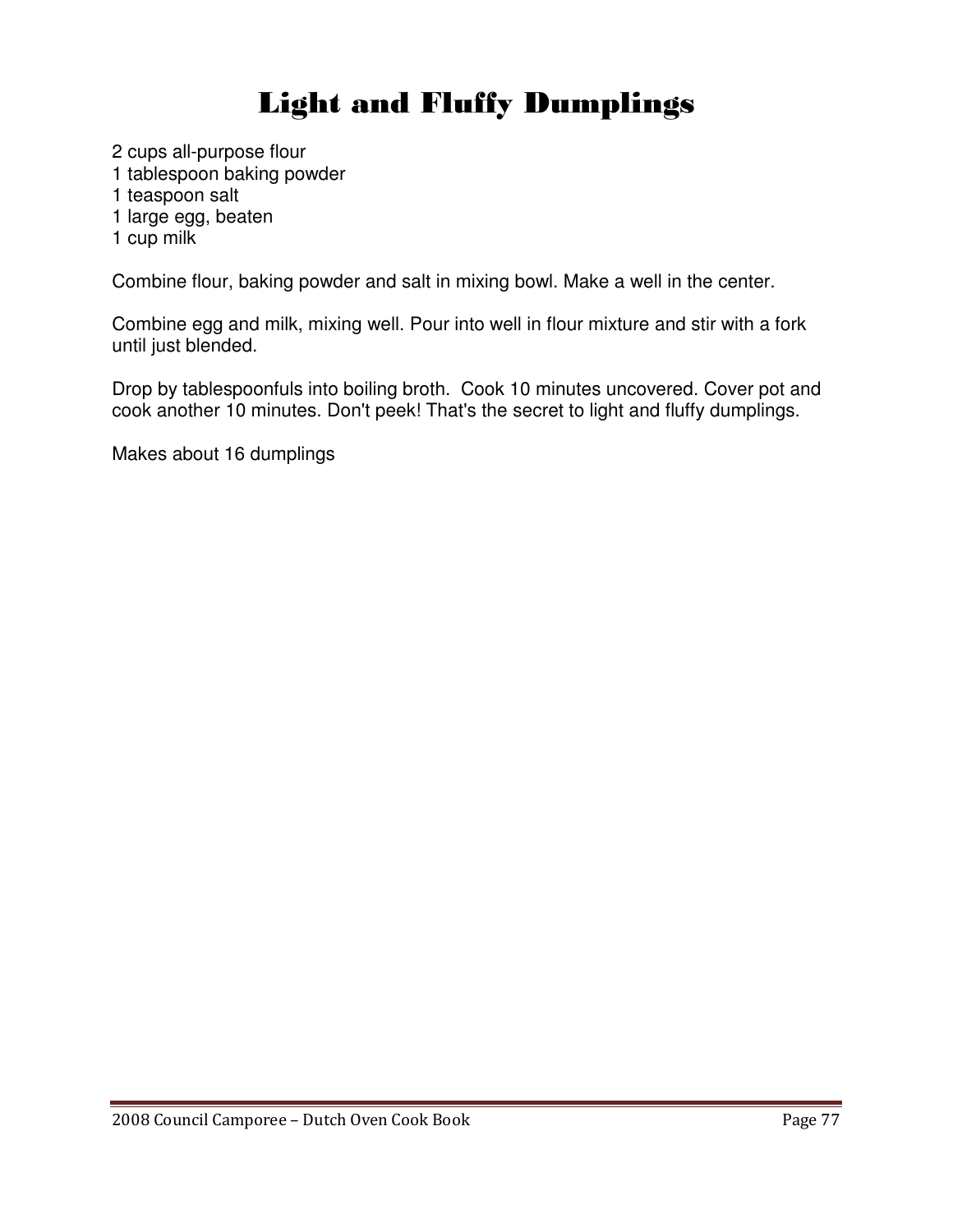# MAIN DISHES

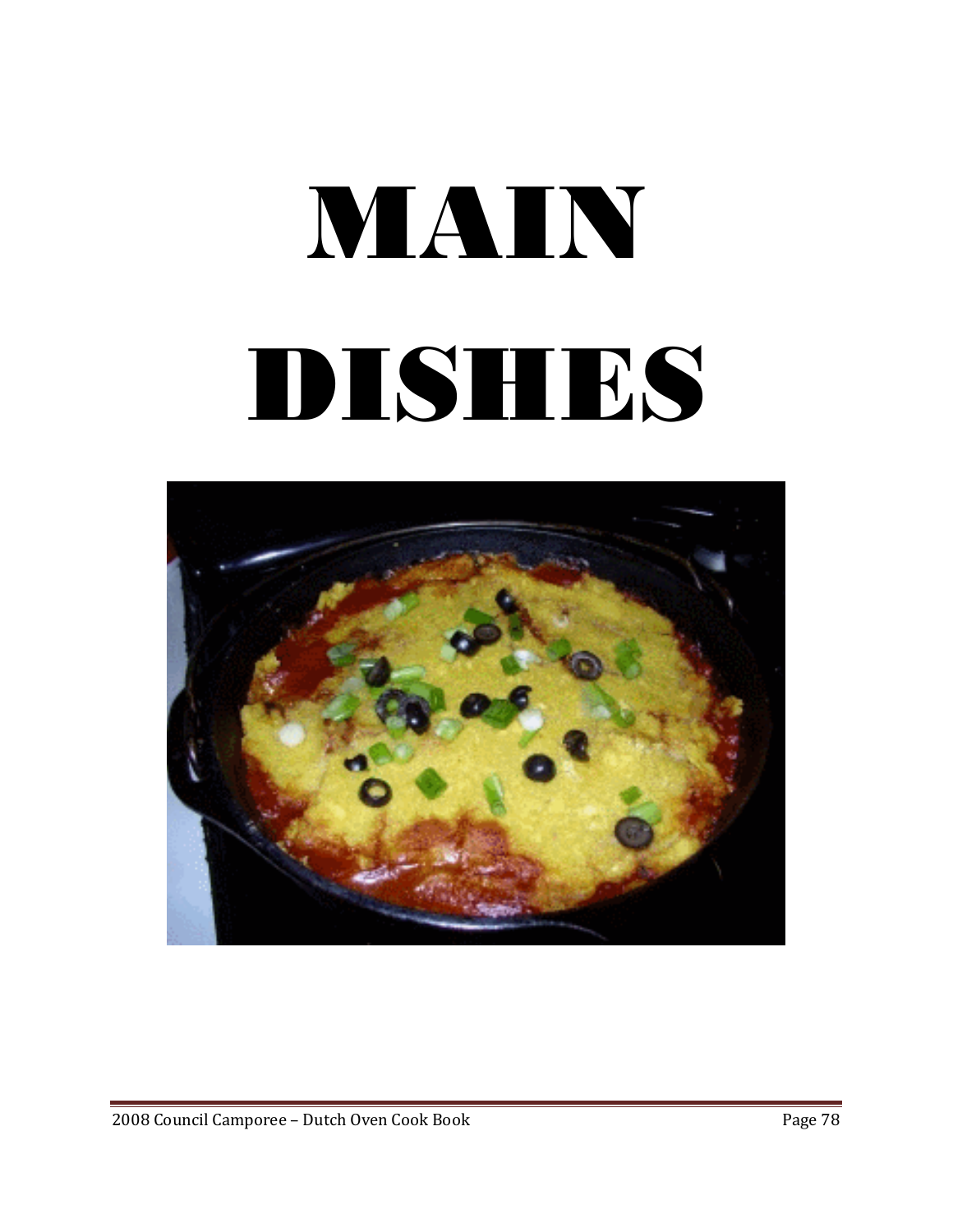## Cheese Enchiladas

3 Pre Heated Dutch Ovens

1lb shredded Colby Cheese 1lb shredded Cheddar Cheese 2 lg Green Bell Peppers, chopped 2 small Onions, chopped 2 small cans green chilies 4 cans Cream of Chicken Soup 2 pks. Lg. Flour Tortillas Lg jar Picante Sauce

Mix together peppers, onions, chilies. Take tortillas & fill with cheese (save some for topping) & previous mixture. Roll up & place in heated lightly greased Dutch Ovens for about 15 minutes. Then top with Cream of Chicken soup make sure all tortillas are covered. Sprinkle rest of cheese over top. Bake another 10 minutes. Makes 24 enchiladas.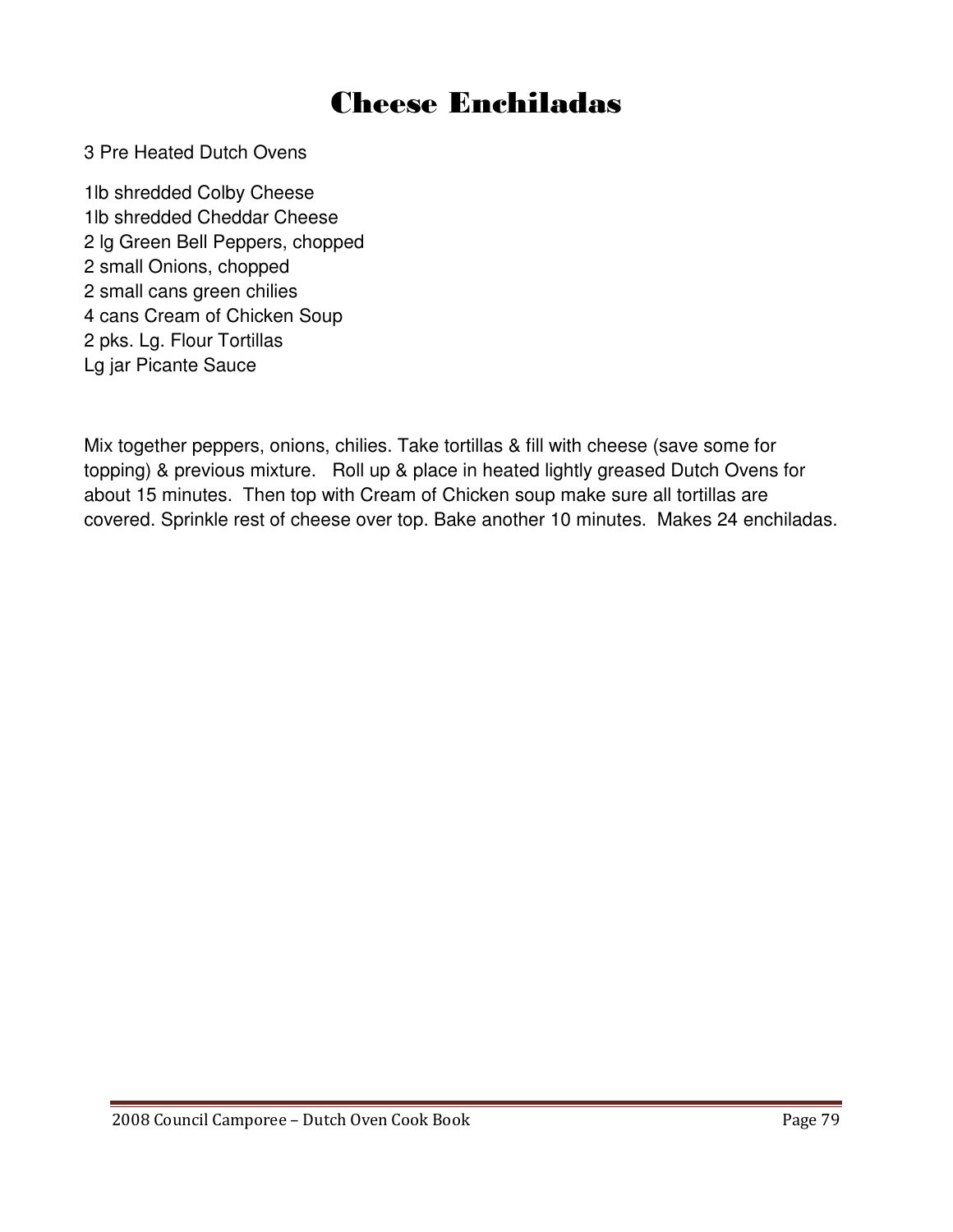# Pepperoni Pizza

Pre Heated Dutch Ovens Packaged Pepperoni Boboli Shells for each camper Shredded Mozzarella Cheese Pizza Sauce

Pie Tins

 Fix Your Boboli with toppings & place on a pie tin, place on a trivet in preheated Dutch Oven. Cook for 15 minutes! ENJOY!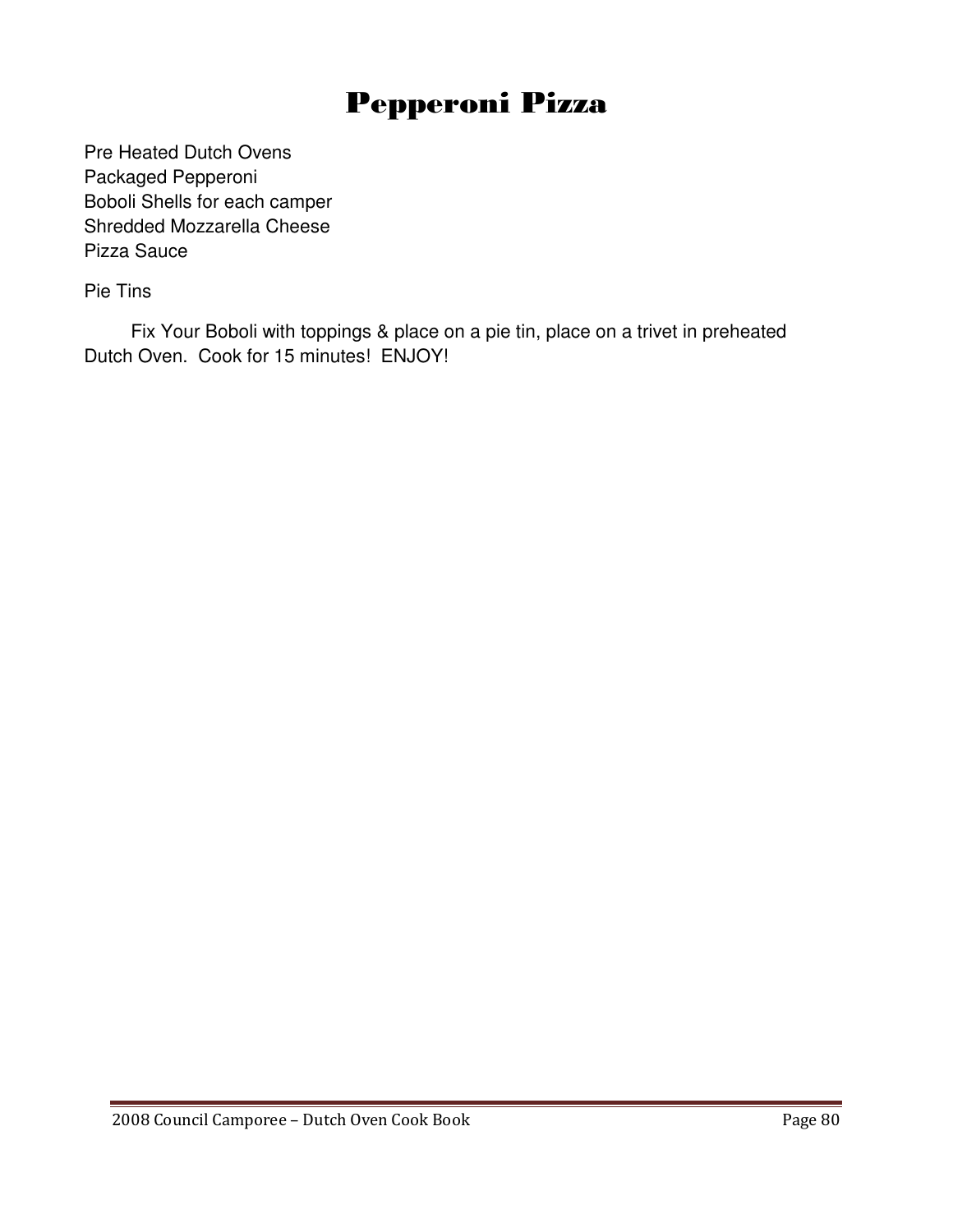# Seafood Jambalaya

1 pd. Boneless chicken breast, cubed 1 pd. Mild Italian sausage, chunked 1 pd. Mixed seafood (shrimp, crab, crawfish) 1/3 cup oil 1 large onion, chopped 1 each green & red peppers, chopped  $\frac{1}{2}$  cup celery, chopped 2 medium tomatoes, chopped 14 oz chicken broth 3 cups okra, sliced 2 cups mushrooms, sliced 1/2 tsp cayenne pepper 1 tsp each white & black pepper 1 tsp gumbo file' (powdered sassafras leaves) 1 TBSP Worcestershire Sauce ½ cup Orange Juice 2-3 cups of white long grain rice

\*Optional Replace Cayenne with Crushed Red Peppers

14 inch Dutch Oven

Cook chicken & sausage thoroughly but not browned. In a separate pot steam the seafood until shrimp is pink. On Dutch Oven lid sautee the onions & peppers. Add sautéed vegetables, mushrooms, okra, tomatoes & broth to the chicken & sausage. Mix thoroughly. Add dry pepper, gumbo file', rice & mix thoroughly. Cover & bring to a boil. Add the remaining ingredients & water as needed to cook rice. Add steamed seafood mixture after rice has cooked. Simmer 10 minutes more. Serves 8-10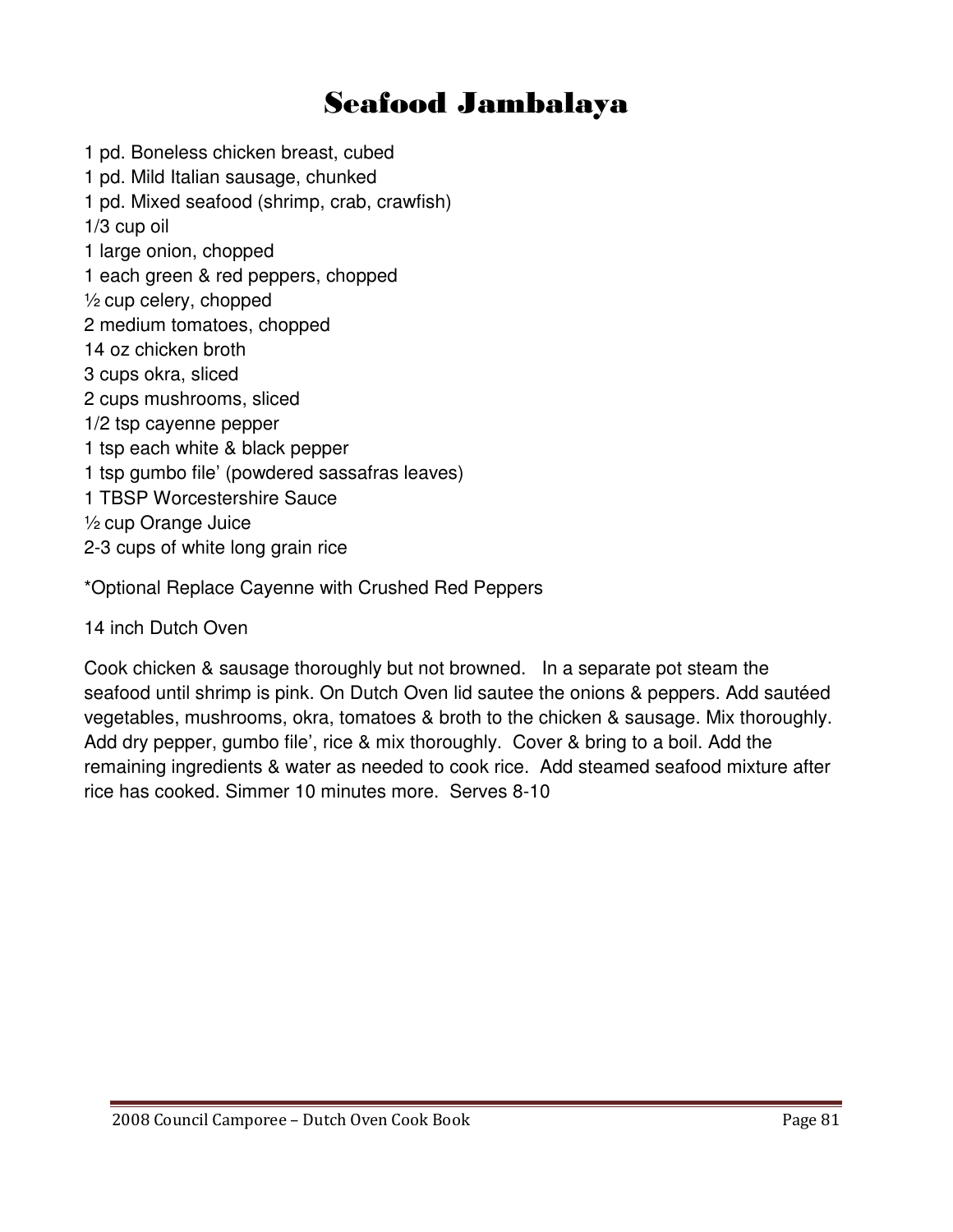# Shrimp & Chicken Spaghetti

1/2 lb skinless, boneless chicken breast, cubed 1/2 lb raw shrimp, shelled & deveined 1 medium onion, diced 3 cloves garlic, minced 1 small green pepper, diced 1 small sweet red pepper, cut in strips 1 large (28oz) can whole italian plum tomatoes 1/2 tsp hot red pepper flakes (more or less if you like) 1/4 tsp salt oregano, marjoram & basil to taste (LOTS!)

#### Instructions:

Sautee chicken and vegetables until chicken is firm and onions are translucent. Crush tomatoes lightly in your hands (or food-processor if you're not a tactile cook) and add to chicken & veggies with their liquid. Simmer over low heat uncovered for 1/2 hour. Turn off heat, add the shrimp wait 10 minutes and serve over fettucini or spaghetti. The residual heat should cook the shrimp within 5 minutes, but give it 10 just to be sure. A dash of white wine when you add the shrimp is also nice.

Note: This is a thin sauce, don't expect it to cling to the pasta!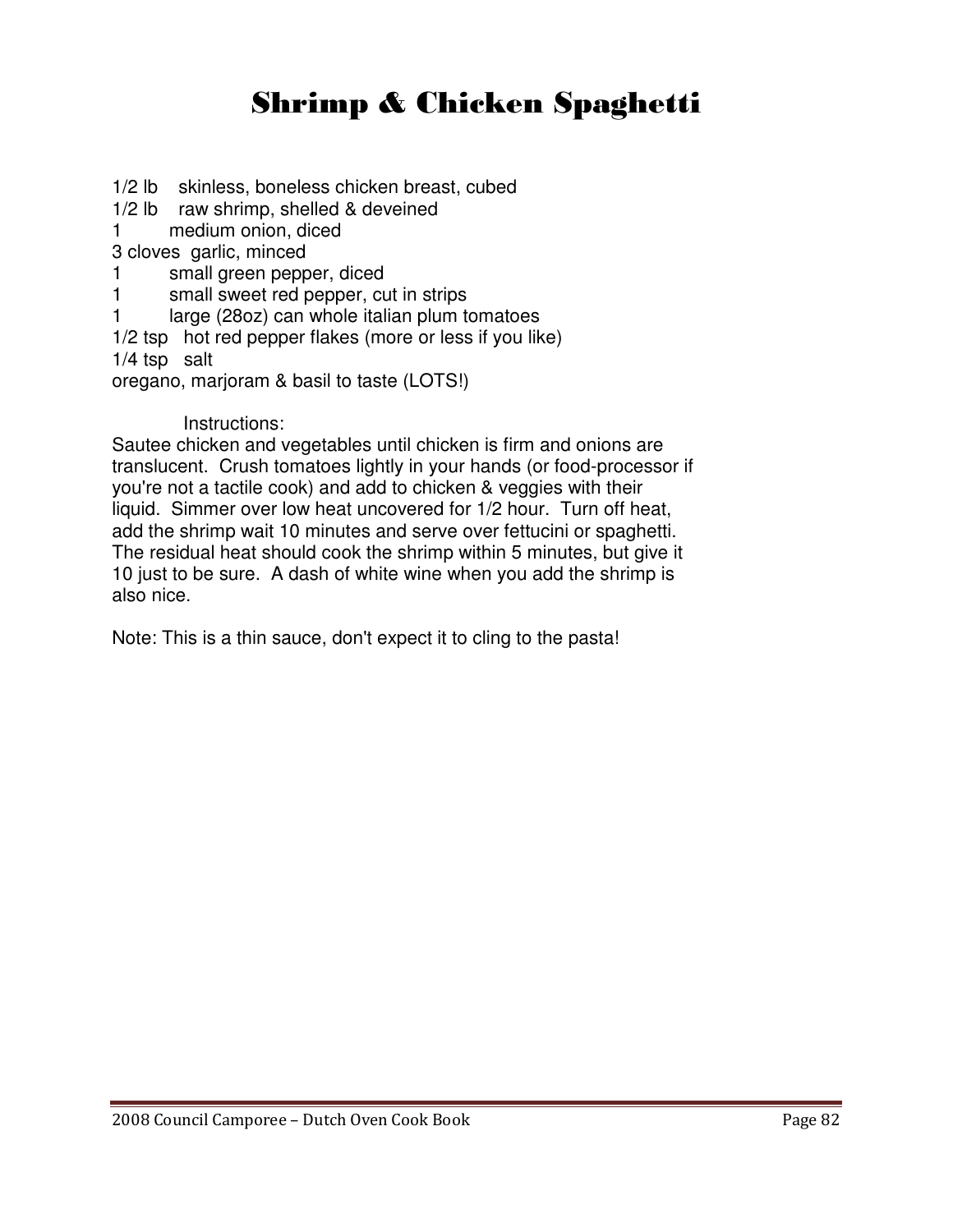# Texas Skillet

- 1 Bell Pepper, chopped
- 1 Medium Onion, chopped
- 1 Box Mexican Rice-a-Roni
- 1 Box Spanish Rice-a-Roni
- 1 Can Chili Beans
- 1 Can Ranch Beans
- 1 Can Refried Beans
- 1 pkg Grated Cheese –your choice of flavors
- 1 pkg Burritos-each burrito cut into thirds
- 1 Large jar of Picante Sauce

Oil

Sautee onion & pepper in 2 TBSP oil. Add Rice-A-Roni & cook as instructed on boxes. Add burritos, chili & ranch beans. Cook 30 minutes in Dutch Oven. After 30 minutes add Refried Beans. Top with Picante Sauce & Cheese. Cook another 5-10 minutes or until Cheese melts. Serves 8-10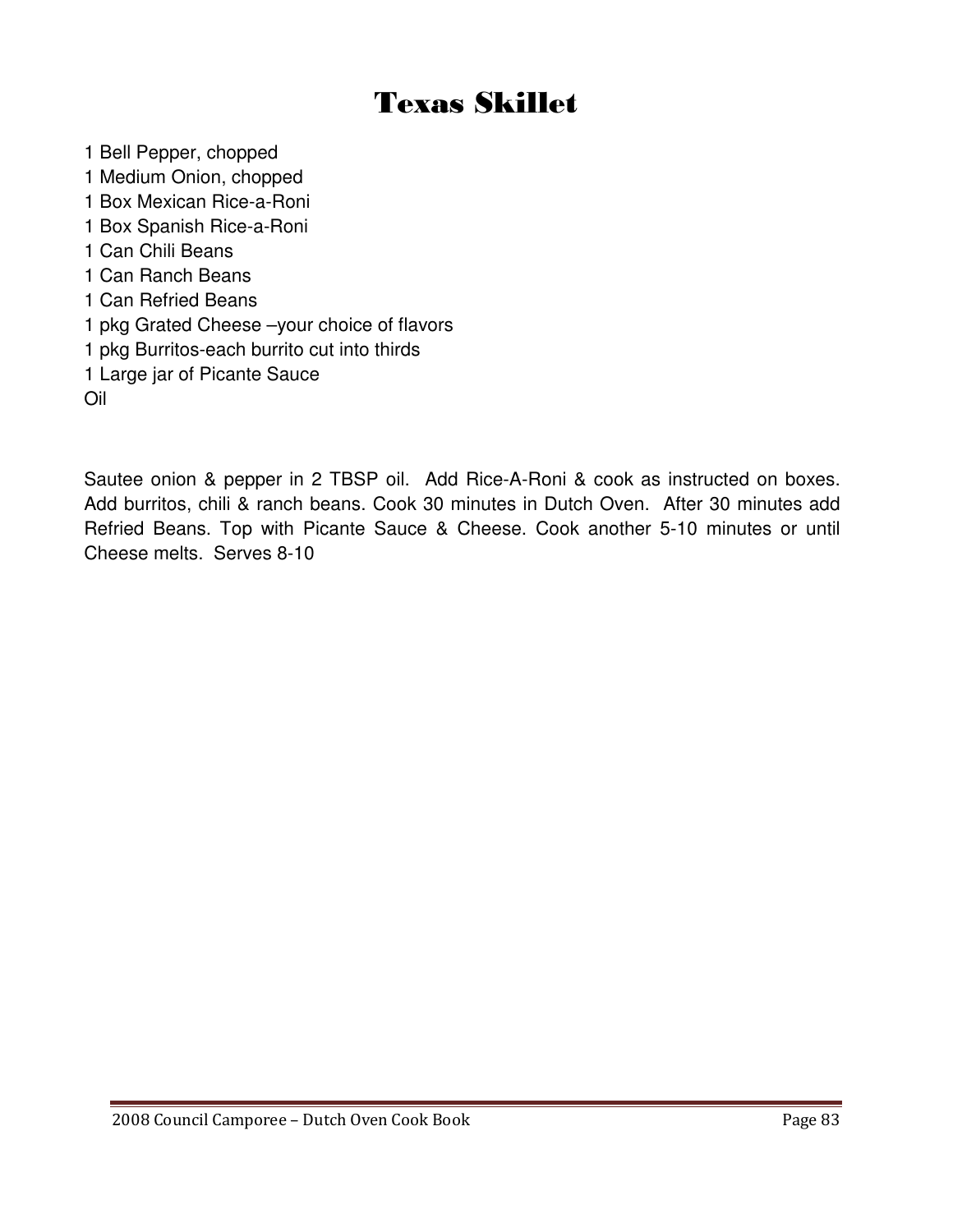## Zesty Chicken Enchiladas Florentine (2pgs)

Troop 117 Charter: First United Methodist Church – Bixby

Unit Leader: Steve Corbett

Chef: Bruce King Asst Chef: John Pondelik

2 cans of Cream of Chicken Soup 1 lb. tub of Sour Cream 1 medium onion 2 Tbsp butter or margarine ½ Tbsp Chili Powder 1 ea 10 oz package frozen chopped spinach 3 each cooked chicken breasts (cheaper cuts work fine as well) 1 ea 4 oz. can of chopped green chilies 1 ea 2 cup bag of shredded cheese (your choice) 1 ea 12 oz can of Jalapeno peppers 1 ea 15 ½ oz can of diced New Potatoes (drained) 1 package of 20 flour tortillas (6")

Dice the chicken breasts into small pieces, set aside. In mixing bowl, mix the soup and Sour Cream until smooth, set aside. Chop 1 medium onion and cook on medium/high heat in Dutch oven with 2 Tbsp of butter or margarine and Chili Powder until onion is tender, stir often. Stir in diced chicken, diced potatoes, green chilies, chopped spinach and stir. Stir in 1 cup of the soup/Sour Cream mixture made earlier. Season well with salt and pepper to taste. Stir all ingredients until well blended and remove from heat by pouring into a mixing bowl or 1 gal freezer bag. This in now the enchilada "Filling". Add 1 cup of water to the remaining soup/Sour Cream mixture and mix again. Wipe out/clean your 12"Dutch Oven and prepare it to cook the Enchiladas . Take 4 of the flour tortillas and cover the bottom of the 12" Dutch Oven, rip them in half if you like to insure the entire bottom is covered with 1- 2 layers of tortillas

Take the remaining 16 flour tortillas and spoon a liberal amount of "Filling" onto each tortilla. The trick is to try to get even amounts of "Filling" on each tortilla. Once even amounts are on each tortilla, (use ALL of the "Filling"), fold sides over filling and place seam side down in 12" Dutch oven - 6 of these folded enchiladas will fit nicely in a neat row across the bottom and one will fit on each side of this row, totaling 8. Repeat this same procedure with 8 more enchiladas on the second layer, totally 16 in the 12" Dutch oven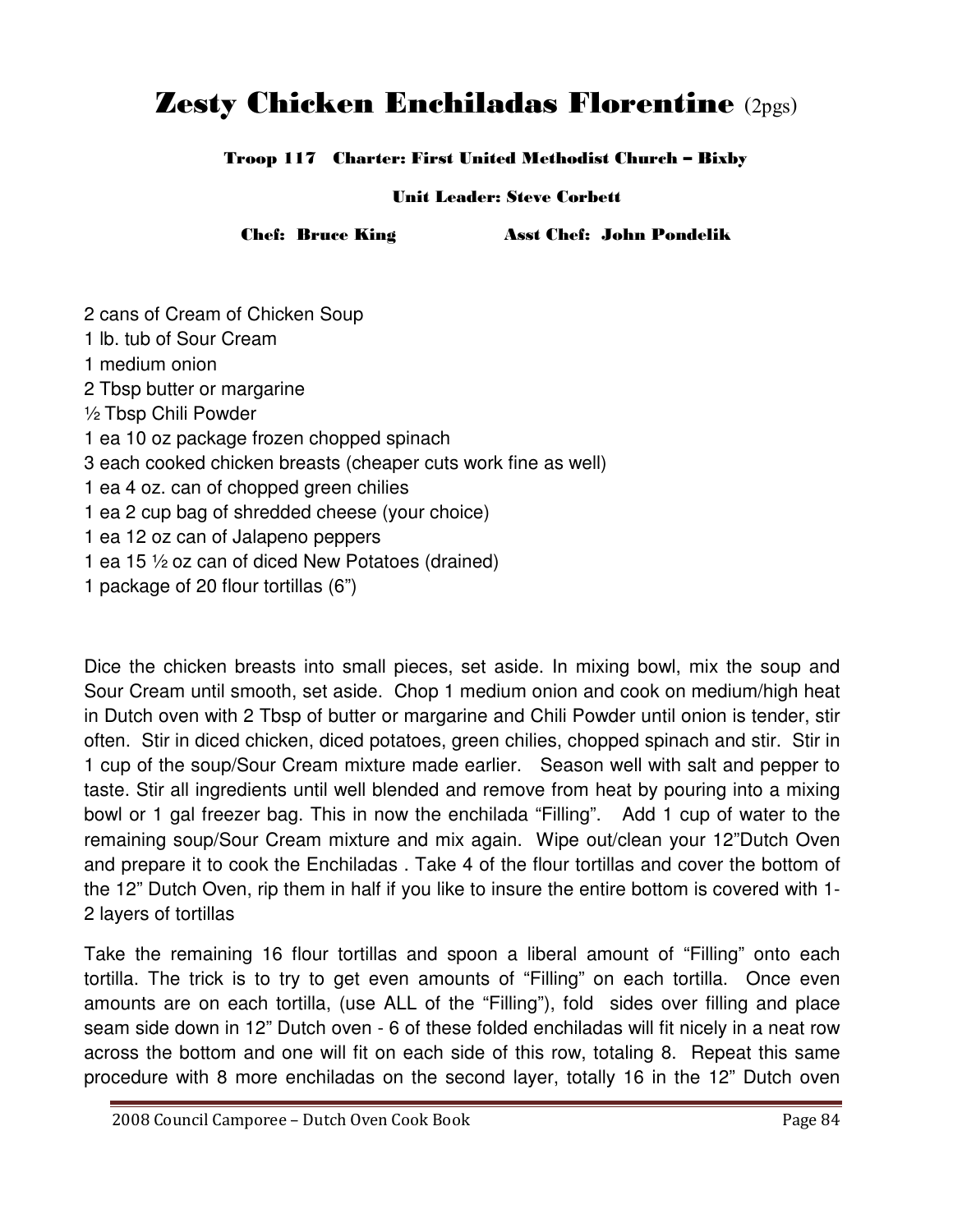Spread the remaining soup/Sour Cream mixture over the enchiladas Sprinkle 1 cup ( half of the bag) of the shredded cheese over the top. Add a few slices of Jalapenos decoratively on the cheese Cook with normal top and bottom heat until mixture is bubbling and the cheese is well melted (approx 30-45 minutes)

Serving Suggestions:

Normal serving size is 2 enchiladas; however, younger Scouts may find one to be enough. Spoon sauce and melted cheese over the serving and sprinkle with remaining shredded cheese (second half of the bag). The remaining Jalapenos can be used as garnish and a little more zip. Scouts don't usually do this, but the adults can't get enough!

These are usually served with some crunchy Tortillas chips and Picante Sauce. Enjoy!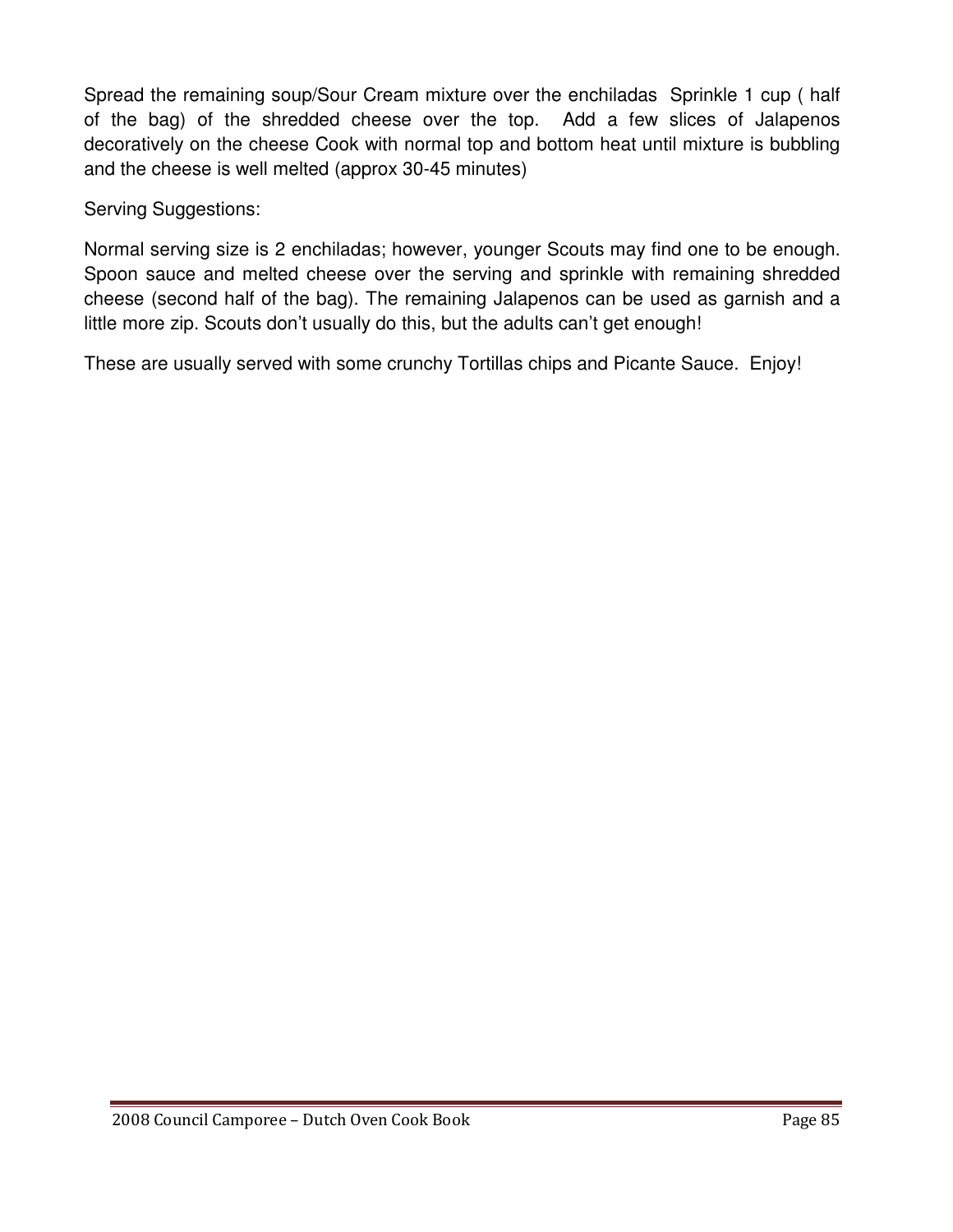# Dutch Oven Beef Lombardi

#### Troop 975 Charter: Central Church of the Nazarene

Chef: Jacque Schneider Asst Chef: Leslie Anderson

- 1 lb lean ground beef
- 1 (14 ½-ounce) can chopped tomatoes (do not drain)
- 1 (10-ounce) can diced tomatoes and green chilies
- 2 tsp sugar
- 2 tsp salt
- $\frac{1}{4}$  tsp pepper
- 1 (6 ounce) can tomato paste
- 1 bay leaf
- ½ (12 ounce size) package of medium egg noodles, cooked according to package directions.
- 6 green onions, chopped (about  $\frac{1}{2}$  cup)
- 8 ounces sour cream
- 1 cup (4 ounces) shredded sharp Cheddar cheese
- 1 cup shredded Parmesan cheese
- 1 cup (4-ounces) shredded mozzarella cheese

Preheat size 12 Dutch oven. Brown ground beef in Dutch oven. Stir until beef crumbles and is no longer pink. Drain beef, and return to Dutch oven. Stir in chopped tomatoes and next 4 ingredients. Cook 5 minutes. Add tomato paste and bay leaf. Simmer 30 minutes in covered Dutch oven (using 9-10 coals on bottom and 14-15 on top). Remove from Dutch oven, and keep warm. Stir together cooked egg noodles, chopped green onions, and sour cream until blended. Place noodle mixture in bottom of Dutch oven. Top with beef mixture; sprinkle evenly with cheeses. Put lid on Dutch oven. Put 9- 10 coals on bottom, 14-15 on top and cook for 35 minutes. Remove coals from Dutch oven, and allow to sit for 5 more minutes. Serve and enjoy! Serves 6-8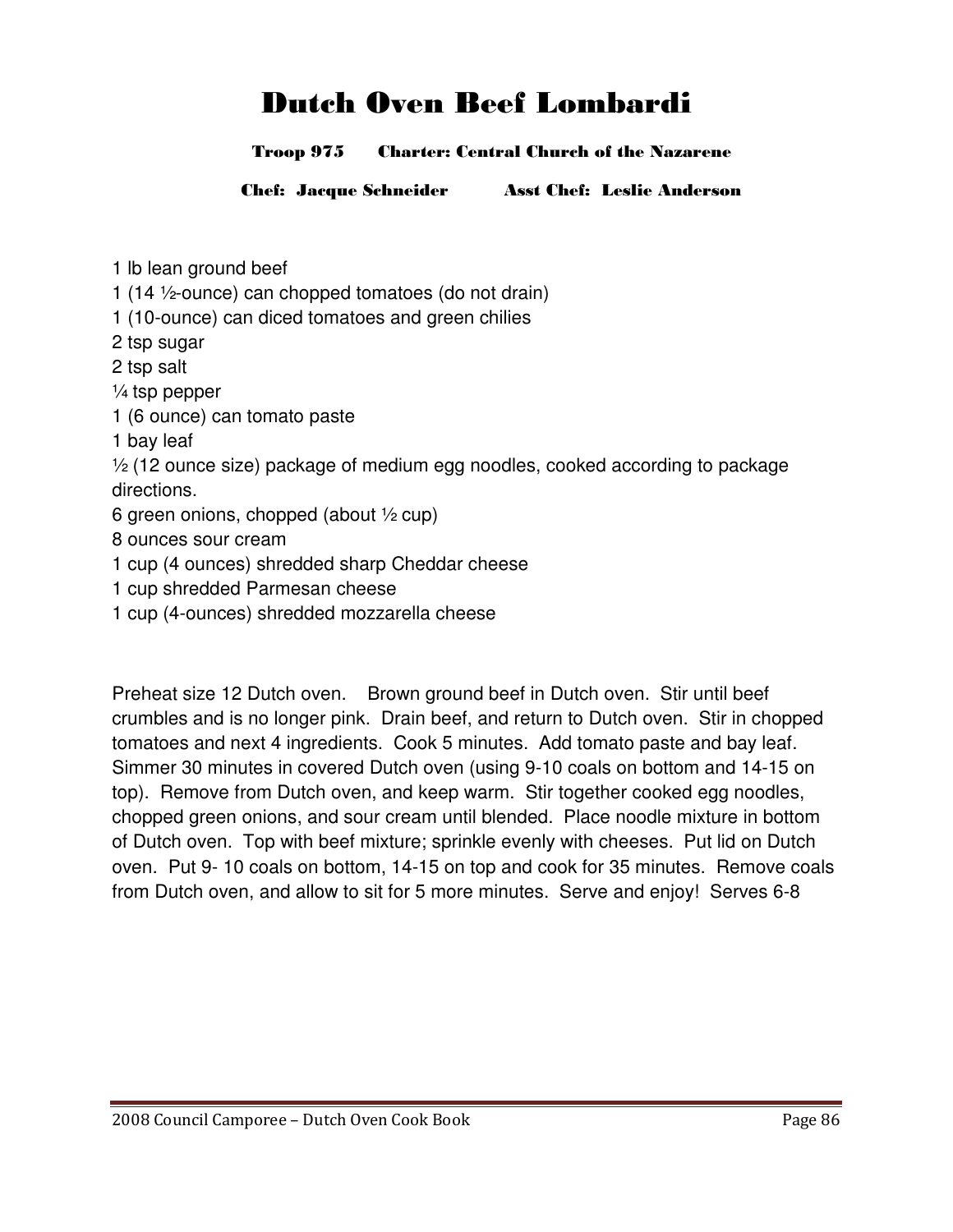## Southwest Chicken

#### Troop 520 Charter: Glenpool First Christian Church Unit Leader: Jay Justice

Chef: Alan West Asst Chef: Jay Justice

#### Crew Member: Bret Woodring

- 6 boneless Chicken Breast (cut into 1" pieces)
- 1 medium Yellow Onion (cut into small pieces)
- 1 Yellow or Red Bell Pepper (cut into small pieces)
- 1 small can Green Chilies
- 1 can EACH Black Beans, Red Beans (drained & rinsed)
- 2 cans corn (drained & rinsed)
- 3 Tbs Chili Powder
- 1 packet Pioneer Brown Gravy
- 4 oz can Tomato Sauce
- 8 cups water (use Chicken Broth for more flavor)
- 5 cups Minute Rice
- 3-4 Tbs Cooking Oil

Cook over burners or charcoal. Heat 14" Dutch Oven with oil, add chicken and brown, add onion and bell pepper. Cook till onion is clear. Add 3 cups water then everything else except for rice & cook for about 15 minutes (if looking too thick add a little more water).

Heat 12" Dutch Oven with (5) cups water (or chicken broth) to boil then add equal amounts of rice, cover & set off the fire.

Served over rice (add corn chips for some crunch) Serves 8-9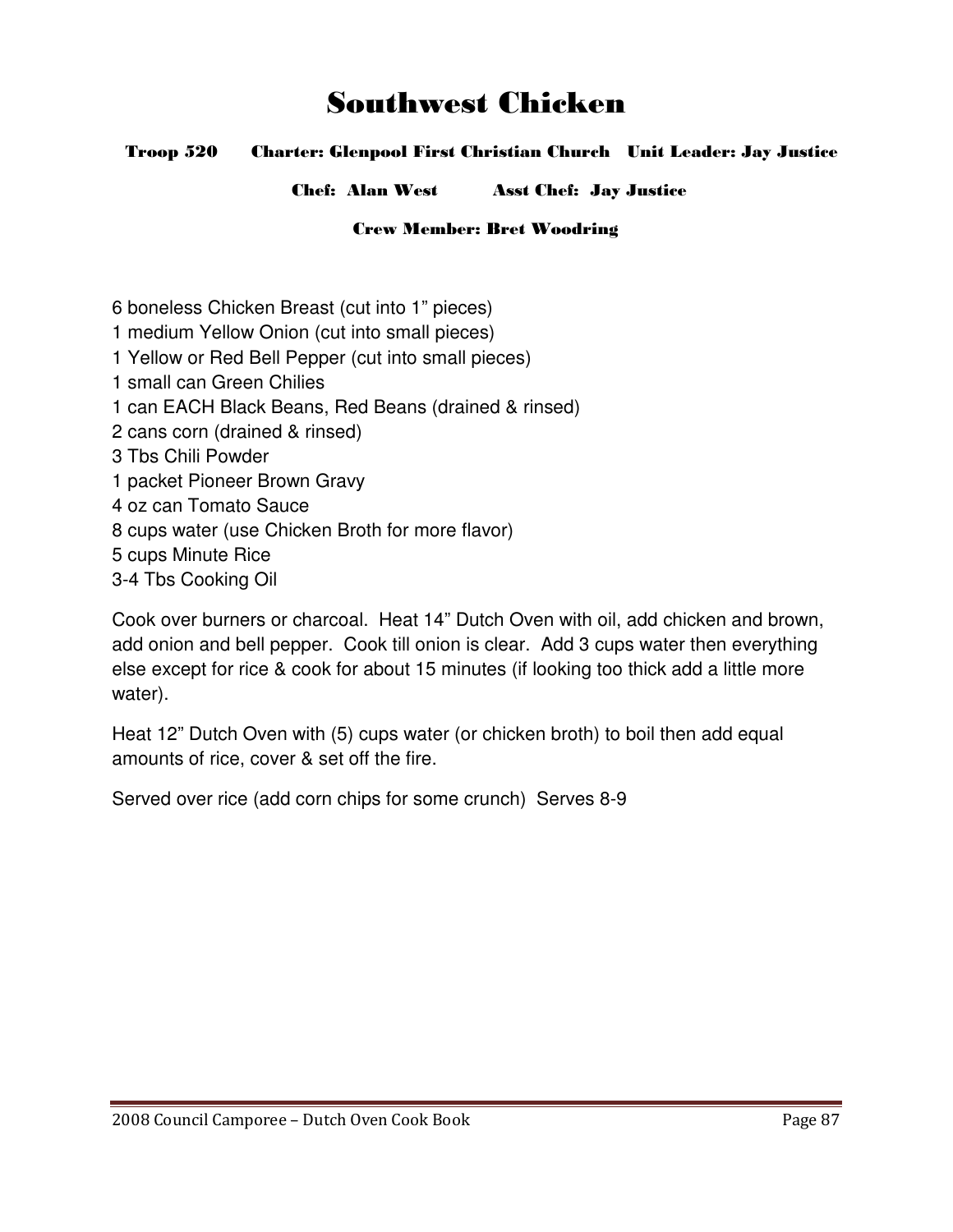## Garlic Stuffed Cornish Game Hen

## with Potatoes & Vegetables

Troop 1 Unit Leader: Sam Arndt

Chef: Scott Stapleton

4 Cornish Game Hens 4 Lg Potatoes 4 Carrots 4 Stalks of Celery 2 Sm white Onions 2 Garlic Bulbs Olive Oil Salt & Pepper & other seasons, to taste 4 Pieces of Pita Bread (optional)

Cut potatoes into  $\frac{1}{4}$  to  $\frac{1}{2}$  inch thick coins then cut coins in half. Slice carrots & celery at an angle. Cut the onions in quarters. Peel 16 good size cloves of garlic. Pour 2 Tbs of Olive Oil into a 12" Dutch Oven and rub over the sides and bottom. Place all the vegetables except the garlic in the Dutch oven. Season the vegetables to taste. (I use salt, pepper & Cavender's Seasoning).

Salt Hens lightly, inside and out, stuff 4 cloves of garlic into each hen. Put the hens on top of the vegetables, breasts up. Drizzle 1-2 tsp. Olive Oil in each hen and season to taste. Out lid on Dutch Oven. Place 10 charcoal under and 13 on top. Cook for 1 hour. Rotating the oven and Lid (DO NOT OPEN the Lid when rotating) 1/4 turn every 15 minutes. After ½ hour add 3-4 more charcoal under and 4-5 on top.

When you can strongly smell the hens cooking (at least one hour) remove lid. The hens are ready when the juices are running clear. Pita bread can be warmed by wrapping in aluminum foil and placing it on the hot coals oin top of the oven for last 15 minutes fo cooking. Turn once. Serves 4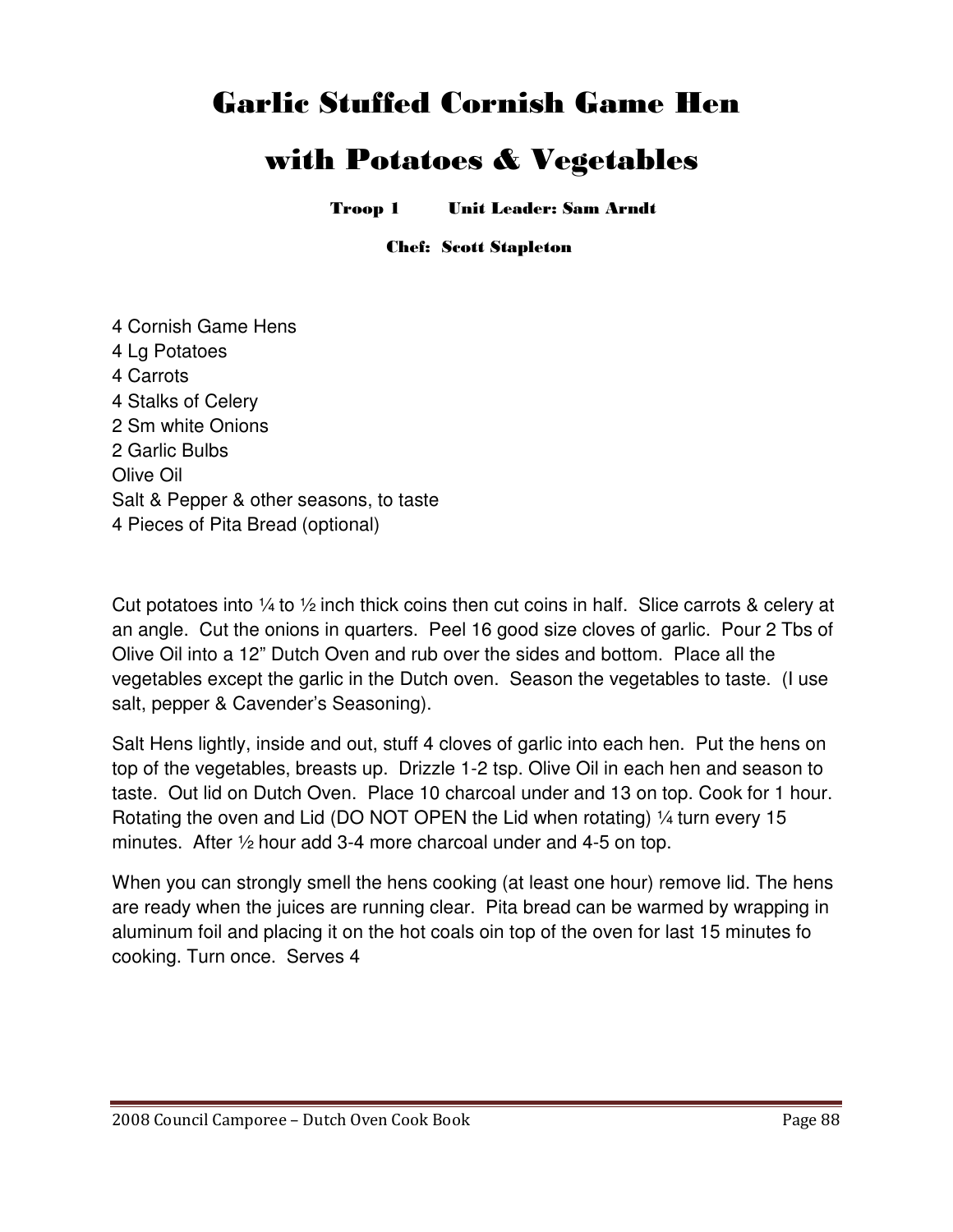## Taco Tot Casserole

Troop 123 Charter: Joy Lutheran Church Unit Leader: Jim Hinkle

Chef: Al Davis Asst Chef: Joe Houghton

Crew Members: Chris York, Ax Synar

4 cups frozen Tator Tot 2 Lbs Lean Ground Beef 2 – 1.25 oz Taco Seasoning 15 ¼ oz can Whole Corn (drained) 1 Small White Onion (diced) 10 oz can Diced Tomatoes & Green Chilies 11 oz Can Condensed Nacho Cheese Soup Salsa (optional) Sour Cream (optional)

Brown meat in Dutch Oven, drain the fat. Stir in taco seasoning mix and water as directed on taco season package. Add diced onion, cook until onion is clear. Add corn, diced tomatoes & green chilies, soup. Arrange Tator tots in a single layer on top. (excess can be cooked, wrapped in foil separately). Bake for 40-50 minutes at 375° or until bubbly and potatoes are lightly browned. If desired serve with sour cream and/or salsa. Serves 8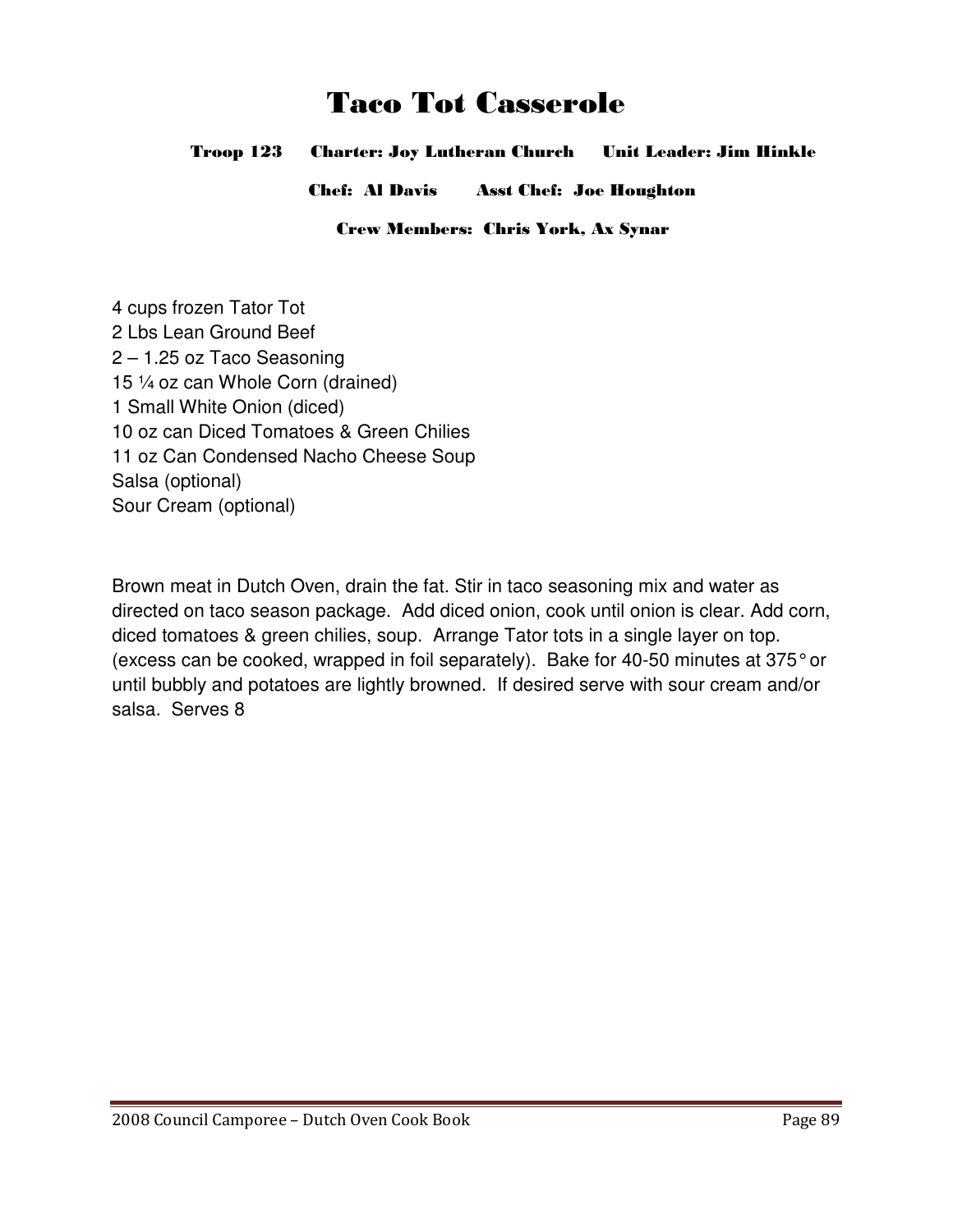# Stuffed Green Peppers

#### Troop 214 Charter: St. James Presbyterian Church

#### Unit Leader: Dennis "Bear" Hall

#### Chef: Rev. Craig Gibson

- 2 Dutch ovens
	- Salt & black pepper
- 4 Large green peppers
- 2 pounds ground beef
- 1 Cup chopped onion (1 large is fine)
- 4-5 Cloves chopped garlic
- $1$  14.5 oz can tomatoes diced or cut (do not drain)
- 1 Cup water
- 2/3 Cup long grain rice
- 2 Tablespoons Worchester sauce
- 1 Teaspoon dried oregano
- 2 Cup cheddar cheese

Boil water in one Dutch oven. Water must be deep enough to completely cover the halved peppers. Halve sweet peppers lengthwise (resulting in 8 pieces), removing stem ends, seeds, and membranes. Immerse peppers into boiling water for 3 minutes. Remove peppers from water and very lightly salt inside of each pepper half and place pepper cup side down on paper towels and allow to drain well. Empty water and use this preheated Dutch oven for cooking pepper filling as follows. Add chopped onion and garlic. Brown ground beef in onion/garlic mixture. Drain off fat. Stir in undrained tomatoes, water, uncooked rice, Worcestershire sauce, oregano, ½ teaspoon salt, ½ teaspoon pepper. Stir well and bring mixture to a boil. Pull Dutch oven to cooler area of fire and simmer covered for 15-20 minutes or until rice is tender. When done, stir in 1 cup of cheese.

Place pepper halves in the bottom of lined Dutch oven cup side up. Fill pepper halves with meat mixture. Cover Dutch oven and return to medium heat area of fire. Cook about 15 minutes or until heated through. Remove Dutch oven from fire. Sprinkle remaining cheese on the stuffed peppers and close Dutch oven for 2 more minutes letting the heat of the oven melt the cheese.

Serve and be proud of your creation. Serves 8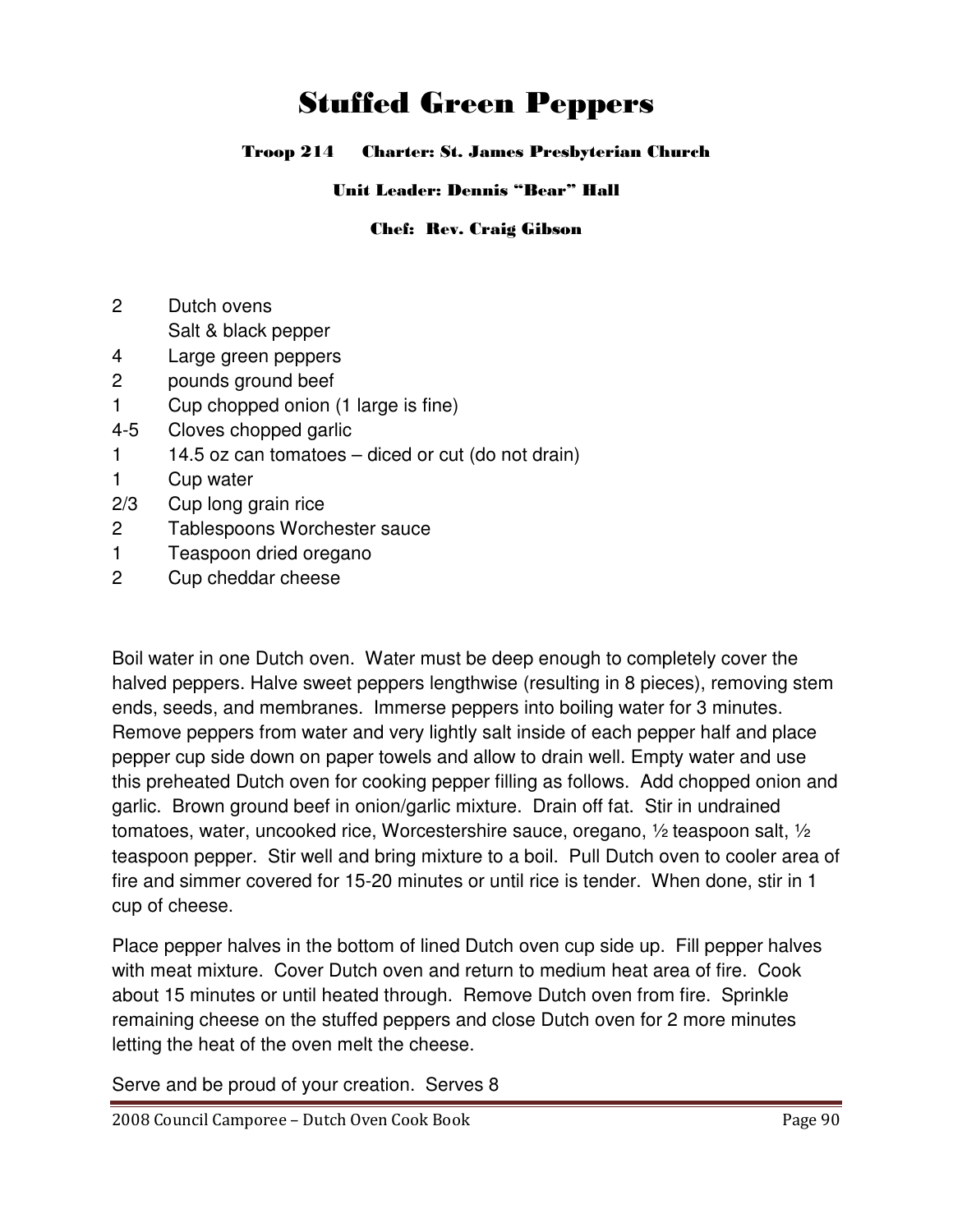# Beefy Beans and Rice

Troop 4 Charter: Brookhaven Christian Church

Unit Leader: Jim McClaughry

Chef: Scott Smith Asst. Chef: Randy Wolf

Bacon grease

- 2 pounds ground beef
- 2 large coarsely chopped onions
- 1 each green/red/yellow pepper (chopped)
- 2 ribs chopped celery
- 1 clove crushed garlic
- 1 cup brown sugar
- 2 tbsp. mustard
- 1 cup ketchup
- 1 tsp. salt black pepper, thyme, spices to taste
- 2 cup of rice
- 5 cups water
- 6 cubes of beef bullion (crushed before adding)
- 1 can black beans
- 1 can baked beans
- 1 can butter beans, drained
- 1 can navy beans
- 1 can kidney beans, drained

Add lean ground beef, coarsely chopped onion, and chopped peppers in enough bacon grease to cover the bottom of the Dutch oven. Cook beef until browned and onions until translucent. Combine all the remaining ingredients except the beans and stir until blended. Add the canned beans and mix well. Cover and bake at about 350 cooling to 300 (do not add coals) for 1½ hours. Don't peek, stir and serve.

You can chop the bacon from which you get the grease and leave it in the oven and/or use a variety of beans for variety of texture and color. You should cook this longer and with lower heat at about 200 - 250 after the first hour and add a cup of water for normal preparation. Option: You can cut up sausage and/or hot dogs to appeal to younger scouts in place of the beef.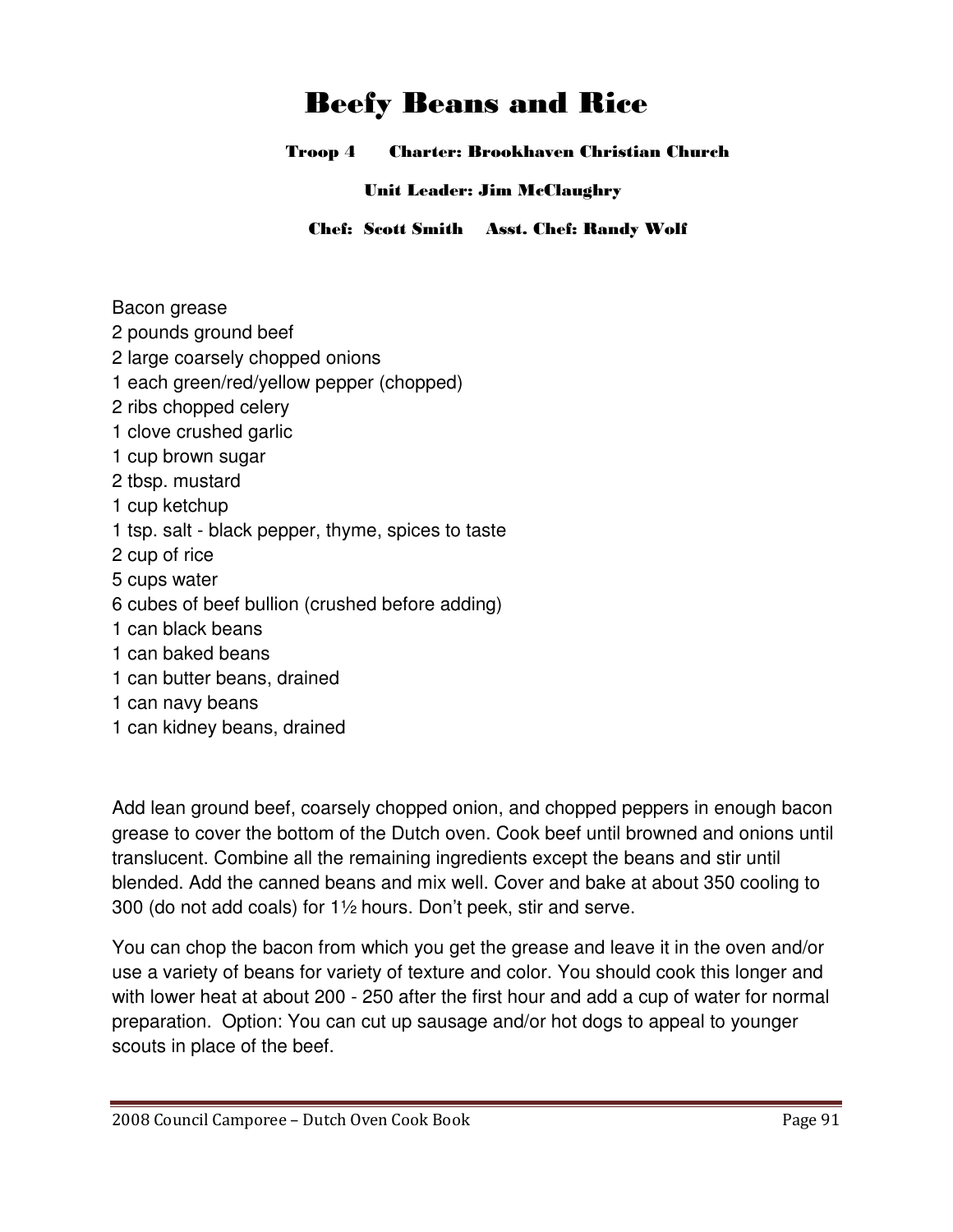# CRACKER BARREL

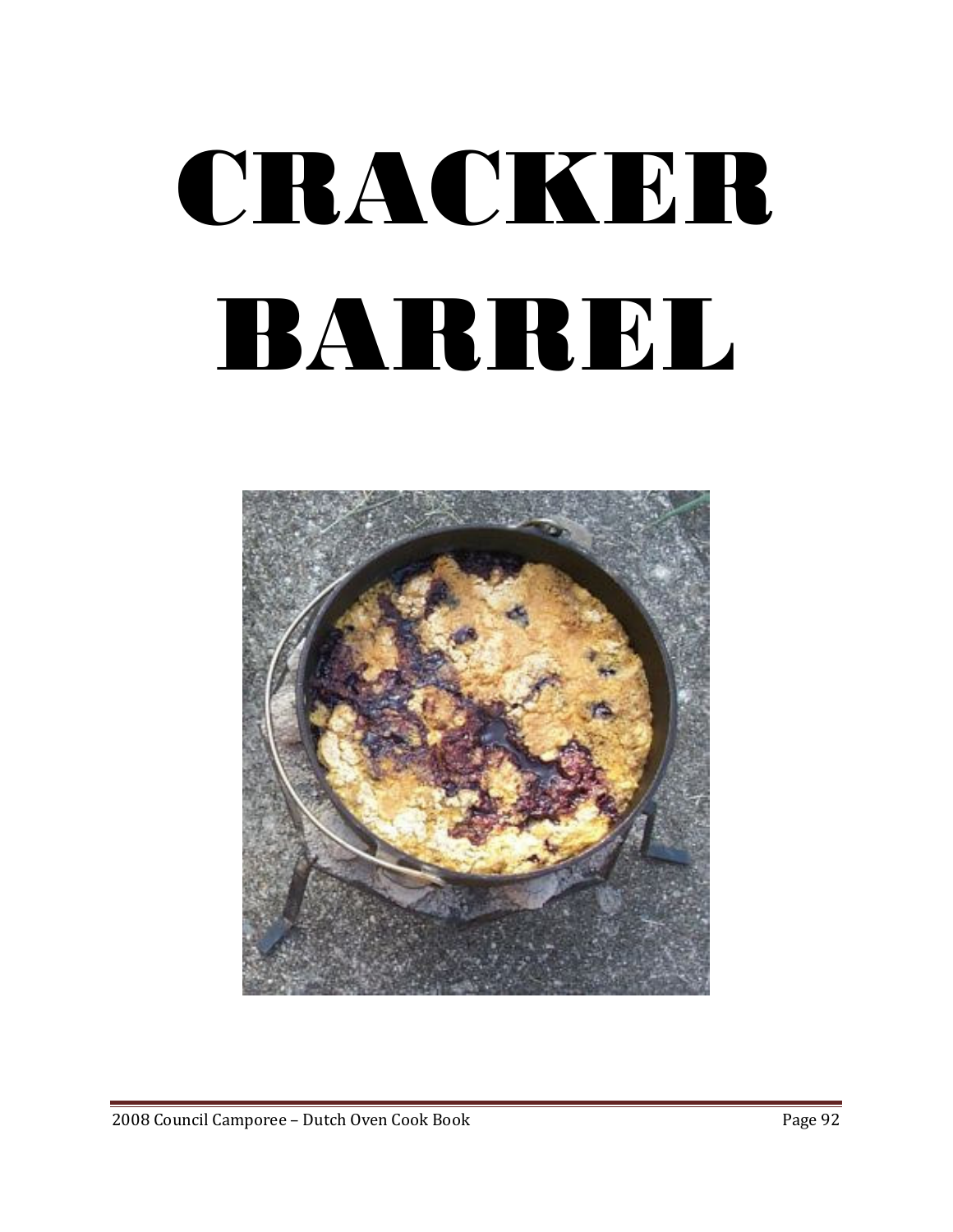# Magic Marshmallow Crescent Puffs

#### **Puffs:**

1/4 cup granulated sugar 2 tablespoons Pillsbury BEST® All Purpose Flour 1 teaspoon ground cinnamon 2 (8-ounce) cans Pillsbury Refrigerated Crescent Dinner Rolls 16 large marshmallows 1/4 cup margarine or butter, melted

### **Glaze:**

1/2 cup powdered sugar 1/2 teaspoon vanilla extract 2 to 3 teaspoons milk 1/4 cup chopped nuts, if desired

Heat oven to 375\*F (190\*C). Spray 16 muffin cups with nonstick cooking spray or lightly grease with vegetable shortening. In small bowl, combine sugar, flour and cinnamon; mix well.

Separate dough into 16 triangles. Dip 1 marshmallow in margarine; roll in sugar mixture. Place marshmallow on shortest side of triangle. Roll up, starting at shortest end of triangle and rolling to opposite point. Completely cover marshmallow with dough; firmly pinch edges to seal. Dip 1 end in remaining margarine; place margarine side down in sprayed muffin cup. Repeat with remaining marshmallows.

Bake for 12 to 15 minutes or until golden brown. (Place foil or cookie sheet on rack below muffin cups to guard against spills.) Remove from muffin cups; place on wire racks set over waxed paper.

In small bowl, blend powdered sugar, vanilla and enough milk for desired drizzling consistency. Drizzle over warm rolls. Sprinkle with nuts.

Makes 16 rolls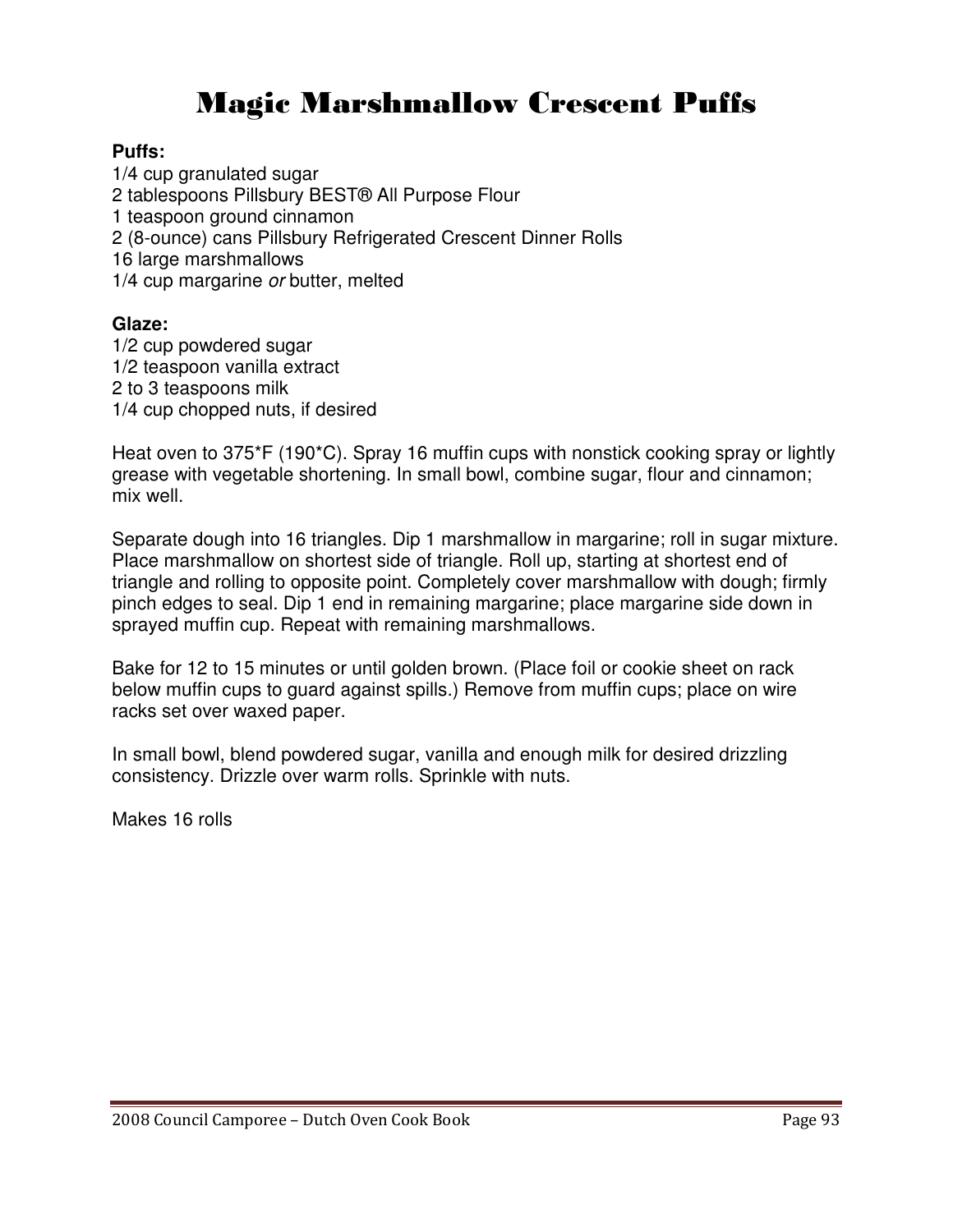# Treasured Crescents

- 1 (8-ounce) package refrigerated crescent dinner rolls
- 1 tablespoon granulated sugar, divided use
- 8 Peanut Butter NESTLÉ® TREASURES®

Preheat oven to 375° F. Spray baking sheet with nonstick cooking spray.

Unroll dough; separate into 8 triangles. Sprinkle triangles lightly with 1/2 tablespoon sugar.

Place one Nestlé Treasure on each triangle at the shortest side of the triangle. Starting at shortest side, roll up each triangle, enclosing the Nestlé Treasure while rolling. Curve ends of triangles to form crescent shape and to completely enclose Nestlé Treasure. Sprinkle each crescent with remaining sugar; place on prepared baking sheet. Bake for 11 to 13 minutes or until golden brown. Cool for 5 minutes before serving.

Makes 8 crescents.

Great Idea for a Webelos Woods Treat!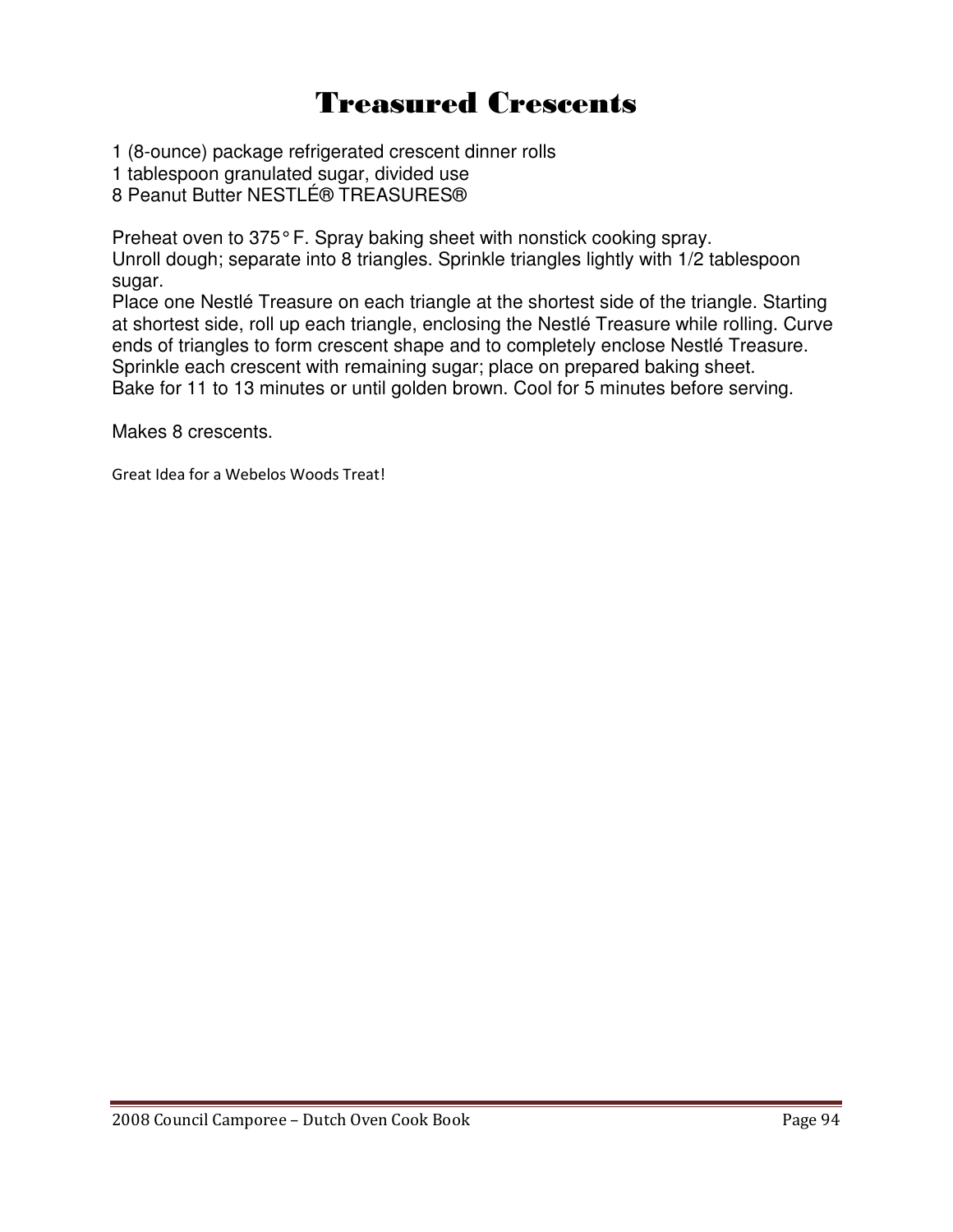# That's Amore Popcorn!

2 1/2 quarts popped popcorn, (in vegetable oil)

1/2 (0.7-ounce) package of Italian salad dressing mix

Place popped popcorn in large bowl. Sprinkle zesty Italian salad dressing mix on top of the popcorn. With a large wooden spoon, toss popcorn until seasoning is distributed evenly.

Makes 3 cups.

Be Careful of Peanut Allergies!

## Five-Spice Popcorn

2 1/2 quarts popped popcorn 1 cup crispy chow mein noodles, optional

- 1/2 cup peanuts
- 1/3 cup peanut oil
- 2 tablespoons soy sauce
- 1 teaspoon five-spice powder
- 1/2 teaspoon garlic powder
- 1/2 teaspoon sesame salt OR salt
- 1/2 teaspoon ground ginger
- 1/4 teaspoon cayenne pepper
- 1/8 teaspoon granulated sugar

Keep popcorn, noodles and peanuts warm. Combine remaining ingredients and mix thoroughly. Slowly pour over popcorn mixture, tossing to blend. Pour into a large roasting pan.

Heat in a 300\*F (150\*C) oven for 5 to 10 minutes, stirring once.

Makes 2 1/2 quarts.